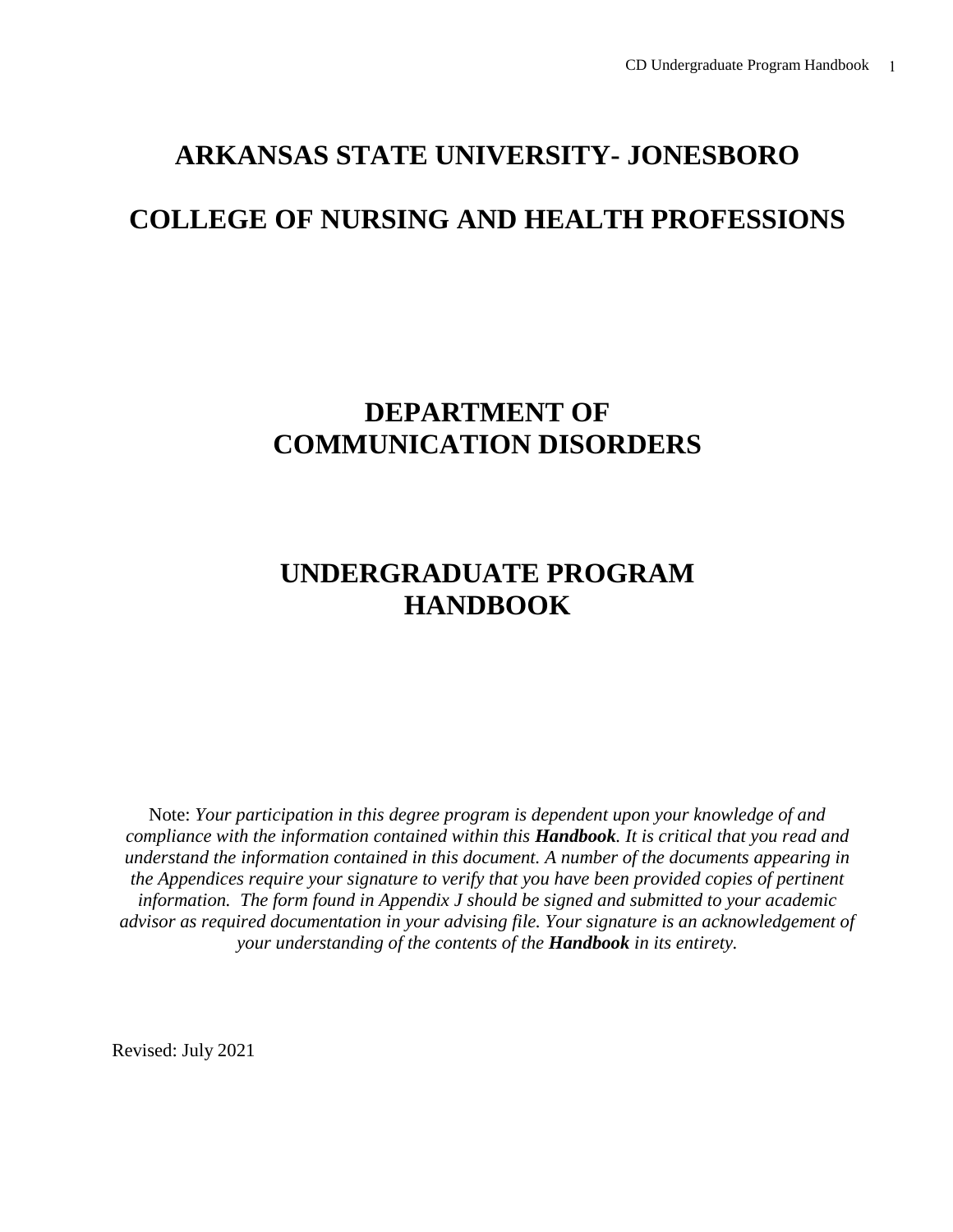### TABLE OF CONTENTS

|                |                                                        | Welcome from the Chair (a) in the context of the context of the Chair (a) is not context.                                                                                    |
|----------------|--------------------------------------------------------|------------------------------------------------------------------------------------------------------------------------------------------------------------------------------|
| $\mathbf{I}$ . | Preface                                                |                                                                                                                                                                              |
| II.            | Faculty                                                |                                                                                                                                                                              |
| III.           | Introduction                                           | -5                                                                                                                                                                           |
| IV.            | Advising                                               | -7                                                                                                                                                                           |
|                | A <sub>1</sub><br><b>B.</b><br>$C_{\cdot}$<br>D.<br>E. | Advisor<br>8<br>Checksheet<br>8<br>Prerequisites<br>8<br>Student Responsibility (and the contract of the state of the state of the state of the state of the state of t<br>9 |
| V.             | Registration                                           |                                                                                                                                                                              |
| VI.            | <b>Transfer Credit</b>                                 |                                                                                                                                                                              |
| VII.           |                                                        |                                                                                                                                                                              |
| VIII.          |                                                        |                                                                                                                                                                              |
| IX.            |                                                        |                                                                                                                                                                              |
| X.             |                                                        |                                                                                                                                                                              |
| XI.            |                                                        |                                                                                                                                                                              |

### Appendices

| A.             |                                                                        |  |
|----------------|------------------------------------------------------------------------|--|
| <b>B.</b>      |                                                                        |  |
| $\mathbf{C}$ . | CNHP Infection Control Policy (Executive Lines 25                      |  |
| D.             |                                                                        |  |
| Е.             |                                                                        |  |
| F.             | University and CD Program Grievance Policy and Procedure 42            |  |
| G.             |                                                                        |  |
| Н.             |                                                                        |  |
| Ι.             | University Policy Regarding Protection, Verification,                  |  |
|                |                                                                        |  |
| J <sub>r</sub> | Student Signature Page The Communication of the Student Signature Page |  |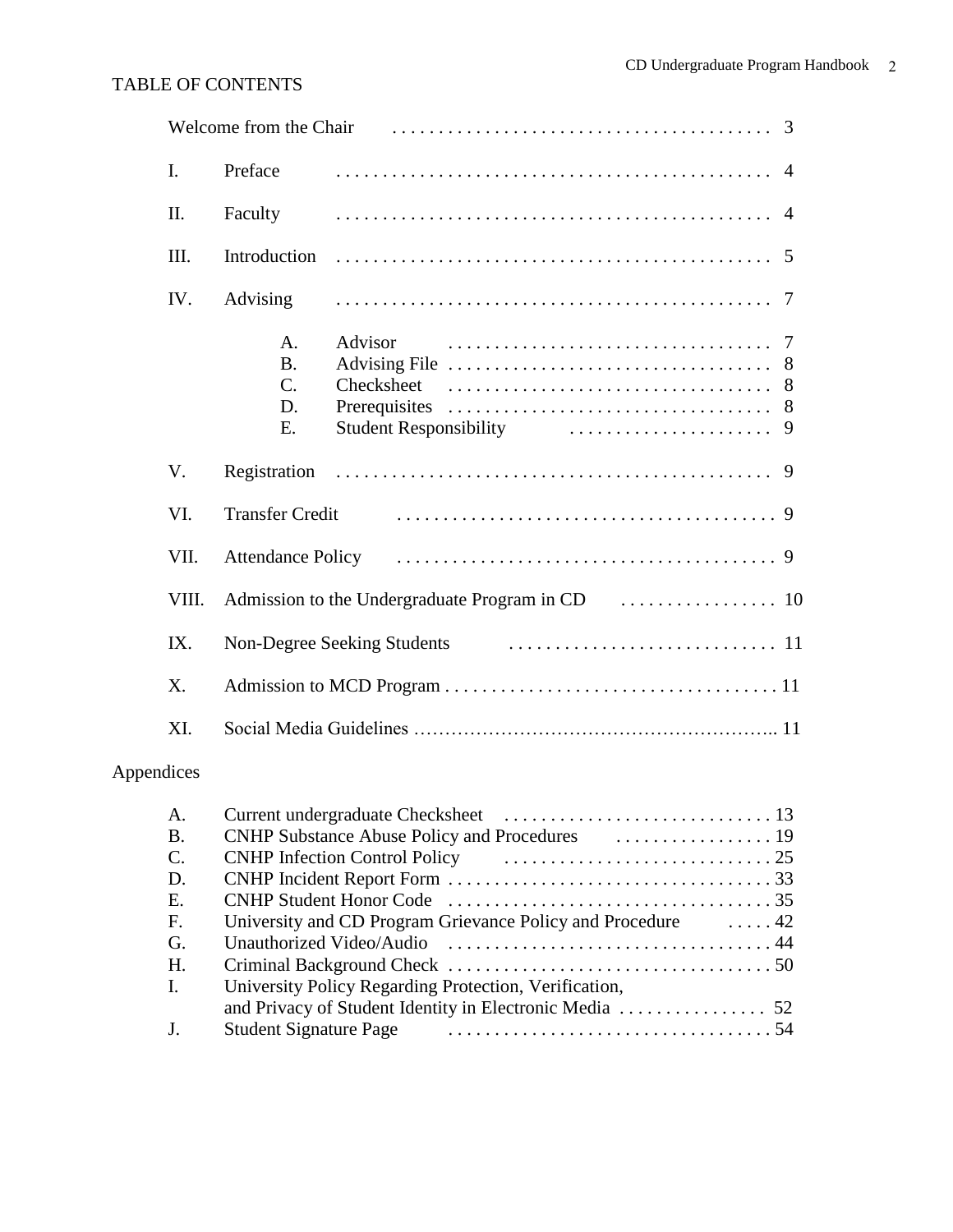#### July 1, 2021

Undergraduate Students Department of Communication Disorders Arkansas State University -Jonesboro State University, AR 72467

#### Dear Students:

On behalf of the Communication Disorders faculty at Arkansas State University, welcome to the Department of Communication Disorders. We are pleased that you have selected Communication Disorders (CD) as your major and look forward to your participation in our Bachelor's Degree program. You should know that the demand for competent speech-language pathologists remains high and that the graduates of our Master in Communication Disorders (MCD) program are in great demand by employers in a number of service delivery settings.

The past several years have brought many changes to the profession of speech-language pathology and the faculty at ASTATE have spent considerable time and energy molding our curriculum to meet the needs of tomorrow's speech-language pathologist. The undergraduate Bachelor of Science (BS) degree is a pre-professional degree (like pre-law or pre-med) and as such should be considered as the first step on a ladder that will eventually lead to a rewarding career as a speech-language pathologist.

This CD *Undergraduate Program Handbook* should assist you in navigating your way through the undergraduate degree program. However, experience has taught us that questions and problems will arise. Your advisor will be a valuable asset as you progress through the program. Since advising is mandatory for registration in this program, you will be required to maintain close contact with your advisor.

Again, welcome to the program! The CD faculty and I wish you every success and will make ourselves available to assist you in any way possible. Should you have questions of me, my door is always open.

Best wishes,

### *Amy Shollenbarger, Ph.D., CCC-SLP*

Amy Shollenbarger, Ph.D., CCC-SLP Associate Professor and Chair Department of Communication Disorders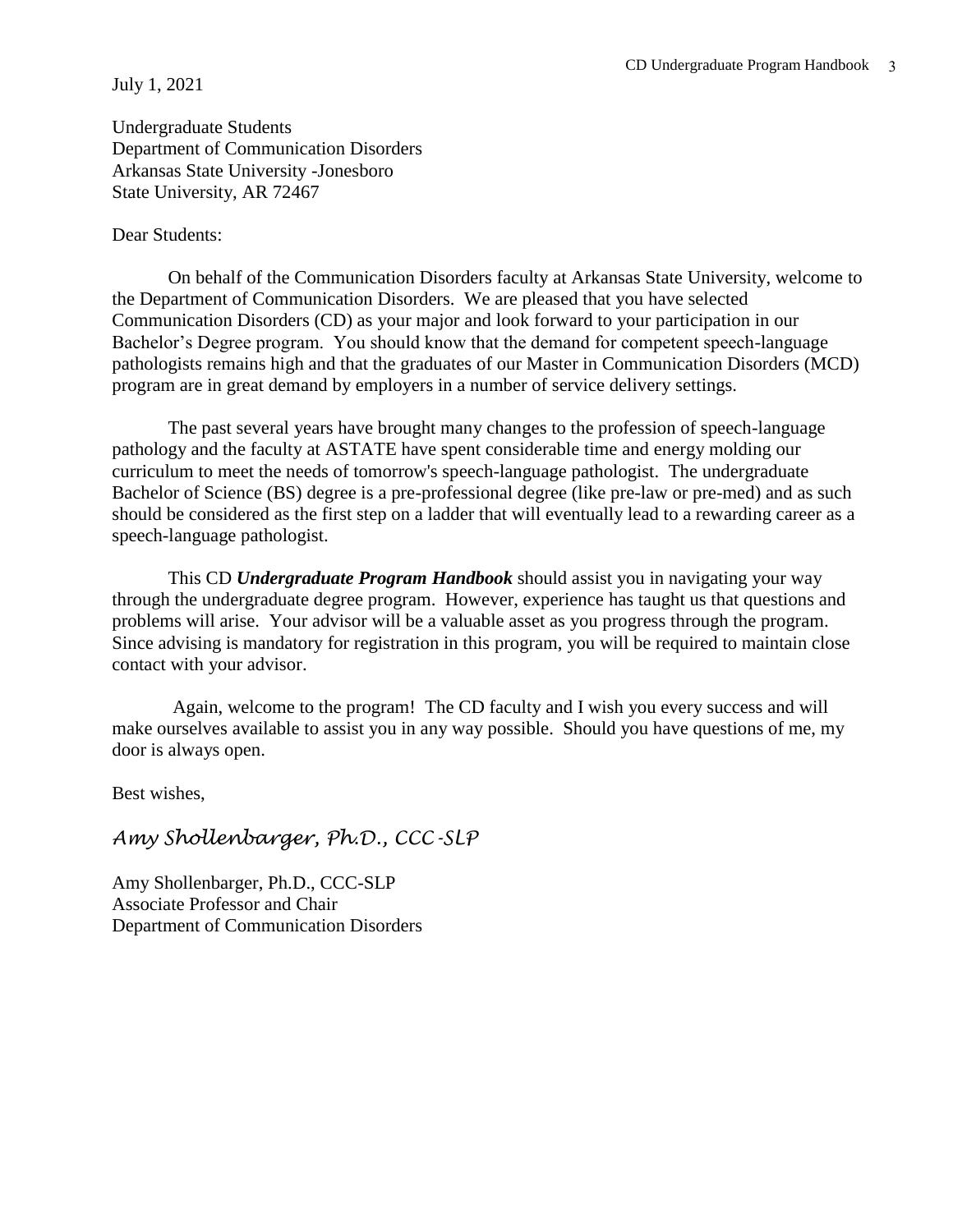### **I. PREFACE**

The *ASTATE Undergraduate Bulletin* and the *ASTATE Student Handbook* are the primary resources of information for the student concerning all types of student activities and academic programs. This *Handbook* is a supplemental aid to the Communication Disorders student and does not replace or preempt the *ASTATE Undergraduate Bulletin* or the *ASTATE Student Handbook*. The student is responsible for being informed about academic requirements, both general and specific, for the completion of a degree program. Your CD faculty advisor is conveniently available for advice, guidance, and consultation.

### **II. FACULTY**

Amy Shollenbarger, Ph.D., CCC-SLP Associate Professor and Chair DRC 211A 972-3106 [ashollenbarger@astate.edu](mailto:ashollenbarger@astate.edu) Dr. Shollenbarger received her terminal degree from the Arkansas Consortium for the Ph.D. in Communication Sciences and Disorders. She teaches undergraduate and graduate level courses. Her research interests include language and literacy development, fluency disorders, linguistic diversity, and effective teaching pedagogy in higher education. She joined the CD faculty after 16 years of experience in school-based services. She has been employed at ASTATE since 2011.

Christina Akbari, Ph.D., CCC-SLP Associate Professor DRC 211C 972-3106 [cakbari@astate.edu](mailto:mcatt@astate.edu)

Dr. Akbari joined the CD faculty in 2014 after receiving her terminal degree from Texas Tech Health Sciences Center. She teaches undergraduate and graduate level courses, and provides clinical supervision. Her previous professional experience includes Clinical Service Provider, Clinical Supervisor/Instructor, and Case Manager. Her research interests include measurement of sound perception changes by clinical students, treatment models/efficacy of programming involving language/speech therapy with school-aged children including bilinguals, and using assistive technology/AAC to promote literacy/language development.

Shanon Brantley, MCD, CCC-SLP Assistant Professor DRC 211E 972-3106 [sbrantley@astate.edu](mailto:whinkle@astate.edu) Shanon Brantley returned to ASTATE in 2012 with 15 years of experience in acute care hospitals and rehabilitation hospitals, after receiving her master's degree (1999) at ASTATE. As an Assistant Professor of Communication Disorders, she teaches voice, motor speech, and swallowing disorders courses, along with providing clinical supervision to under-graduate and graduate level students. Shanon is also the program coordinator of ASTATE's Head and Neck Cancer Interdisciplinary Treatment and Education Program. Shanon currently pursues a PhD in Interdisciplinary Leadership (LEAD) at UCA.

Joy Good, Ph.D., CCC-SLP Associate Professor DRC 211B 972-3106  $j \text{good} @$  astate.edu Dr. Good received her terminal degree in 2011 from the Arkansas Consortium for the Ph.D. in Communication Sciences and Disorders. She joined the faculty in 2013 with 15 years of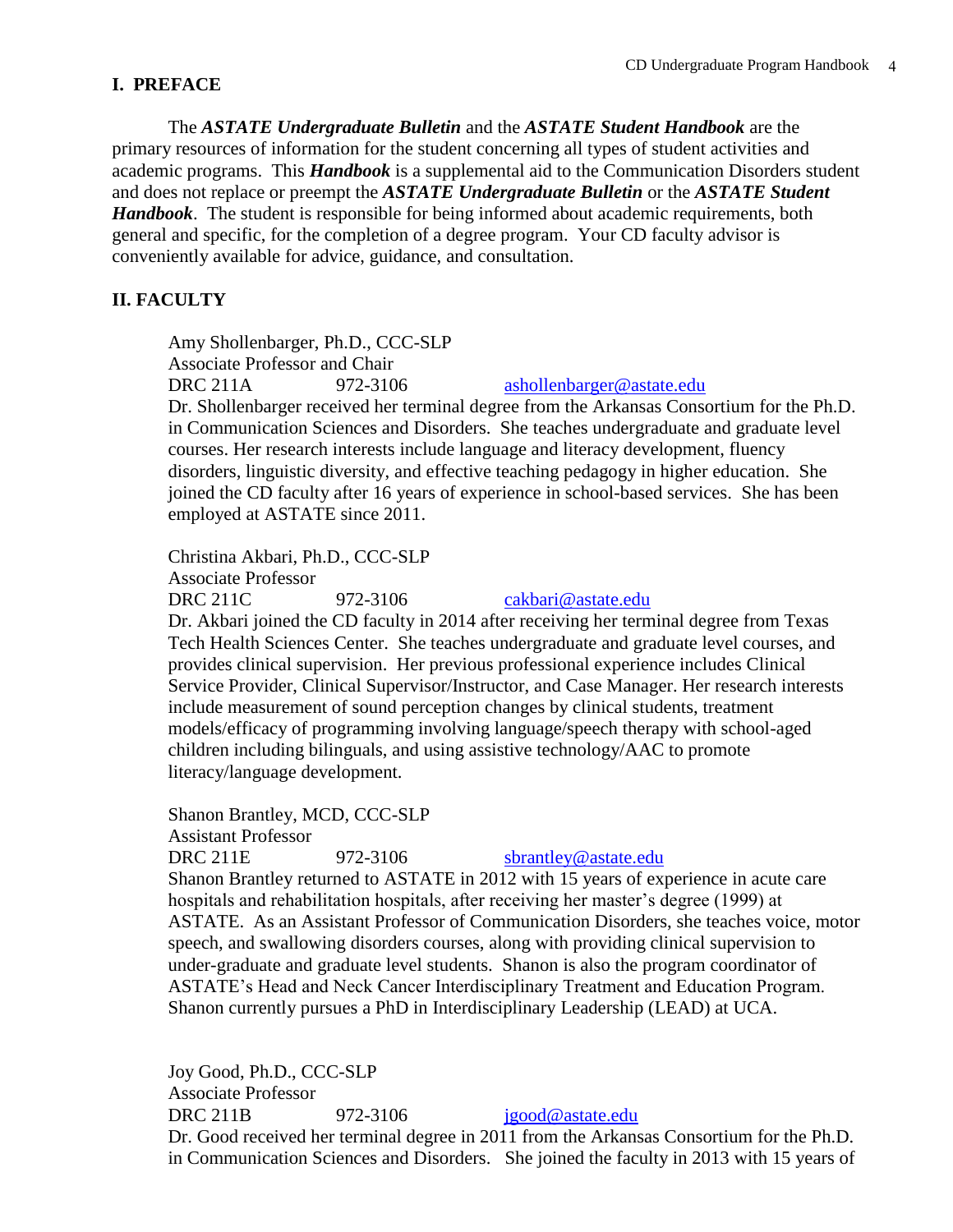clinical experience, eight of which were in the public school setting. She developed an interest in the connection between oral and written language. Her research has focused on developing effective literacy interventions for children with language impairment.

Sharon Jones, PhD, CCC-SLP [shajones@astate.edu](mailto:shajones@astate.edu) Assistant Professor DRC 211J 972-3106

Dr. Jones has been a clinical speech-language pathologist for 30 years, and an academician for the last 7 years. Dr. Jones is a certified ADOS examiner and her research focus is executive dysfunction in adolescents and young adults with high-functioning autism. Dr. Jones received her Bachelor of Science in Communication Disorders from Henderson State University in 1990, her Master of Science in Speech-Language Pathology from the University of Central Arkansas in 1992, and her Doctorate of Philosophy from the Consortium for the Ph.D. in Communication Sciences and Disorders, University of Arkansas for Medical Sciences, University of Arkansas at Little Rock, University of Central Arkansas in 2014. She joined the faculty in August 2020.

Arianne Pait, M.A., CCC-SLP Assistant Professor  $CNHP 411$  972-3106 [apait@astate.edu](mailto:apait@astate.edu) Mrs. Pait received her master's degree in communication disorders from the University of North Carolina at Greensboro. Mrs. Pait joined the faculty in the fall term of 2002.

Lindsay White, Au.D, CCC-A [lwhite@astate.edu](mailto:lwhite@astate.edu) Assistant Professor Reynolds 211G 972-3106

Lindsay is a proud alumna of the ASTATE B.S. Communication Disorders program, graduating Magna Cum Laude in 2005. She received her doctorate in audiology (Au.D.) in 2009 from The University of Memphis, a top ten ranked audiology program and has since gained 12 years of clinical experience in an array of clinical settings. Her research interests are in stigma of hearing loss in young adults and new hearing aid functionality lessening stigma of hearing aids. She is from Mountain Home, Arkansas and loves to garden, cook, and spend time with her husband and 2 young girls.

### **III. INTRODUCTION**

The Department of Communication Disorders (CD) at Arkansas State University (ASTATE) is an independent department within the College of Nursing and Health Professions (CNHP). The CD offices are physically housed in Suite 211 of the Donald W. Reynolds Center for Health Sciences Building, located at 2501 Danner Avenue, Jonesboro, AR.

### **Arkansas State University's Mission**:

Arkansas State University *educates* leaders, *enhances* intellectual growth, and *enriches* lives.  $(ASTATE = e^3)$ 

#### **College of Nursing and Health Professions Mission:**

The mission of the College of Nursing and Health Professions is to provide quality education to students, graduates, and health care providers in a variety of health disciplines. Recognizing its unique position in the lower Mississippi Delta region, the College provides educational programs that are designed to promote lifelong learning based on the expressed needs of its varied constituencies.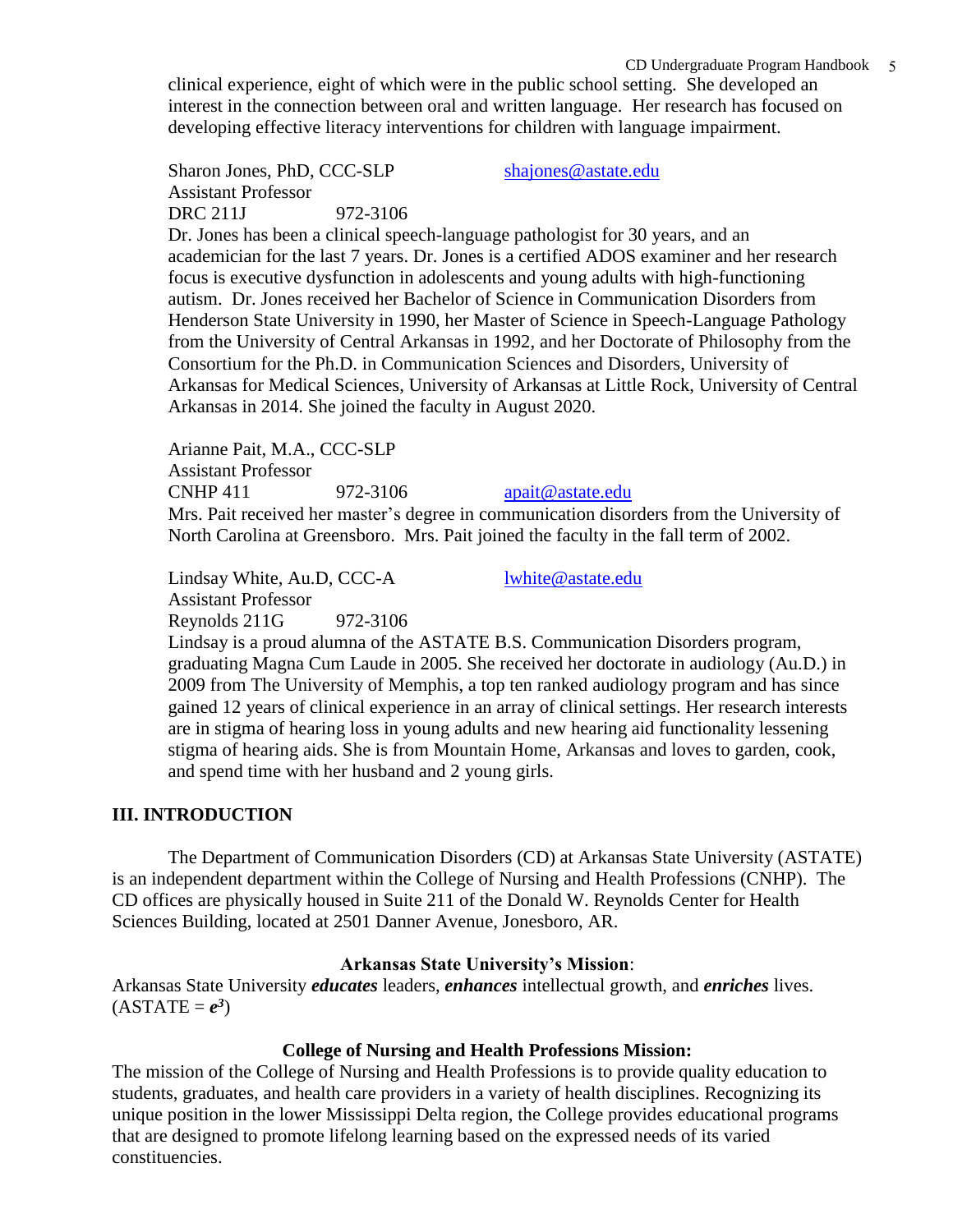### **Department of Communication Disorders Mission:**

The mission of the Department of Communication Disorders is to prepare competent speechlanguage pathologists to provide ethical, professional services to a broad spectrum of individuals with communication disorders.

#### **Department of Communication Disorders Core Values:**

- **Student-Centered**: The Communication Disorders faculty and staff are committed to undergraduate and graduate education, inquiry, and service in order to meet students' changing needs.
- **Learning-Centered**: We nurture the acquisition of knowledge and skills by integrating teaching, research, and interactive learning to promote continuous student improvement as measured by systematic formative and summative assessments.
- **Excellence**: We commit to the pursuit of academic and clinical excellence for faculty and students.
- **Diversity**: We embrace all dimensions of diversity realizing that mutual respect for individuality and the inclusion of all are vital for both personal and departmental success.
- **Integrity**: We are committed to high standards of character and integrity as we prepare students to become ethical professionals in communication disorders.

#### Policy Regarding Equitable Provision of Clinical Services

Arkansas State University is an Equal Opportunity/Affirmative Action institution and, thereby, complies with all applicable federal and state legislation regarding employment practices and admission/treatment of students without regard to race, color, religion, age, disability, gender, national origin, participation restriction, sexual orientation, veteran status, or status as a parent. As a single point-of-service entity within Arkansas State University, the Arkansas State University Speech and Hearing Center complies with all state and federal equal opportunity legislation in the provision of prevention, screening, diagnostic, and therapy services to all client populations served in the Center. Questions about this policy should be addressed to the Affirmative Action Program Coordinator, P.O. Box 1500, State University, Arkansas 72467, phone (870) 972-2015.

The Department offers two degree plans. The first of these degree plans is the Undergraduate Program in Communication Disorders, which is outlined in this *Handbook* and leads to a Bachelor of Science (BS) in Communication Disorders degree. The second degree plan is for the Graduate Program in Communication Disorders (MCD) which offers the Master in Communication Disorders (MCD) degree and is explained in detail in the CD *Graduate Program Handbook* and the *ASTATE Graduate Bulletin.*

The BS in Communication Disorders is a pre-professional degree program, which has been designed to prepare students for graduate work in communication disorders and *does not lead to any type of certification*. The course of study for the BS is comprised of general education requirements, professional requirements, CD Program requirements, and practicum experience requirements. The necessary credentials required of speech-language pathologists for professional practice in Arkansas and most other states are state licensure and the Certificate of Clinical Competence in Speech-Language Pathology (CCC-SLP). The CCC-SLP is issued by the American Speech-Language-Hearing Association (ASHA). Most often, the academic and practicum requirements for earning the CCC-SLP are identical, or at least very similar, to the requirements for state licensure.

In order to earn the CCC-SLP a student must successfully accomplish three tasks. The first of these tasks is earning a graduate degree from a university program that is accredited by the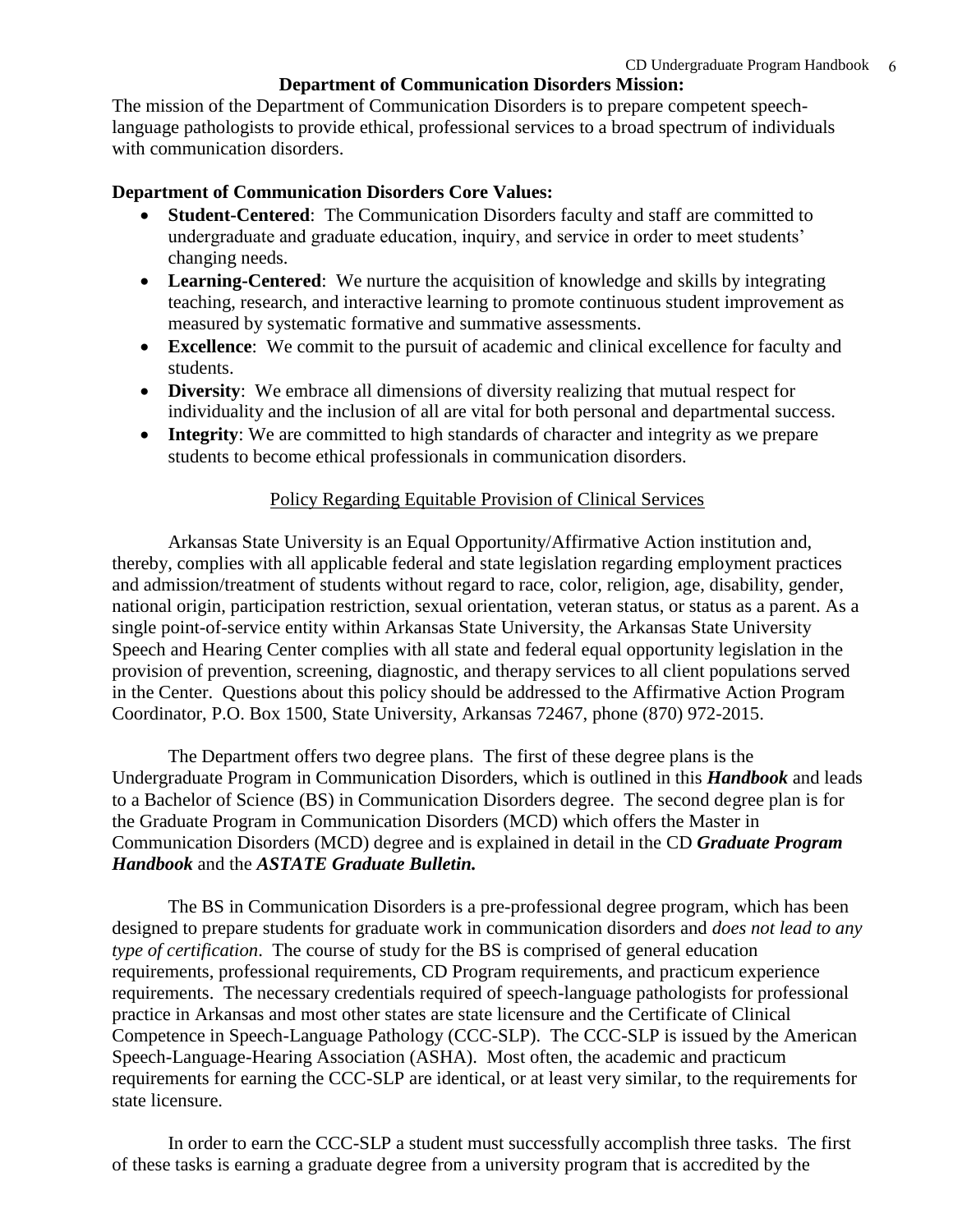Council for Academic Accreditation (CAA). This accreditation implies that students will demonstrate the appropriate knowledge and skills required through academic and clinical experiences necessary to earn the Certificate of Clinical Competence. The second task involves earning a score of at least 160 on the specialty area examination in Speech-Language Pathology of the Praxis Series regulated by the Educational Testing Service (ETS). The final task involves completing a Clinical Fellowship (CF), which consists of at least nine (9) months of paid, professional experience under the direct supervision of a certified professional following the completion of the graduate degree. The previously mentioned ASTATE undergraduate CD program requirements have been adopted to partially fulfill the requirements for the CCC-SLP.

All students majoring in Communication Disorders at the undergraduate level must be screened into the undergraduate CD program prior to enrollment in most 3000 and 4000 level CD courses. These academic and clinical screening requirements are detailed below in Section VIII.

All students in both the undergraduate and graduate programs are encouraged to join and participate in the National Student Speech-Language-Hearing Association (NSSLHA). NSSLHA is the pre-professional division of ASHA. Members of NSSLHA receive selected journals published by ASHA and qualify for reduced dues and fees upon initial certification.

### **IV. ADVISING**

### A. Advisor

All students enrolled at ASTATE are assigned an academic advisor. Any student majoring in CD will be assigned an advisor from within the faculty of the Department of Communication Disorders. Mandatory advising for all majors is required in order to release academic holds for registration each semester. Advising must be completed during the appropriate time period prior to registration. Registration for all practicum experiences requires a registration permit, issued by your advisor during your advising session. In addition, all students registering for practicum experiences must file the appropriate scheduling form with the Director of the Arkansas State University Speech and Hearing Center. Students must assume the responsibility to read and become knowledgeable regarding the appropriate *ASTATE Undergraduate Bulletin* to be used in planning their program of study. Academic advisors will assist students in understanding the UPCD requirements. Advisors will have advising/office hours posted outside their offices and be conveniently available for student advisee appointments.

### B. Advising File

Advisors will maintain an advising file for all students they advise. The file will contain change of major forms (if appropriate), student contact logs, grade reports or unofficial transcripts from Banner, periodically updated program checksheets, verification of observation clock-hours forms, Department of Communication Disorders admission notifications and other pertinent information that may assist the advisor in guiding the student through the program of study. Students are encouraged to keep duplicate copies of important items contained in the advising file. Advising files can be electronic, hard copy, or some combination of the two. The primary focus of an advising file is to provide the advisor and the student with accurate and accessible information for planning and monitoring student progress toward the degree.

All inactive student advising files for undergraduate CD majors (regardless of whether they complete undergraduate degree requirements) will be maintained in the departmental office. Advising files for undergraduate students that complete the BS degree and are admitted to the MCD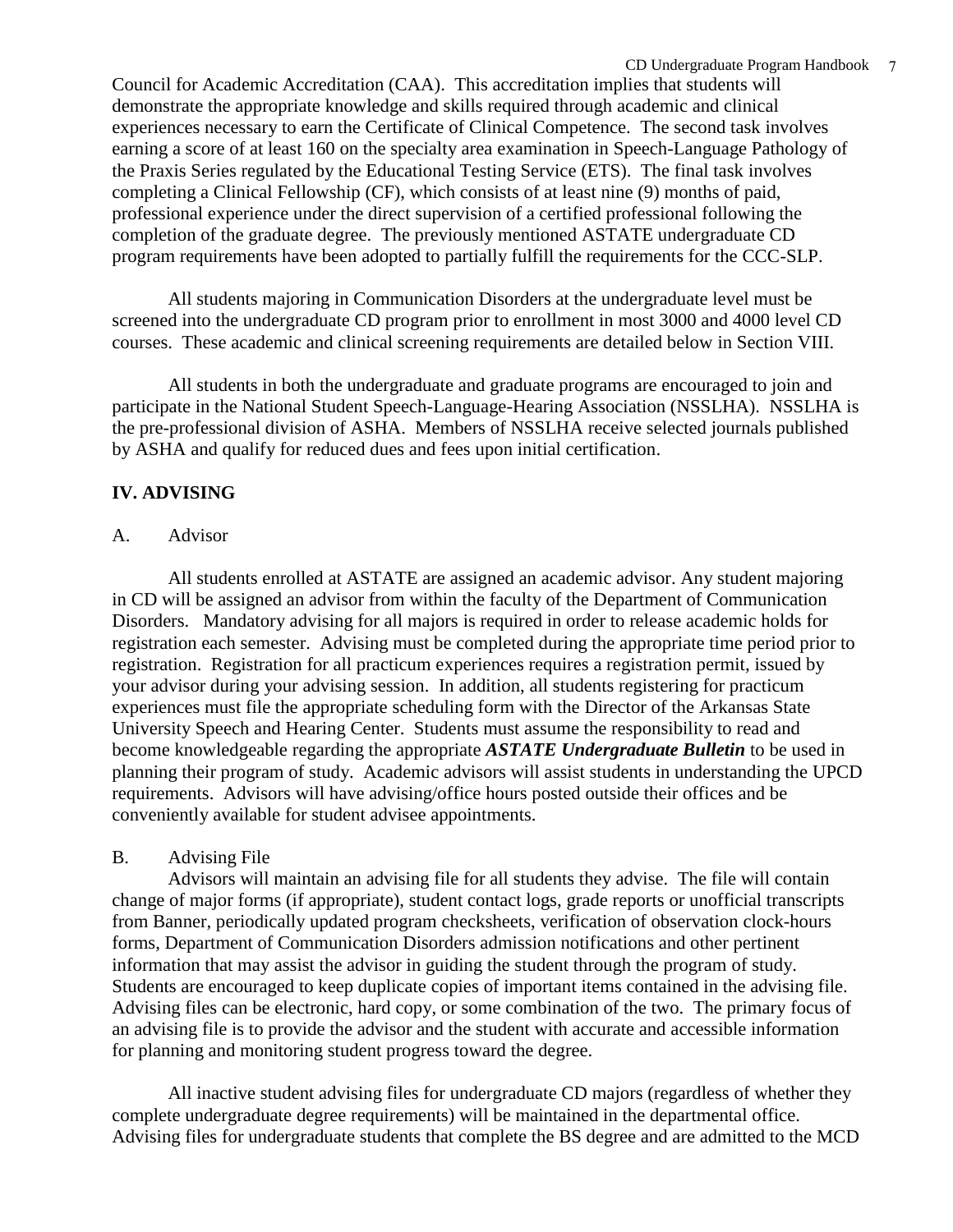program will be combined with the graduate advising file and, following completion of the MCD degree, will remain in perpetuity within the CD Office.

### C. Checksheet

By keeping a current and accurate advising check sheet, undergraduate students and advisors know precisely which courses are needed to complete degree requirements and can, with some certainty, predict graduation dates. The current BS in CD degree checksheet is enclosed as Appendix A of this *Handbook*. Each checksheet will show an *ASTATE Undergraduate Bulletin* year and will reflect undergraduate CD degree requirements for that stated bulletin. The checksheet contains a list of all required courses (including general education options) for the BS degree. Coursework requirements are organized on the checksheet by course level (i.e., freshman, sophomore, etc.) and the suggested semester rotation for enrolling in the course. In addition, course work and program admission prerequisites are shown on the checksheet. *Careful attention should be given to the course level, the semester of the offering and prerequisites as some courses may only be offered once during a calendar year. Disregarding advisement, failure to complete prerequisite coursework and/or errors in registering may lead to delays in graduation*.

### D. Prerequisites

Some courses, both in CD and other disciplines, require a knowledge base that is only gained in lower-level courses. For this reason, most undergraduate 3000 and 4000 (i.e., junior and senior) level CD courses will require prerequisite course work prior to enrollment. Also, admission to the undergraduate program is a prerequisite for most of the same upper level courses.

In the event that undergraduate CD students enroll in courses for which they do not have the necessary prerequisites, those students will be required to drop the courses until all prerequisites are completed.

### E. Student Responsibility

As stated above and elsewhere, it is the responsibility of undergraduate students to carefully read the *ASTATE Undergraduate Bulletin*, CD *Handbook* and the BS in CD requirements. Students will be held accountable to and responsible for the policies and procedures of the Department of Communication Disorders.

Students are responsible for meeting requirements and deadlines for screening in to the undergraduate program in CD. These requirements are presented in Section VIII. Failure to meet these requirements and deadlines can result in a failure to graduate in a timely fashion.

### **V. REGISTRATION**

ASTATE registration is accomplished by accessing the University's on-line registration services, Banner Self-Service/In Astate. Students are advised to familiarize themselves with this process and the timelines associated with registration based on student classification prior to attempting to register. As mentioned earlier, a student will always have an advising hold on their student account; it is merely waived by their assigned advisor each semester.

Students will register for CD practicum experiences in the same manner used to register for academic coursework, however, a permit must be issued by the academic advisor and noted on the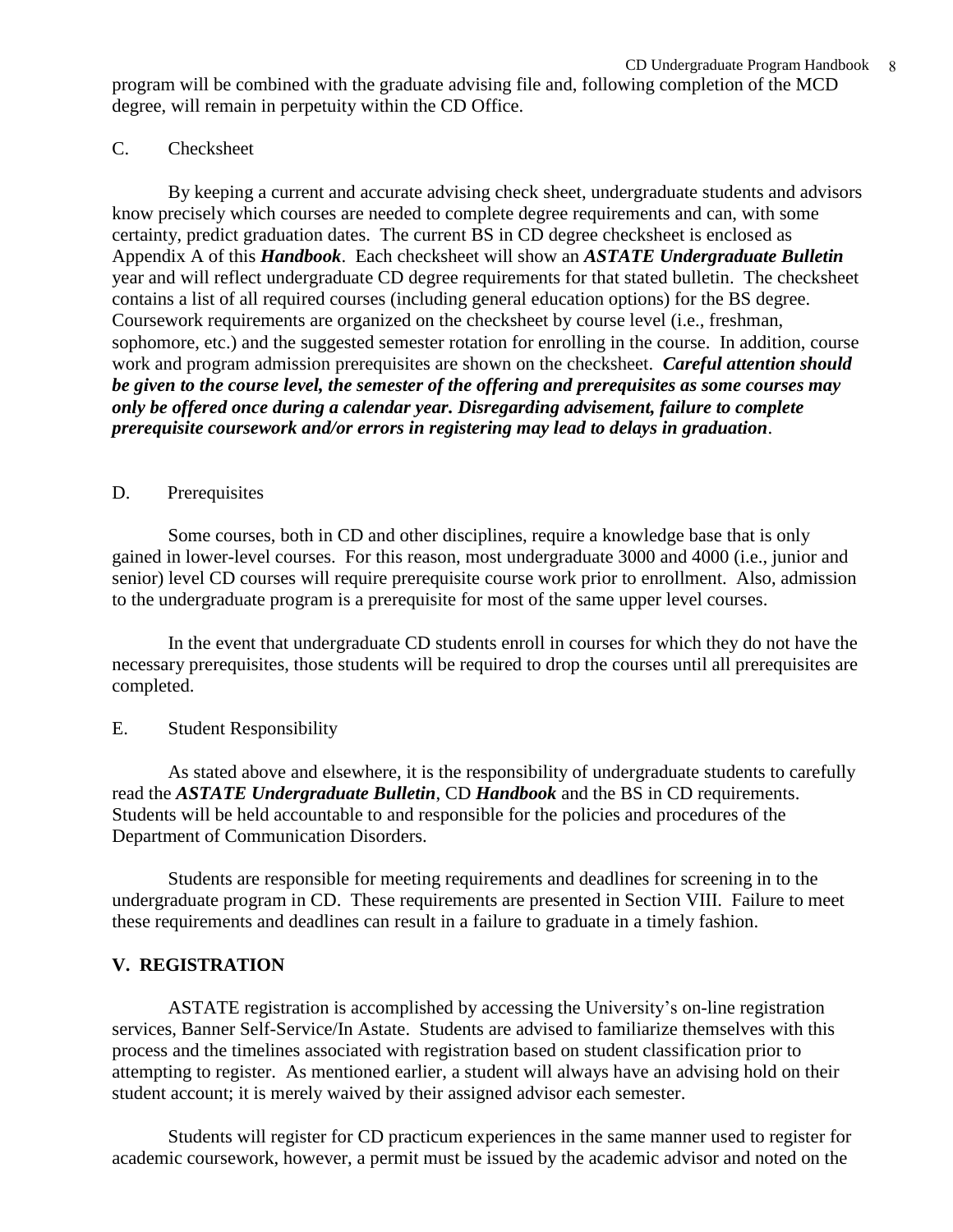advisement hold waiver form. The permit is issued by the departmental support staff at the time the advisement hold is waived for registration. The Banner system will email the student notifying the permit has been issued. The student may then proceed with registration.

Students needing assistance with registration should contact the ASTATE Office of the Registrar or their advisor.

### **VI. TRANSFER CREDIT POLICY**

Students who present transcripts of college credit from other accredited institutions may receive credit toward a degree in accordance with the policy set forth in the current *ASTATE Undergraduate Bulletin*. Faculty advisors and members of the Registrar's staff will have access to proposed transfer credit using the University's official "Web-Extender" software. Faculty advisors will determine whether transfer credit will be awarded for ASTATE course credit using "Web Extender." In the event that the advisor is unable to make such a determination based on the information provided through Web Extender, the student may be asked to supply a course description or syllabus for each course in question.

### **VII. ATTENDANCE POLICY**

Regular class and clinical attendance is expected of all students in accordance with the policy set forth in both the current academic year *ASTATE Undergraduate Bulletin* (please refer to the "Academic Policies and Regulations" section) and the *ASTATE Student Handbook*. Students are responsible for making arrangements for missed assignments, laboratory, clinical assignments, or tests with the faculty coordinating the activity. When possible, arrangements should be made prior to the absence.

The faculty member or instructors coordinating the activity determines the policy regarding make-up work and examinations for absences. Absences and tardiness interfere with meeting course objectives. Consequently, excessive absenteeism and tardiness may be reflected in the evaluation of a student's ability to meet objectives and may serve as cause for the student's record to be reviewed. Instructors will set forth at the beginning of each semester their expectations with regard to absenteeism and tardiness as well as their make-up policies for work and exams missed, class participation, and other factors that may negatively impact grades. This information will be provided or outlined in class handouts and course syllabi.

Students enrolled in CD practicum experiences are obliged to adhere to the absentee and tardiness policies of the ASTATE Speech and Hearing Center as detailed in the *Communication Disorders Clinic Handbook*.

### **VIII. ADMISSION TO THE UNDERGRADUATE PROGRAM IN CD**

Arkansas State University and the Department of Communication Disorders offer equal educational opportunity to all persons without regard to race, religion, gender, age, creed, color, national origin, sexual orientation, or physical disability. Students who meet CD undergraduate admission criteria are admitted to the undergraduate program of study without hesitation.

Communication disorders majors must be admitted to the Undergraduate Program in Communication Disorders in order to be enrolled in most upper (i.e., 3000 and 4000) level CD courses. The requirements for admission to the UPCD are as follows: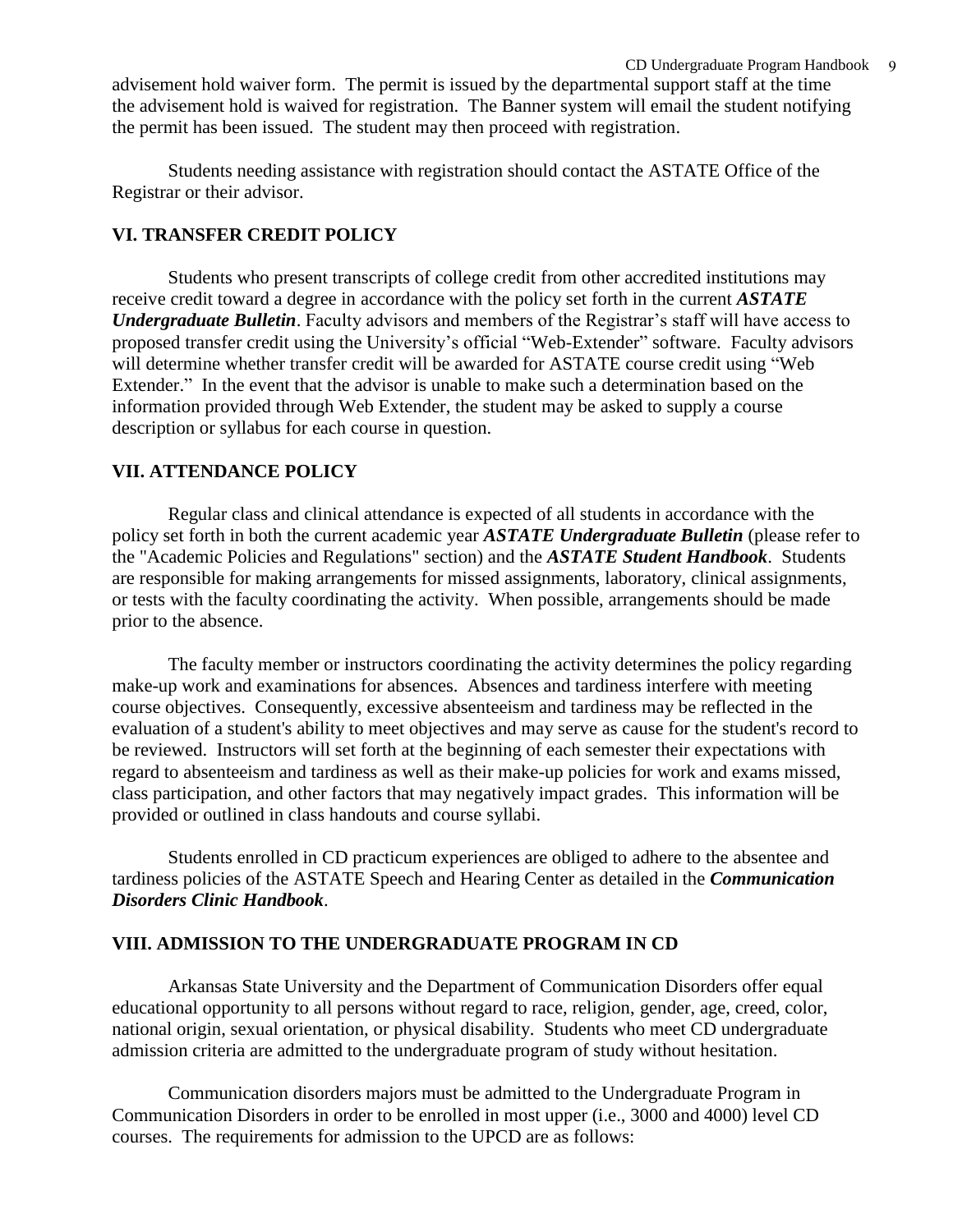- A. Minimum of 30 earned semester credit hours
- B. Overall GPA of 2.75
- C. Earned grade of "C" or better in
	- 1. ENG 1003 Freshmen English I
	- 2. ENG 1013 Freshmen English II
- D. A "B" or better in MATH 1023 College Algebra
- D. A GPA of 3.2 or higher for the following prescribed courses
	- 1. PSY 2513 Introduction to Psychology
	- 2. BIO 2203 Human Anatomy and Physiology I
	- 3. BIO 2201 Human Anatomy and Physiology I Lab
	- 4. CD 3003 Speech and Hearing Science
	- 5. CD 2104 Anatomy and Physiology of Communication
	- 6. CD 2203 Phonetics
	- 7. CHEM 1011, 1013 General Chemistry and Lab (other options
	- available upon approval, see your advisor)
- E. Complete a speech and hearing screening
- F. 10 clock hours of assigned and documented observations

Upon completion of the above, the advisor will forward a completed *Application for Admission into the Undergraduate Program in Communication Disorders* to the Department Chair indicating the student has completed the requirements. The Department Chair will, in turn, notify the student in writing of his or her admission into the undergraduate CD program. *Note: Admission into the undergraduate program in NO way implies, guarantees or suggests that a student will be admitted to the graduate CD program.*

#### **IX. NON-DEGREE SEEKING STUDENTS**

Students with undergraduate degrees in other disciplines that wish to prepare themselves for graduate study in CD are not subject to the same undergraduate CD admission requirements as degree seeking students. The CD Admissions and Credits Committee will, in consultation with the student's advisor, review each application from non-degree seeking students to avoid duplication of course work and content.

### **X. ADMISSION TO THE ASTATE GRADUATE PROGRAM IN COMMUNICATION DISORDERS**

Beginning in the fall semester of 1998 the MCD program changed to a once-per-year admission period. The application deadline is February  $15<sup>th</sup>$  for admission in the first summer term following.

Admission to the MCD program will continue to be awarded on a competitive, spaceavailable basis. The application procedure is detailed at the following web address:

[http://www.astate.edu/info/academics/degrees/degree-details.dot?mid=9a481e26-dcf6-44e0-8a90-](http://www.astate.edu/info/academics/degrees/degree-details.dot?mid=9a481e26-dcf6-44e0-8a90-7144877fe3f2) [7144877fe3f2](http://www.astate.edu/info/academics/degrees/degree-details.dot?mid=9a481e26-dcf6-44e0-8a90-7144877fe3f2)

### **XI. SOCIAL MEDIA GUIDELINES**

Social media can be a way to share life experiences and opinions with others. Use of social media presents risks and carries with it certain responsibilities.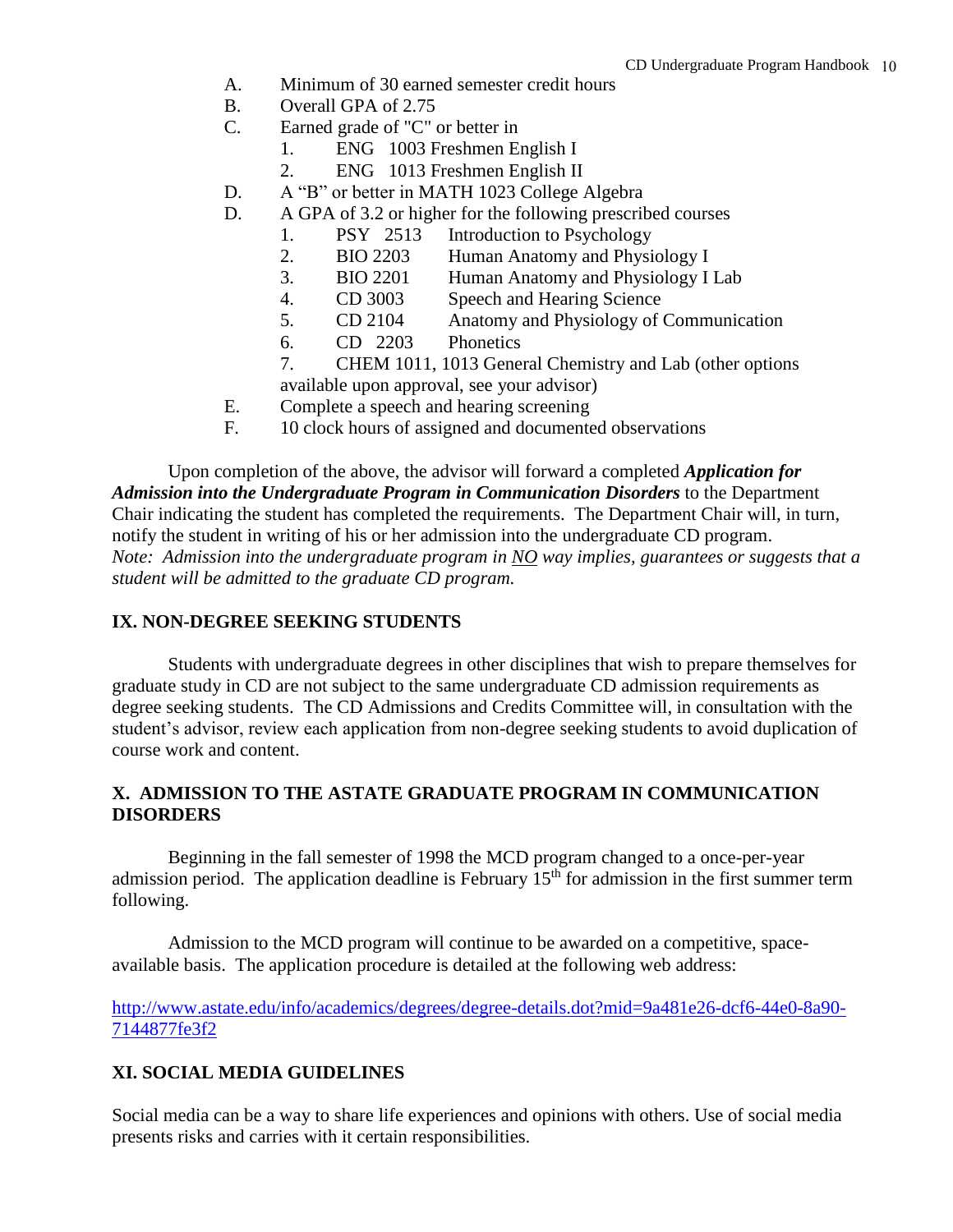Social media includes all means of communicating or posting information or content of any sort via the Internet or other electronic communication method. Social media includes both your personal or someone else's personal web log/blog, journal, website, or chat room, and group interchanges such as Facebook, Twitter, Snap Chat, or YouTube and social media anonymous sites. These applications are subject to having content transmitted to others, with or without consent from the original author. Additionally, per the Health Insurance Portability and Accountability Act of 1996 (HIPPA) regulations [https://www.hhs.gov/hipaa/for-professionals/privacy/special-topics/de](https://www.hhs.gov/hipaa/for-professionals/privacy/special-topics/de-identification/index.html)[identification/index.html,](https://www.hhs.gov/hipaa/for-professionals/privacy/special-topics/de-identification/index.html) no information, pictures, videos or descriptions of clients/families can be posted on social media sites.

You are solely responsible for what you post online. Inappropriate postings specific to patients, classmates or faculty that include discriminatory remarks, harassment or threats, or violations of professional codes of conduct are subject to disciplinary action. Your actions could adversely affect your standing in your health professions program which could include program dismissal.

You should be aware that future employers may view potential candidate's websites. Students are advised to review their site (s) for any unprofessional images or language which could adversely affect successful employment upon graduation. Please make responsible decisions about your use of social media.

Revised 6-10-19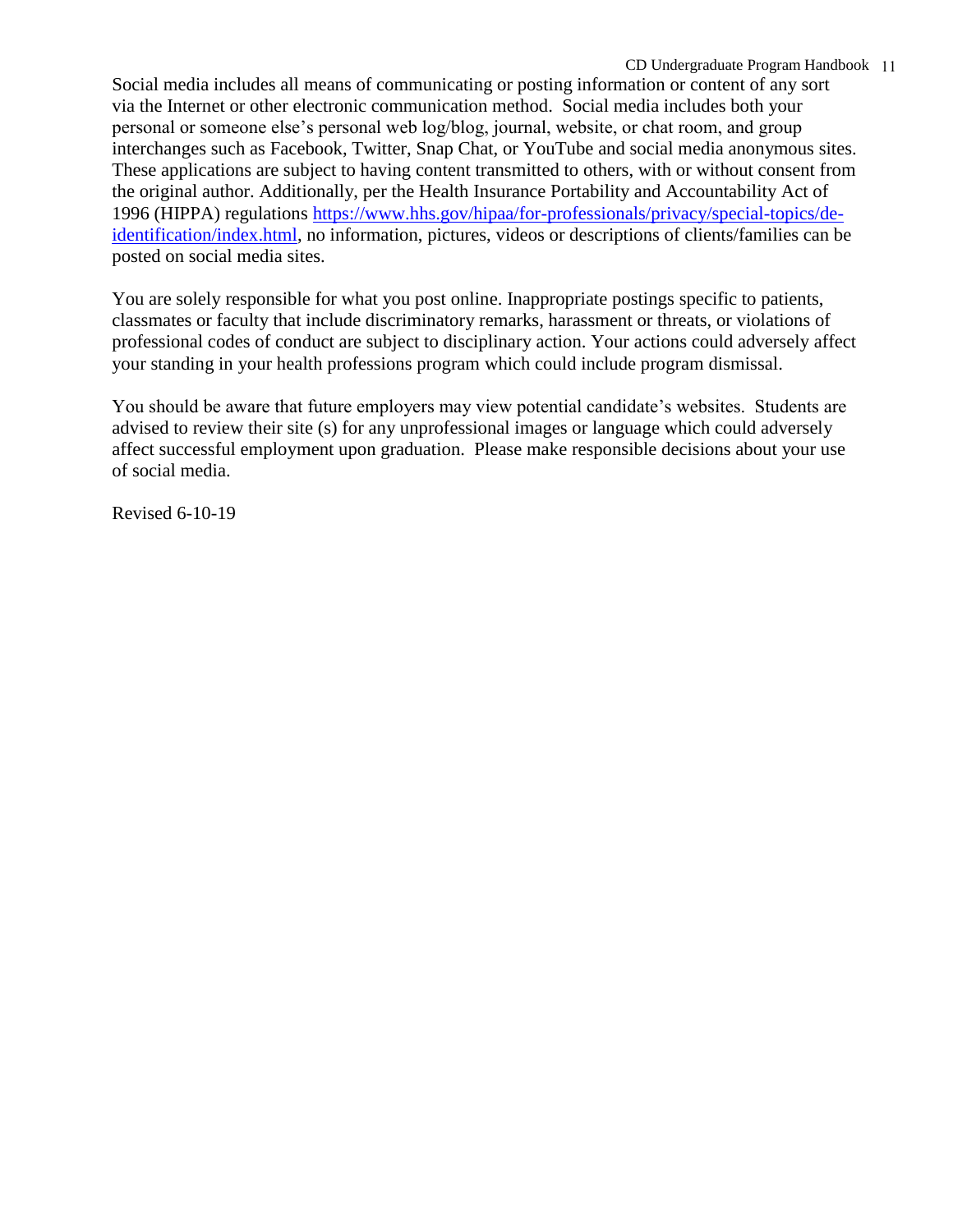## **Appendix A**

ADVISING CHECKSHEET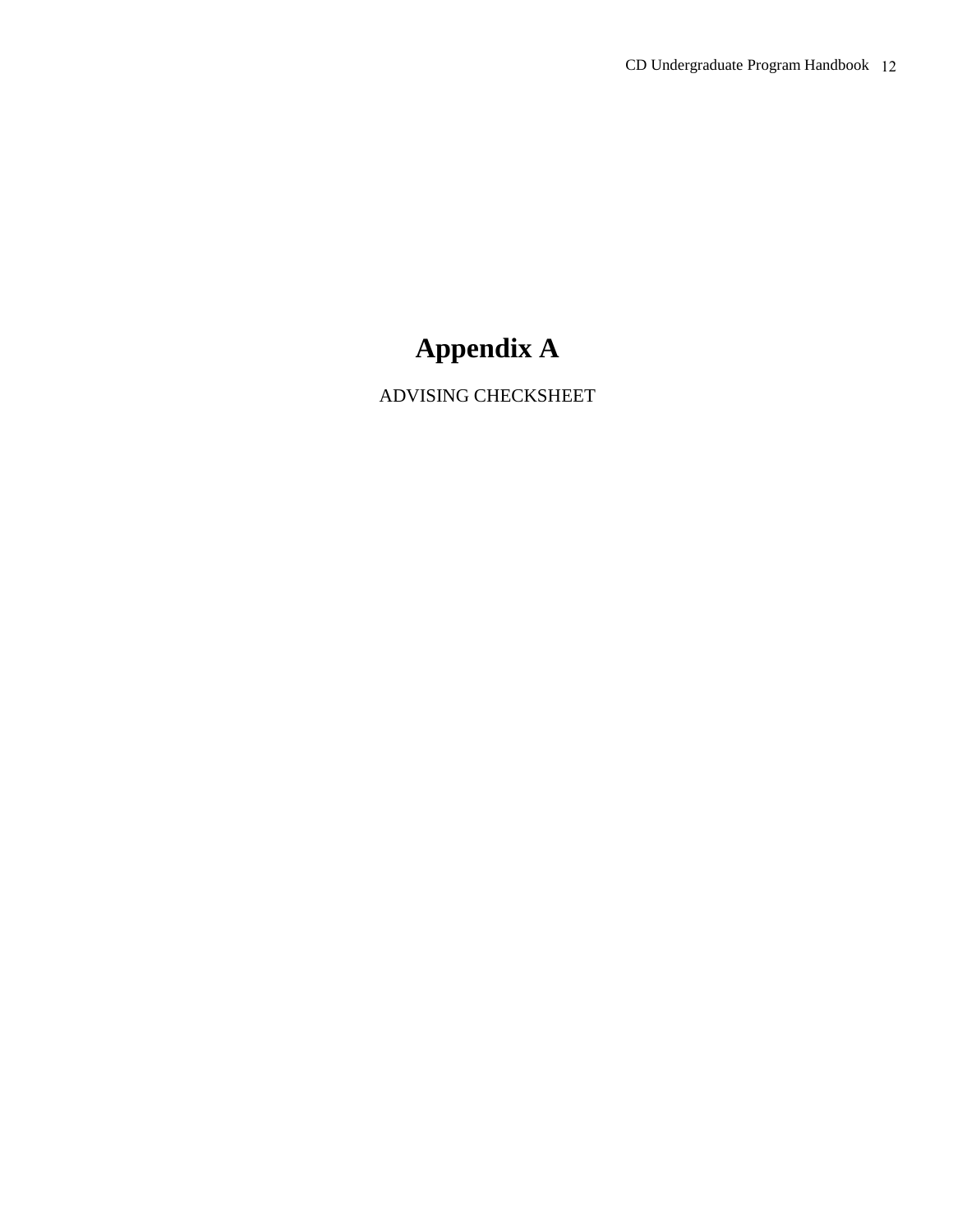# **ARKANSAS STATE UNIVERSITY College of Nursing and Health Professions** Name: **\_\_\_\_\_\_\_\_\_\_\_\_\_\_\_\_\_\_\_\_\_\_\_\_\_\_\_\_\_\_**<br>Department of Communication Disorders Student ID

**Department of Communication Disorders** 

P.O.BOX 910, State University, AR 72467 Phone: \_\_\_\_\_\_\_\_\_\_\_\_\_\_\_\_\_\_\_\_\_\_\_\_\_\_\_\_\_\_\_\_\_ Phone: 870-972-3106 Address: \_\_\_\_\_\_\_\_\_\_\_\_\_\_\_\_\_\_\_\_\_\_\_\_\_\_

### Undergraduate Bulletin Year 2020-2021

<http://www.astate.edu/college/conhp/departments/communication-disorders/>

**~~~Please see reverse side for class options on numbered items and course rotation. ~~~**

|        | FRESHMAN-FALL                    |      | <b>SEM</b> | <b>GRD</b> |
|--------|----------------------------------|------|------------|------------|
|        | <b>FYE</b> or Elective           |      |            |            |
| $\ast$ | <b>ENG 1003-COMP I</b>           |      |            |            |
| ***    | <b>MATH 1023 College Algebra</b> |      |            |            |
| $2**$  | <b>Chemistry or</b>              | Lec. |            |            |
| **     | <b>Physics</b>                   | Lab  |            |            |
| 3      | Arts/Hum                         |      |            |            |
|        | 15/16 hours                      |      |            |            |
|        |                                  |      |            |            |

|      | <b>SOPHOMORE -FALL</b>   | <b>SEM</b> | <b>GRD</b> |
|------|--------------------------|------------|------------|
|      | Arts/Hum                 |            |            |
| $**$ | CD 2653 Intro to CD      |            |            |
|      | <b>Social Science</b>    |            |            |
| $**$ | $CD$ 2104 $CD$ A&P + Lab |            |            |
|      |                          |            |            |
|      | Elective (2 hours)       |            |            |
|      | 15 hours                 |            |            |

|   | <b>JUNIOR -FALL</b>                | <b>SEM</b> |  |
|---|------------------------------------|------------|--|
|   | <b>Statistics</b>                  |            |  |
| # | CD 4063 Multicultural Issues in CD |            |  |
|   | Psy & Learning                     |            |  |
| 5 | Aging                              |            |  |
|   | Elective (3 hours)                 |            |  |
|   |                                    |            |  |
|   | $15/16$ hours                      |            |  |

|   | <b>SENIOR - FALL - REQUIRES</b>   | <b>SEM</b> | <b>GRD</b> |
|---|-----------------------------------|------------|------------|
|   | <b>ADMISSION</b> to CD UG Program |            |            |
| # | CD 3803 Service Del in CD         |            |            |
| # | CD 4303 Lang Intervention         |            |            |
| # | CD 4873 Research Prob in CD       |            |            |
| # | CD 4703 Artic / Phon Disorders    |            |            |
|   | CD 3503 Audiology                 |            |            |
|   | 15 hours                          |            |            |

- **Legend:** # = Fall offering only
	- $@ =$  Spring offering only
	- \* = Required grade of "C" or higher
	- \*\*= Required 3.2 GPA for 6 core classes
	- **\*\*\* =** Required grade of "B" or higher

|        | FRESHMAN-SPRING                   | <b>SEM</b> | <b>GRD</b> |
|--------|-----------------------------------|------------|------------|
| $\ast$ | <b>ENG 1013- COMP II</b>          |            |            |
| $**$   | PSY 2013 Intro to Psy             |            |            |
|        | <b>US Hist or Am Govt</b>         |            |            |
| $2**$  | <b>BIO 2203 Human A &amp; P I</b> |            |            |
| **     | BIO 2201 Human A & P lab          |            |            |
| 3      | Elective (2 hours)                |            |            |
|        | 15 hours                          |            |            |

|       | <b>SOPHOMORE -SPRING</b>       | <b>SEM</b> | GRD |
|-------|--------------------------------|------------|-----|
|       | CD 3003 SP&Hearing Science     |            |     |
| @     | CD 4203 Organic Sp. Dis.       |            |     |
| req   | CD 3402 Intro to Man Comm      |            |     |
| **    | CD 2203 Phonetics              |            |     |
| 1,3,8 | <b>Gen Ed Option (3 hours)</b> |            |     |
|       | 14 hours                       |            |     |

|          | <b>JUNIOR -SPRING</b>        | <b>SEM</b> | GRD |
|----------|------------------------------|------------|-----|
| @        | CD 3303 Normal Lang Dev      |            |     |
| @        | CD 3553 Clinical Observation |            |     |
| $\omega$ | CD 3023 Diagnosis in CD      |            |     |
|          | Counseling                   |            |     |
|          | Elective (3 hours)           |            |     |
|          | 15 hours                     |            |     |

|          | <b>SENIOR - SPRING</b>          | <b>SEM</b> | <b>GRD</b> |
|----------|---------------------------------|------------|------------|
| req      | $CD$ 4753 Clinic I (3 hours)    |            |            |
| $\omega$ | CD 4254 Neuro Bases/ Dis        |            |            |
| @        | CD 4403 Aural Rehab             |            |            |
| $\omega$ | CD 3703 Clinical Mgmt Techs     |            |            |
| @        | CD 4553 Craniofacial Anomalies  |            |            |
|          | 16 hours                        |            |            |
|          | Majors graduate with 120 hours. |            |            |

#### **CD UG Program Admission requirements:**

- Minimum overall GPA of 2.75
- Speech and Hearing Screening
- "C's" or higher in COMP I & COMP II
- "B: or higher in Col. Algebra or higher math
- GPA of 3.2 or higher in  $(**)$  classes.
- No more than one "C" in  $(**)$  classes
- GPA calculation will include repeated (\*\*) courses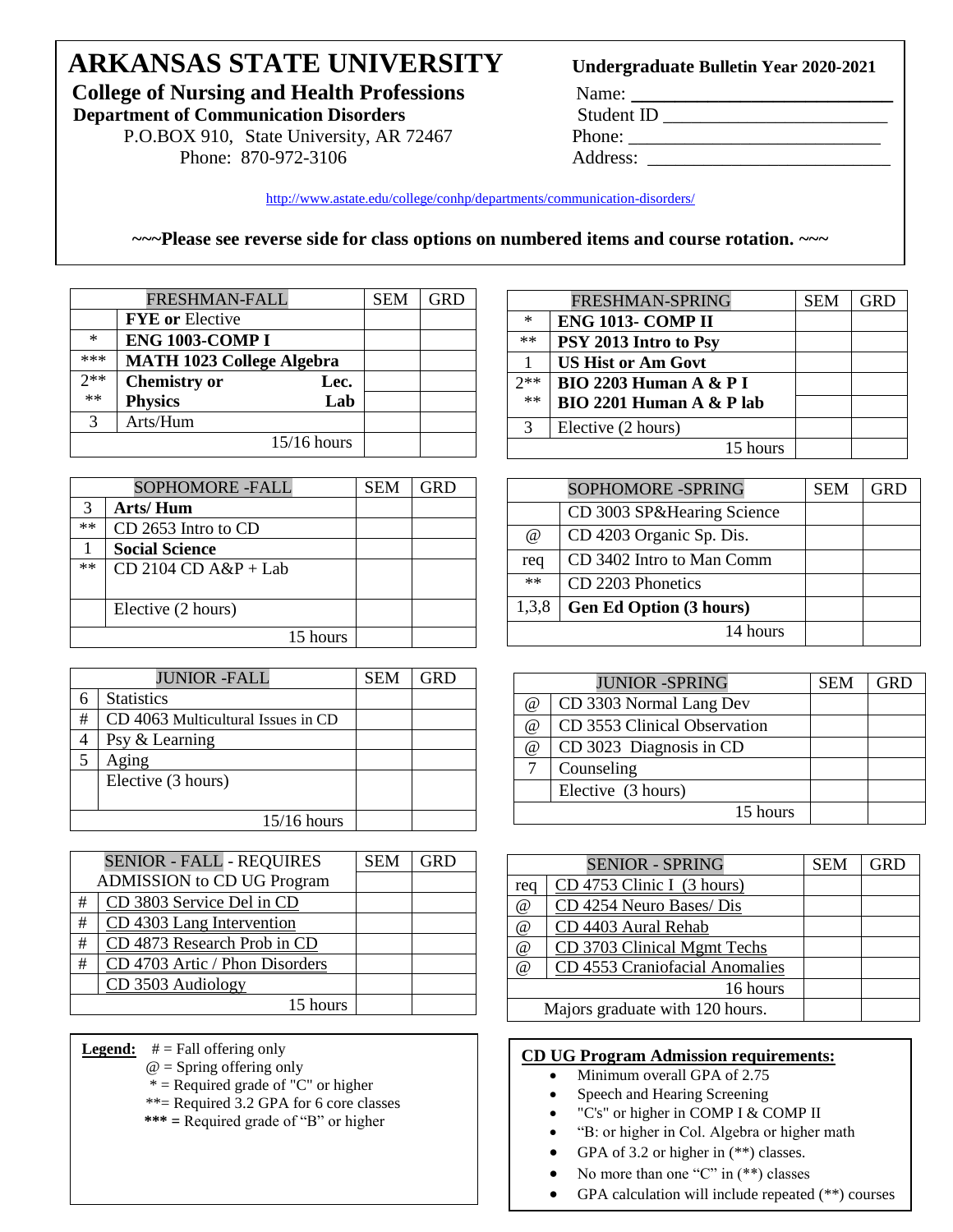### Class Options: CD Bulletin 2021-2022

| 1. Soc.                             | Two of the following must be completed, with        | at least one from HIST 2763, HIST 2773 or |  |
|-------------------------------------|-----------------------------------------------------|-------------------------------------------|--|
| <b>Science</b>                      |                                                     | <b>POSC 2103</b>                          |  |
|                                     | SOC 2213, Introduction to Sociology                 | POSC 2103, Introduction to American       |  |
|                                     |                                                     | Government                                |  |
| Choose 2.                           | ECON 3213, Principles of Macroeconomics             | HIST 2763, The United States to 1876      |  |
|                                     | ECON 2333, Economic Issues and Concepts             | HIST 2773, The United States since 1876   |  |
| POSC 1003, Introduction to Politics |                                                     | HIST 1013, World Civilization to 1660     |  |
|                                     |                                                     |                                           |  |
|                                     | JOUR/RTV 1003, Mass Communication In Modern Society | HIST 1023. World Civilization since 1660  |  |

| 2. Science        | Select one Chemistry/Lab or Physics/Lab                                                      |  |  |
|-------------------|----------------------------------------------------------------------------------------------|--|--|
|                   | CHEM 1013, General Chemistry I, and CHEM 1011, Laboratory for General Chemistry I            |  |  |
| <b>Physical</b>   | CHEM 1043, Fundamentals of Chemistry, and CHEM 1041 Laboratory for Fundamentals of Chemistry |  |  |
| <b>Sciences:</b>  | PHYS 2034, University Physics I (Multimedia)                                                 |  |  |
| <b>Choose one</b> | PHYS 2054, General Physics I                                                                 |  |  |
| class/lab         |                                                                                              |  |  |
|                   |                                                                                              |  |  |
|                   |                                                                                              |  |  |
|                   |                                                                                              |  |  |

| 3.Arts/Human      | Two of the following classes must be completed; ****One arts, one humanities |  |
|-------------------|------------------------------------------------------------------------------|--|
|                   | MUS 2503, Fine Arts - Musical                                                |  |
| <b>Fins Arts</b>  | THEA 2503, Fine Arts - Theater                                               |  |
|                   | ART 2503. Fine Arts - Visual                                                 |  |
|                   | ENG 2003, Introduction to the Literature of the Western World I              |  |
| <b>Humanities</b> | ENG 2013, Introduction to the Literature of the Western World II             |  |
|                   | PHIL 1103, Introduction to Philosophy                                        |  |

|            | One of the following courses must be completed.                 |                                                  |  |
|------------|-----------------------------------------------------------------|--------------------------------------------------|--|
| Psychology | PSY 3403, Child Psychology                                      | PSY 3703, Educational Psychology                 |  |
|            | PSY 3413, Adolescent Psychology<br>PSY 4343, Learning Processes |                                                  |  |
| Learning   | PSY 3453, Developmental Psychology                              | PSY 4363, Cognitive Psychology (recommended; Spr |  |
|            |                                                                 | only)                                            |  |
|            |                                                                 |                                                  |  |

|       | One of the following courses must be completed. |                              |  |
|-------|-------------------------------------------------|------------------------------|--|
| Aging | CD 3113, Aging in Communication (recommended)   | SOC 4353, Sociology of Aging |  |
|       | NRS 3353, Aging and the Older Adult             |                              |  |
|       |                                                 |                              |  |

|                   | One of the following courses must be completed. |                                               |
|-------------------|-------------------------------------------------|-----------------------------------------------|
| <b>Statistics</b> | STAT 3233, Applied Statistics                   | STAT 3033 Statistics for Health Professionals |
|                   | PSY 3103 Ouantitative Methods                   | SOC 3383 Social Statistics                    |

|            | One of the following courses must be completed.      |                                                      |  |
|------------|------------------------------------------------------|------------------------------------------------------|--|
| Counseling | CD 3653 Clinical Interactions (recommended;          | COMS 4403, Seminar in Health Communication           |  |
|            | Summer only-WEB)                                     |                                                      |  |
|            | COUN 3203 Interpersonal Communication Skills for the | <b>PSY 4053, Today's Families: Interdisciplinary</b> |  |
|            | Health Professional                                  | Approaches                                           |  |
|            |                                                      |                                                      |  |

| о. | This course may be used to meet general education requirements as listed in the Bulletin. |  |
|----|-------------------------------------------------------------------------------------------|--|
|    | <b>Communication</b> COMS 1203, Oral Communication                                        |  |

 $\star \star \star$  **See your advisor for recommended electives.** \*\*\*

Revised, AS July 2021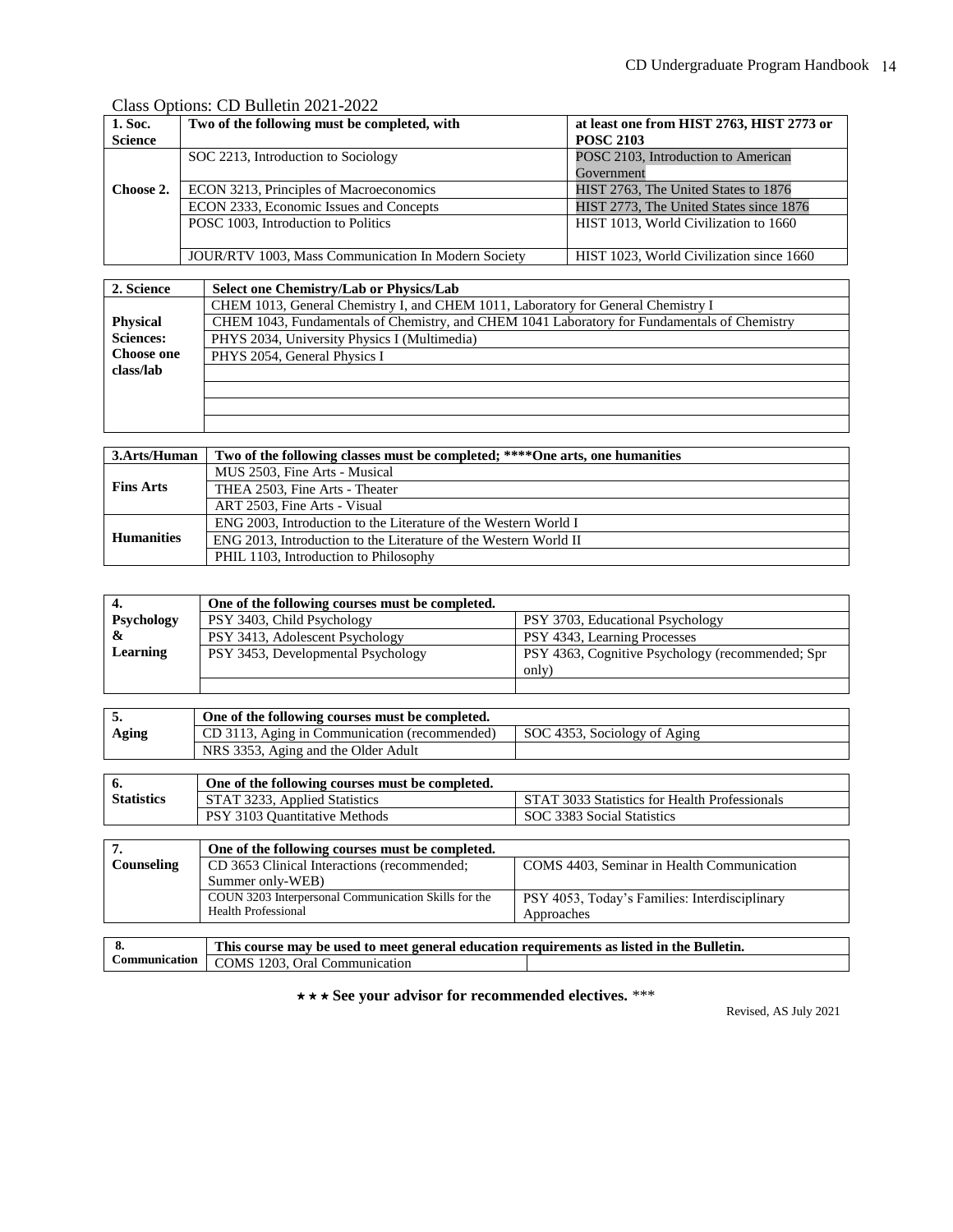## **Appendix B**

### CNHP SUBSTANCE ABUSE POLICY AND PROCEDURES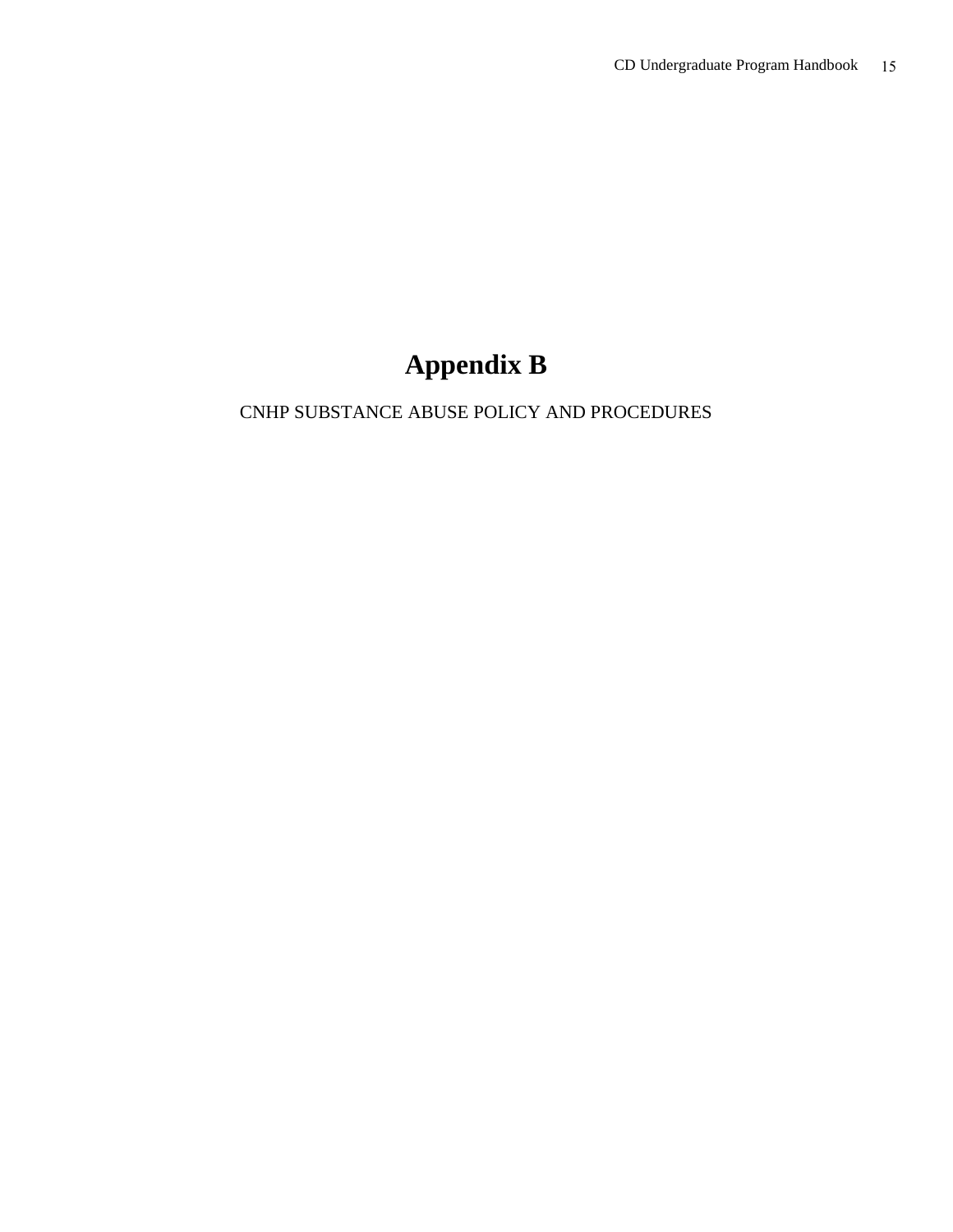### SUBSTANCE ABUSE POLICY & PROCEDURES

### College of Nursing and Health Professions Arkansas State University

### **POLICY**

The College of Nursing and Health Professions recognizes its responsibility to provide a healthy environment within which students may learn and prepare themselves to become members of a health occupation. Within each profession there are codes and standards for conduct by which all members of the profession are expected to function. Thus, when engaged in educational activities whether on campus or in the clinical setting health professionals are expected to be free from the abusive influence of chemical substances/drugs<sup>1</sup>Reference: Reiss, B. & Melick M. (1987). Pharmacological Aspects of Nursing Care (2nd Ed.). Albany, NY: Delmar Publishers, pp. 2, 627, 631-633. When students are under the influence of drugs and alcohol, they present a threat to patients, other students and the employees and visitors of clinical facilities. It is the responsibility of the student to report any medication/s taken which would adversely affect their ability to perform safely in class or clinic. Written documentation will be required for verification of medications taken and will be placed in the student's file. As a condition of admittance and retention in any professional program in the Arkansas State University College of Nursing and Health Professions all students must sign a SUBSTANCE ABUSE COMPLIANCE CONTRACT agreeing to adhere to the *Substance Abuse Policy & Procedures* when conducting any activity associated with their educational program. As the contract notes, it is inclusive of testing for substances and appropriate release of that information.

#### PROCEDURES

 $\overline{a}$ 

If a student demonstrates behavioral changes associated with substance abuse (see attached list) while engaged in course activities, the following procedures will be enforced:

1. The first time the student is observed exhibiting behaviors that are linked to or associated with substance abuse (see attached list), the student will be approached by a faculty member or a person who is designated to provide supervision. Prior to the approach, an assessment of the situation is indicated and a second observer should be asked to verify the behavior. The purpose of this encounter is multifold. It openly allows recognition that such behaviors have been observed. It also creates the opportunity for the student to pursue behavior modification as an option that is non-punitive and preserves selfdirection. During the encounter, the student will be informed about and required to seek evaluation by the Counseling Services Center at Arkansas State University. If the behaviors are observed in a clinical setting, the student will be removed from participation in activities and asked to leave the environment. An absence for the day will be recorded. Written documentation that the student was confronted and informed about the Counseling Center is to be signed by the student and faculty. A copy will be

The generic meaning of the term "drug" is broadly defined as any chemical substance which affects living systems. For the purposes of this policy, substance and/or drug abuse are used interchangeably and defined as socially unacceptable use of drugs or other chemical substances for non-therapeutic purposes. The substance alcohol, (ethanol) by its properties and actions, is a drug and is used as such in this policy. Drugs prescribed by a physician licensed to practice medicine and surgery, as long as the drug is taken in accordance with the provider's instructions and do not impair the student's ability to perform his/her duties, are exempted from this policy.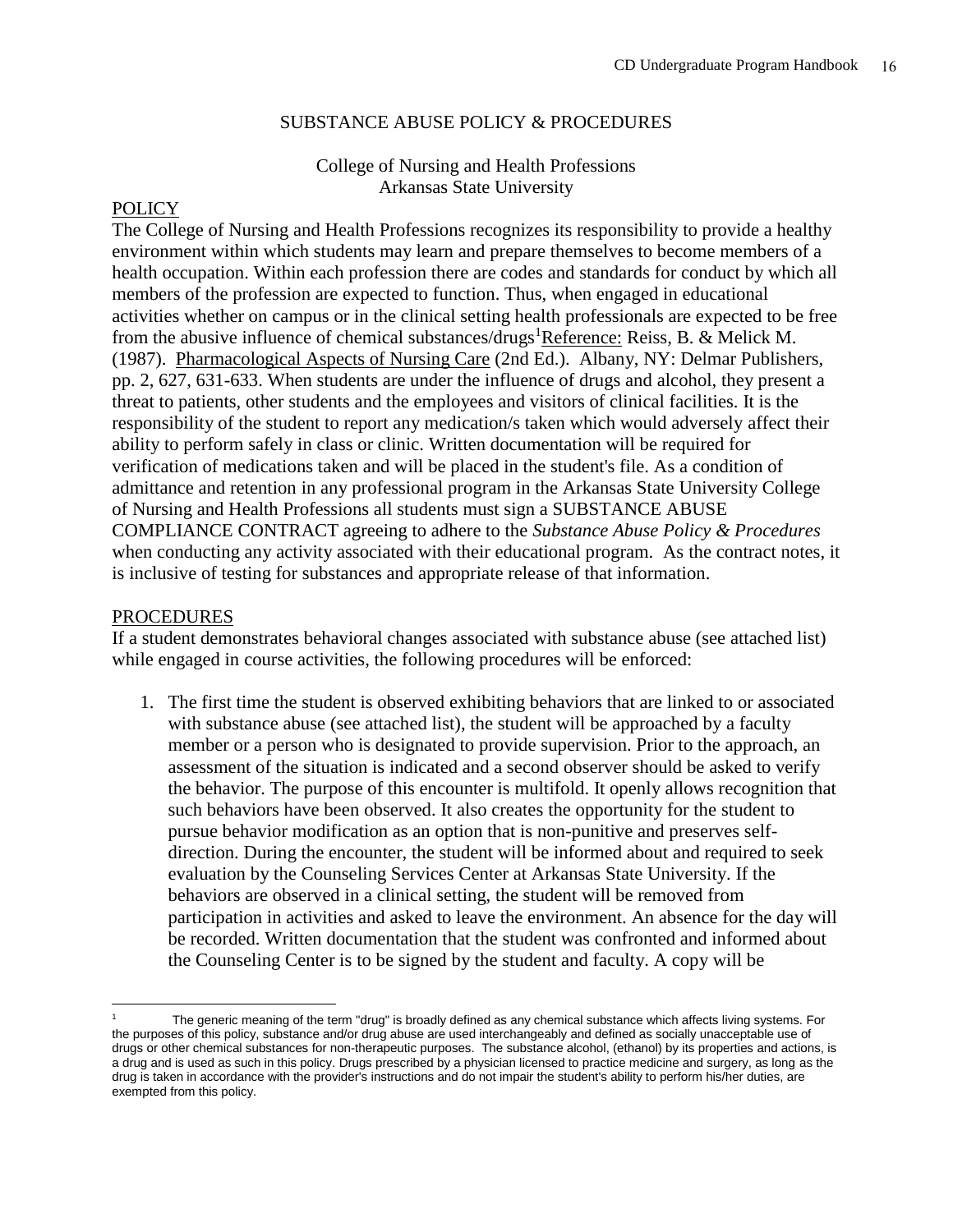forwarded to the Department Chair/ Program Director and retained in the student's cumulative file during the time he/she is enrolled as a professional student in the Arkansas State University College of Nursing and Health Professions. A copy will be forwarded to the ASTATE Counseling Center. The Center will provide a written evaluation with treatment recommendation to the student, and to the Department Chair/Program Director. If the student, upon reviewing the Center's recommendations, declines to allow them to be released to the Department Chair/Program Director, the student will be required to seek a Psychological or Psychiatric evaluation (from a Licensed Physician [Psychiatrist] or Psychologist), and submit the results and recommendations to the Department Chair/Program Director. The student will be expected to comply with ALL recommendations, and allow release of records attesting to his or her compliance and improvement.

2. Due to the level of accountability health professionals have for their action toward others, the second time behaviors are observed and verified by a second observer, the student will immediately be asked to submit to body fluid testing for substances at a lab designated by the College of Nursing and Health Professions who have identified procedures for collection (see attached). The cost of the test will be borne by the student. Refusal to submit for testing warrants immediate program dismissal.

At the time the specimen is released to the testing lab, the student will sign a release statement requesting that the test results be sent to the Dean's Office, College of Nursing and Health Professions, and to the student. If the results are negative, no further action will be taken and the student will only be allowed to make up work missed. If the results are positive (and substantiated by a second or confirmation test), the student will be dismissed from the professional program. Laboratory results will only be disclosed to individuals whose duties necessitate review of the test results and confidentiality will be adhered to as stringently as possible.

- 3. Readmission of the student to the program is contingent upon the following conditions:
	- a. Formal application for readmission to the program.
	- b. Meeting specific program admission criteria as noted in the Undergraduate/ Graduate Bulletin.
	- c. Clinical space availability.
	- d. Documentation that a prescribed treatment program has been completed by the student related to the drug/alcohol condition. The documentation is to be submitted to the Dean's Office, College of Nursing and Health Professions by the designated treatment facility.
	- e. Follow-up program as suggested by the treatment facility which may include, but is not limited to, one or more relapse prevention procedures. The follow-up program will be individual specific and written as part of a contractual agreement with the student.
- 4. Arkansas State University may be required by state or national regulatory boards to submit information regarding a student's substance abuse history when he/she applies to take the examination for licensure. There is no guarantee that these boards will allow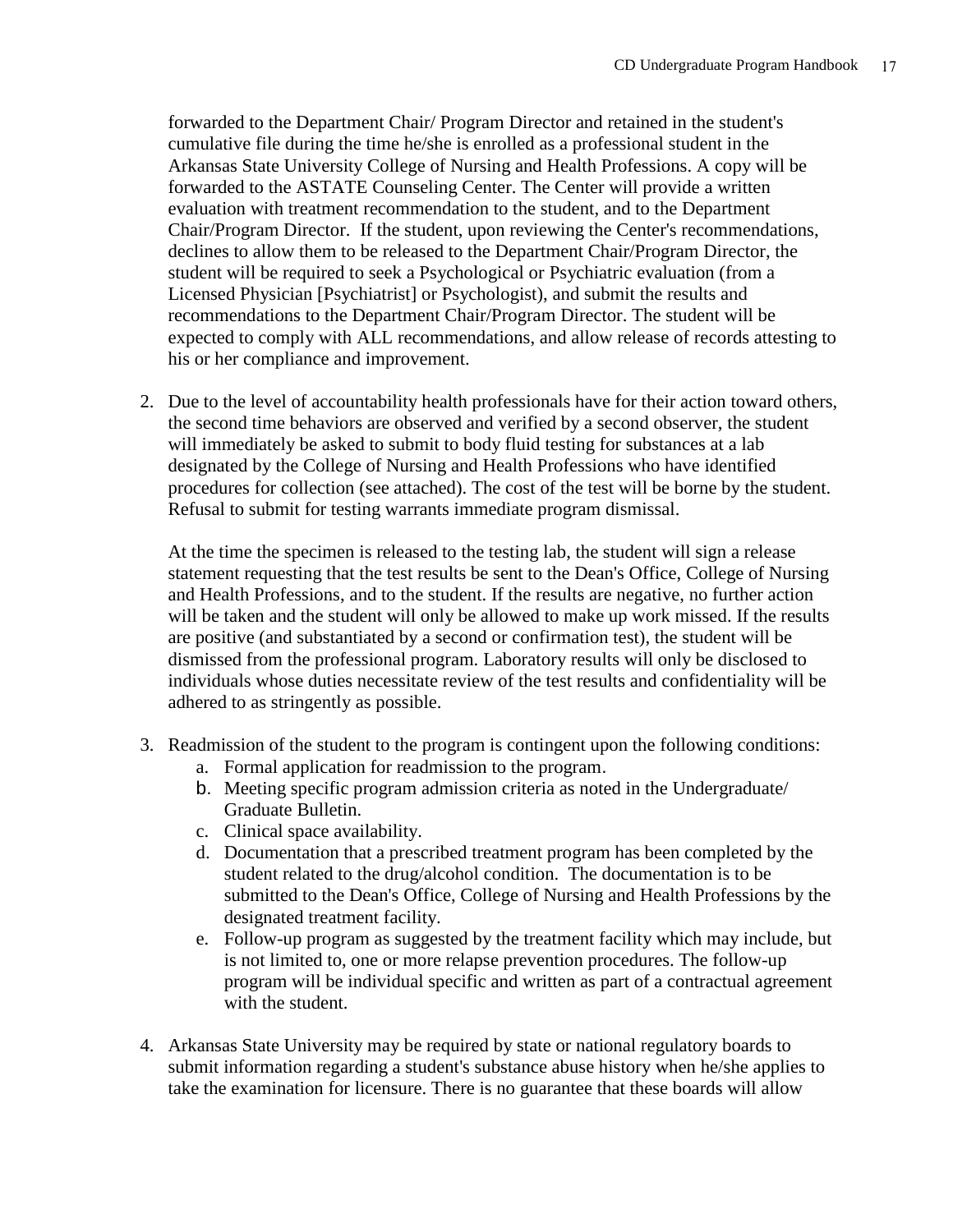individuals with a substance abuse history to take the examination. Each board judges each case individually.

5. Students will be required to abide by individual institutional policies relating to substance abuse in clinical agencies to which they are assigned.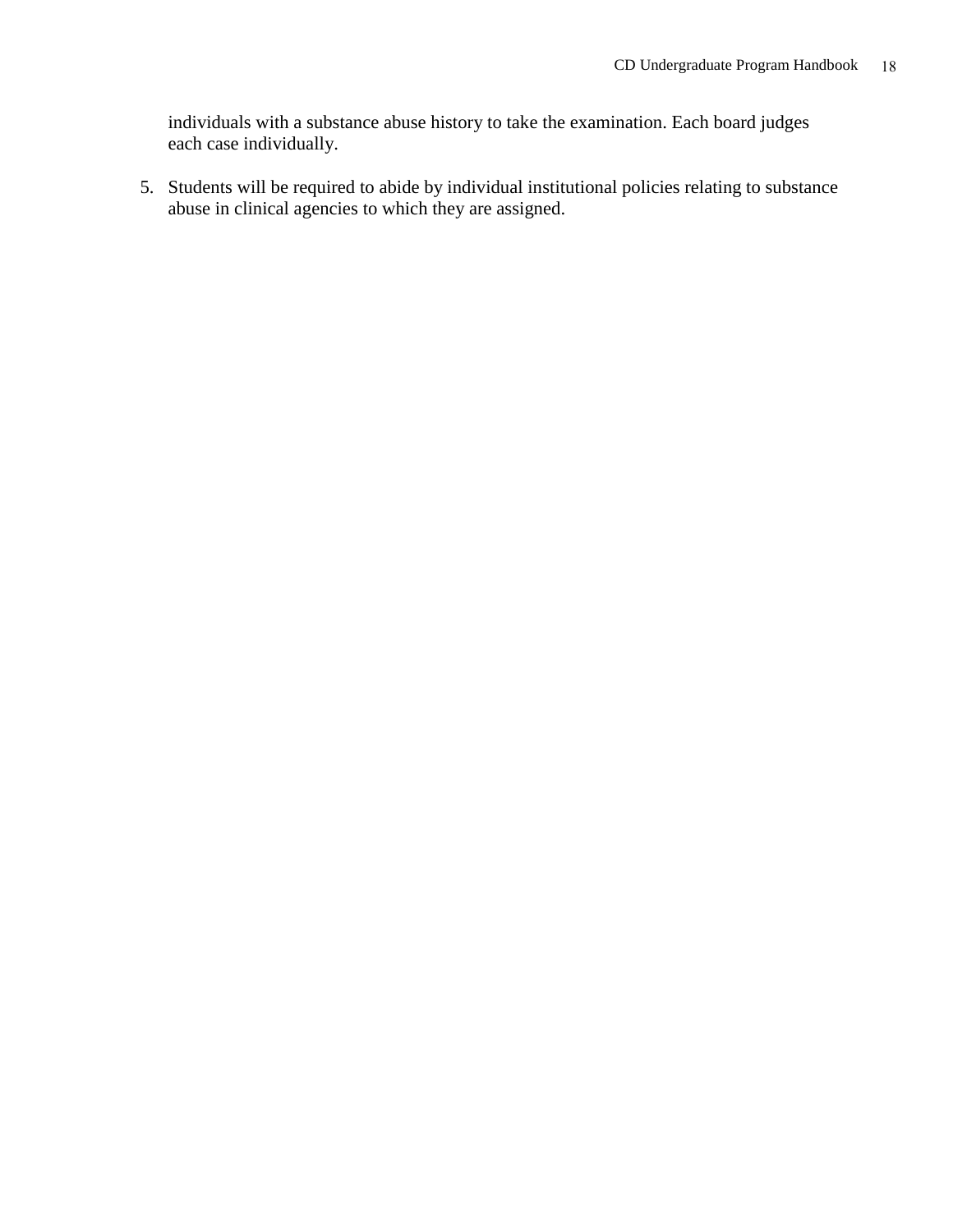### SUBSTANCE ABUSE COMPLIANCE CONTRACT

### COLLEGE OF NURSING AND HEALTH PROFESSIONS ARKANSAS STATE UNIVERSITY

I, , have read the Board of Trustee approved *Substance Abuse Policy & Procedures* of the Arkansas State University College of Nursing and Health Professions and agree, as a student in the professional health program, to comply with all aspects of the policy as written, including testing for substances and appropriate release of that information. Furthermore, I agree to abide by the provisions for determining dismissal and to follow the conditions of readmission as outlined.

Student's Name (Please Print)

\_\_\_\_\_\_\_\_\_\_\_\_\_\_\_\_\_\_\_\_\_\_\_\_\_\_\_\_\_\_\_\_\_\_\_\_\_\_

Student's Signature

\_\_\_\_\_\_\_\_\_\_\_\_\_\_\_\_\_\_\_\_\_\_\_\_\_\_\_\_\_\_\_\_\_\_\_\_\_\_

Date

\_\_\_\_\_\_\_\_\_\_\_\_\_\_\_\_\_\_\_\_\_\_\_\_\_\_\_\_\_\_\_\_\_\_

*Note: Student please make a copy for your personal file and submit the original to your advisor to be placed in your advising folder.*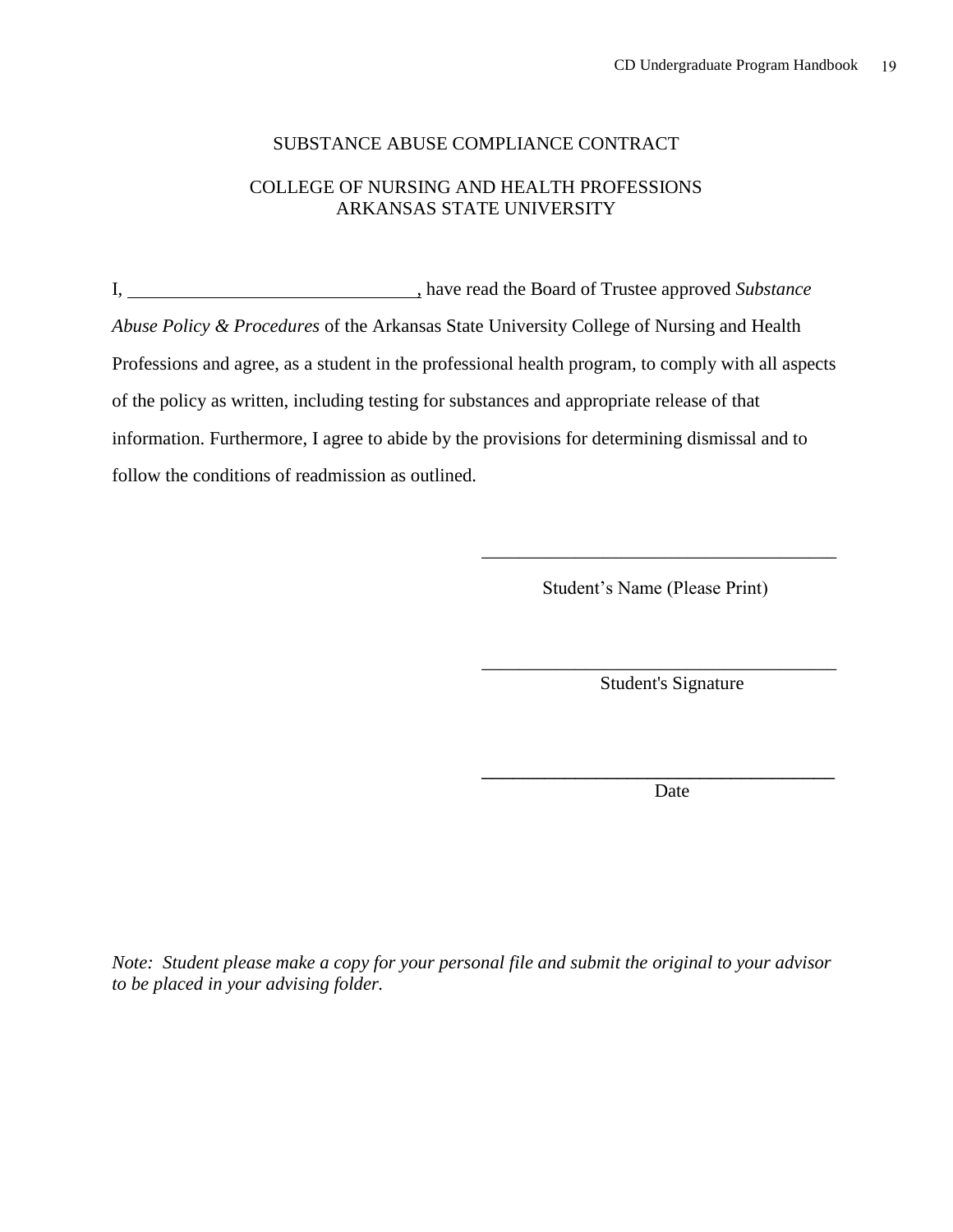### BEHAVIORAL CHANGES ASSOCIATED WITH DRUG ABUSE

The College of Nursing and Health Professions has developed the following list of behaviors that are not all inclusive but, when observed, can be used as indices to identify an individual who at the moment of observation could be under the influence of a "drug" (see the *Substance Abuse Policy* for definition of the term "drug" and for the mechanisms to operationalize the policy). The College of Nursing and Health Professions is guided by behavioral descriptors that are stated in the latest edition of Diagnostic & Statistical Manual of Mental Disorders.

\* Observation of any of these behaviors will result in dismissal from the learning environment (clinical or classroom).

Attention Deficit/Cognitive Impairment

- \* Ataxia
- \* Tremors, especially of the hands
- \* slowed response time in a familiar skill
- \* diminished from the usual in coordination/dexterity

### Social Impairment

- \* Inappropriate verbal remarks (subjects/words/expletives)
- \* Inappropriate behaviors or those beyond the societal norm such as: angry outbursts/unrestrained agitation crying that cannot be explained
	- euphoria
	- paranoia
	- hallucinations
- \* behaviors that are markedly changed from that individual such as introversion extroversion
	- sullen/irritable
	- giddy
	- defensiveness

Somatic Manifestations/Discomforts

\* odor of alcohol on breath nausea/vomiting/thirst frequent trips to bathroom/complaint of urinary frequency or diarrhea hiccoughs reddened sclera (bloodshot eyes) pupil changes/drooping eyelids complain of blurred vision or inability to focus

Speech/Communication Impairment

- \* slurred (thick tongue)
- \* rapid/choppy communication pattern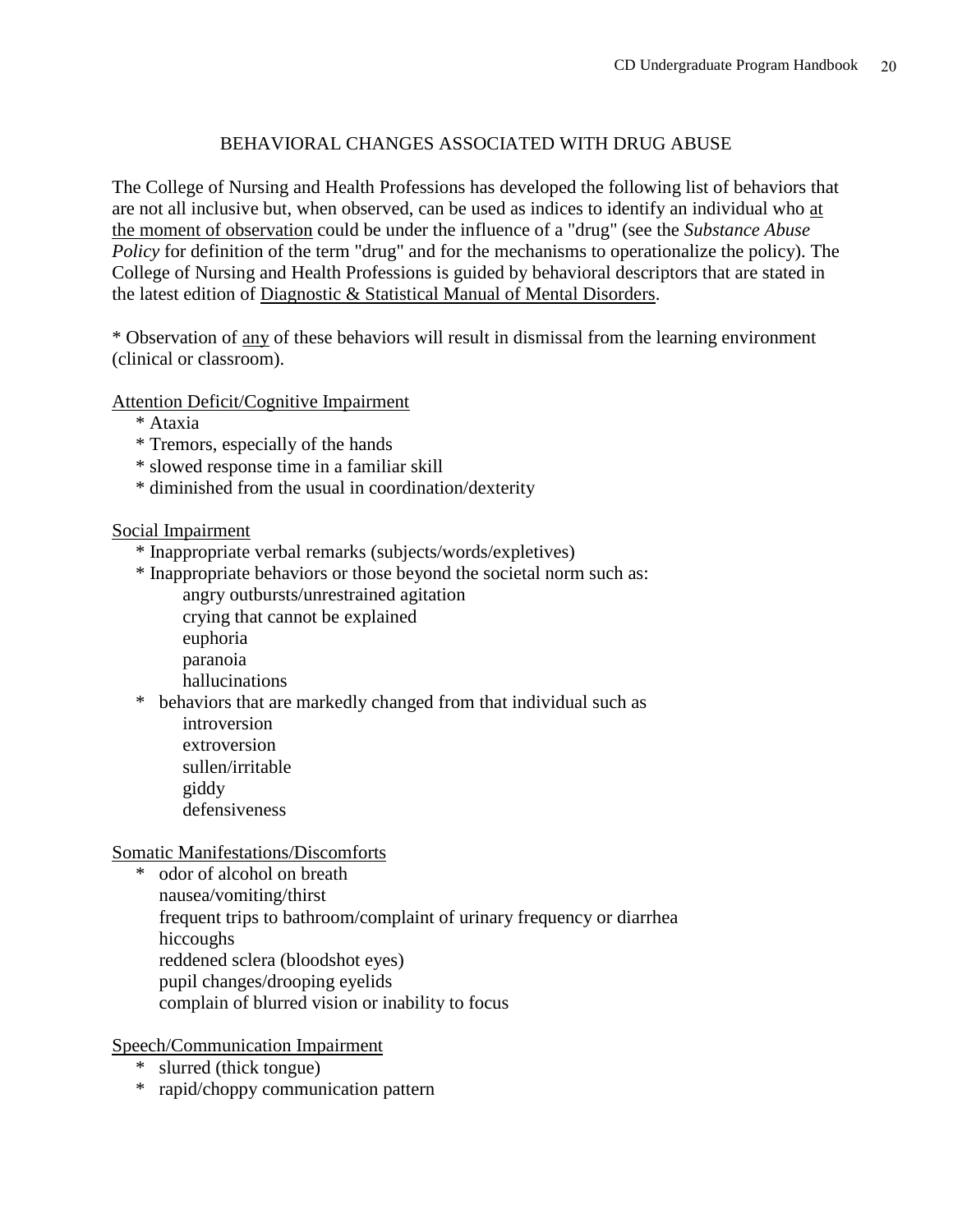\* incoherent speech

#### BEHAVIORAL PATTERNS ASSOCIATED WITH SUBSTANCE ABUSE

The following is a list of behavioral patterns that may surface when drugs have been abused. While these patterns have many causes, thorough assessment and detailed documentation is needed over a period of time to determine if there is any relationship to drug abuse. Patterns of behavior to observe and validate are:

 repeated tardiness frequent absenteeism numerous and chronic somatic complaints (colds/GI problems/lack of sleep/weight loss/sluggishness/low energy) untidy personal appearance or deterioration in quality of grooming lack of attention to hygiene (hair, nails, skin, oral) multiple crises in personal life avoidance/lack of eye contact isolation/lack of peer support repeated excuses for below standard performance forgetfulness with appointments/assignments slowed response time in familiar activities behavior shifts/mood swings lack of trust and suspicious of the motives of others needle tracks on body surface behaviors surrounding the administration of narcotics: frequent need to waste "unused" medications recording the administration of larger doses than ordered unauthorized possession of the narcotic key unsupervised entry into narcotic cabinet volunteering to be in situations to gain greater access to narcotics taking frequent breaks/numerous occasions when whereabouts unknown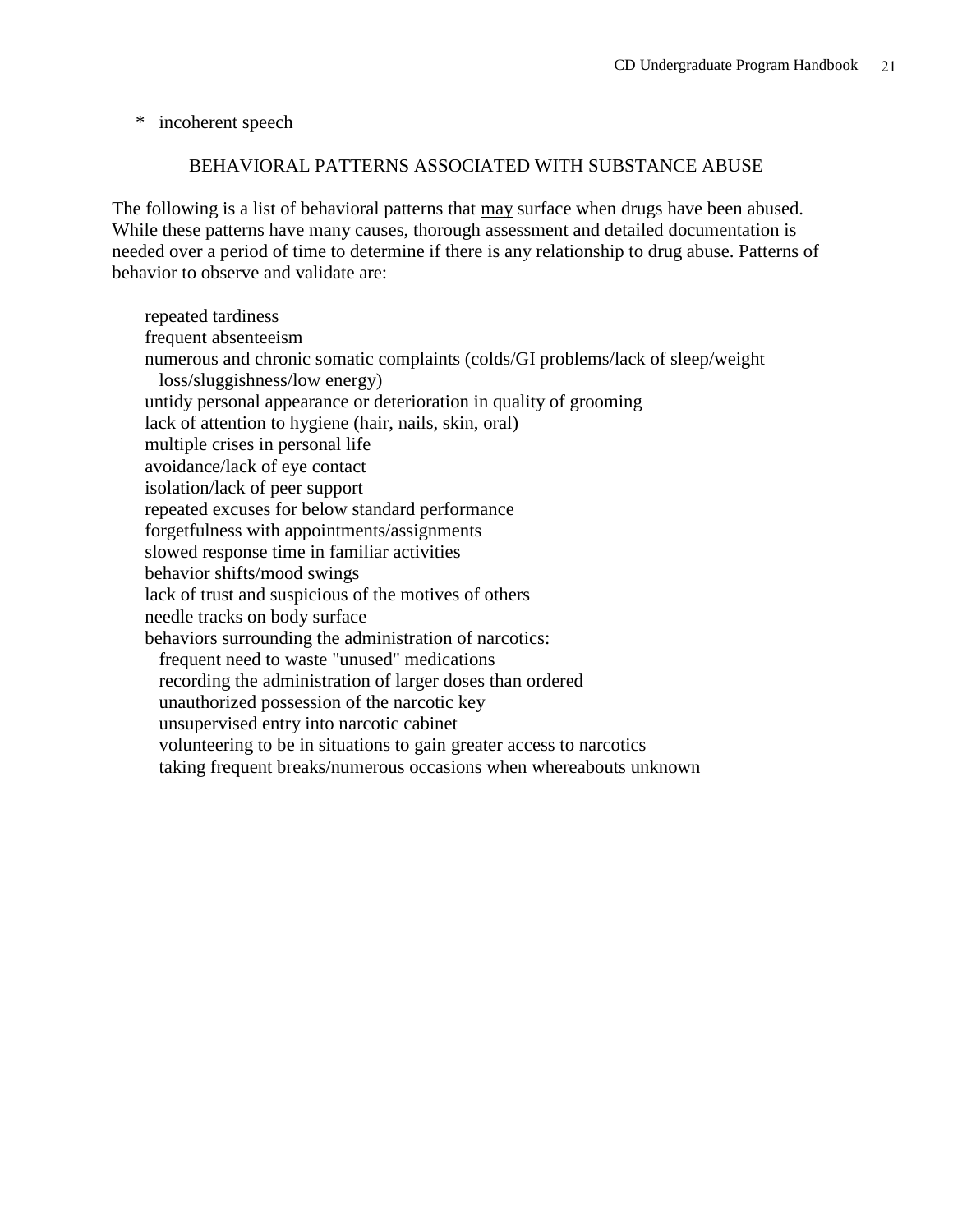### CRITERIA FOR URINE DRUG SCREENS

### NOTICE: PROVIDE LAB WITH THIS CRITERIA

### **ANY DRUG SCREENS SUBMITTED TO ARKANSAS STATE UNIVERSITY COLLEGE OF NURSING AND HEALTH PROFESSIONS, SHALL HAVE MET THE FOLLOWING CRITERIA:**

- 1. Specimen collection is witnessed.
- 2. BASIC 10-PANEL\* DRUG SCREEN INCLUDING ALCOHOL, MEPERIDINE AND DRUG OF CHOICE (SEE #7).
- 3. Laboratory must be  $CLIA<sup>1</sup>$  approved.
- 4. Confirmation of positive results is done by GCMS<sup>2</sup>. If specimen must be sent to another laboratory for confirmation, the chain of custody is maintained.
- 5. Report, in addition to results, will include:
	- a. Chain of custody;
	- b. Drug history;
	- c. List of drugs screened;
	- d. Confirmation of method used; and
	- e. Specific gravity.
- 6. The laboratory will retain negative specimens for a minimum of two (2) weeks and positive specimens for a minimum of one (1) year.

#### \*10-PANEL INCLUDES:

| Amphetamines        | <b>Benzodiazepines</b> |
|---------------------|------------------------|
| Cannabinoids        | Cocaine                |
| Opiates             | <b>PCP</b>             |
| <b>Barbiturates</b> | Methadone              |
| Methaqualone        | Propoxyphene           |

### 7. THE DRUG SCREEN SHALL TEST FOR THE FOLLOWING:

| Amphetamines   | Methadone           |
|----------------|---------------------|
| Methaqualone   | <b>Barbiturates</b> |
| Phencyclidine  | Benzodiazepines     |
| Propoxyphene   | Cannabinoids        |
| Alcohol        | Cocaine             |
| Meperidine     | Opiates             |
| Drug of choice |                     |

#### DRUG SCREENS WHICH DO NOT TEST FOR THE ABOVE WILL BE CONSIDERED NON-COMPLIANT WITH THE ORDER.

<sup>1</sup>Clinical Laboratory Improvement Act: SEt of Federal Regulations which clinical labs must meet for certification.

<sup>2</sup>Gas Chromatography Mass Spectrometry

Adopted from Arkansas State Board of Nursing, January 1997.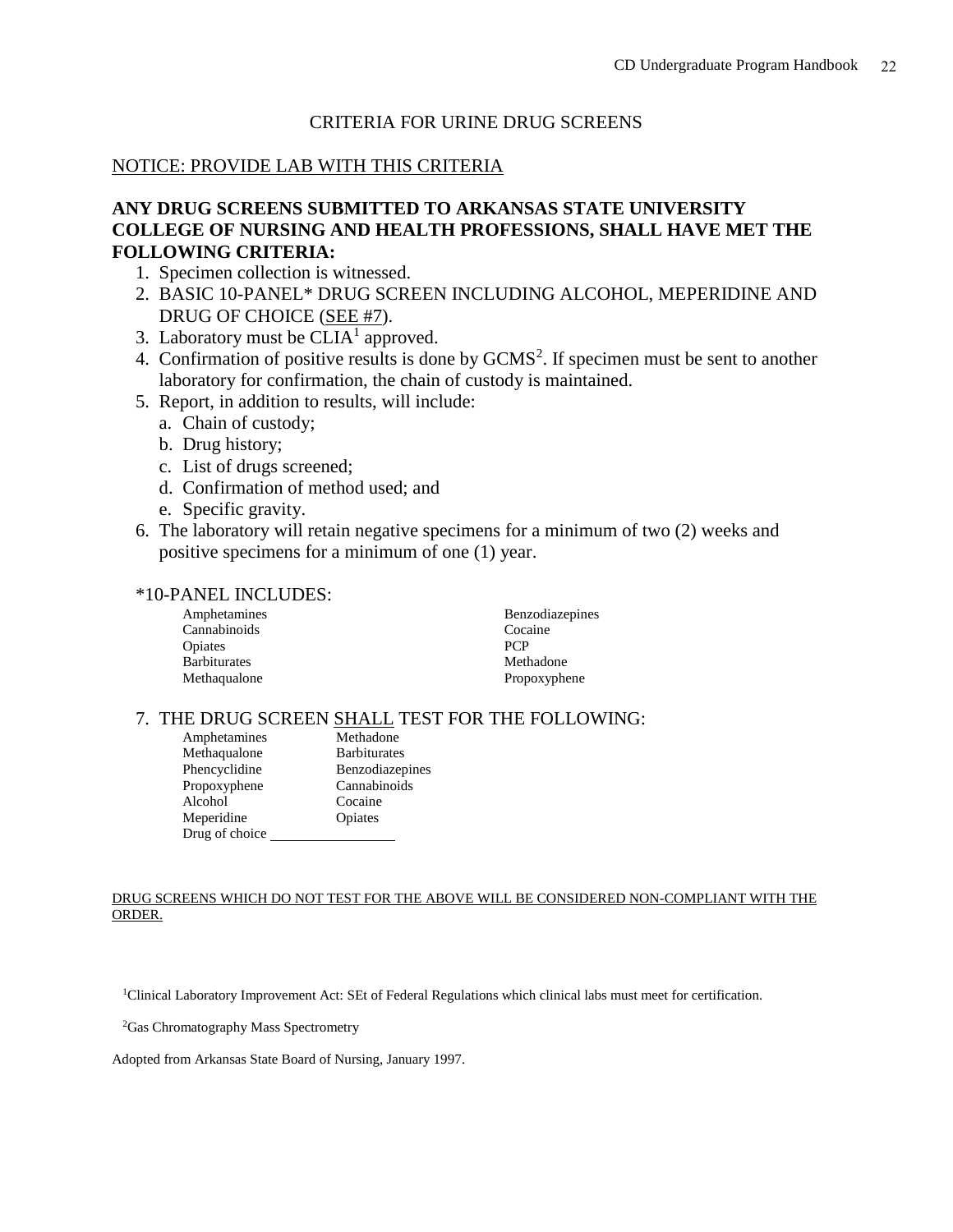### ARKANSAS STATE UNIVERSITY COLLEGE OF NURSING AND HEALTH PROFESSIONS

### WAIVER OF RELEASE OF MEDICAL INFORMATION SUBSTANCE ABUSE POLICY AND PROCEDURES

I, 1. Communication and the student at Arkansas State University and have previously received, read and understand the College of Nursing and Health Professions' *Substance Abuse Policy & Procedures.*

Since this is my second incident of verified reportable behavior, I hereby consent to having a sample of my body fluid collected on this  $\qquad \qquad$  day of  $\qquad \qquad$ , 20  $\qquad$ , according to the terms set forth in the policy for the purpose of testing for identified substances at my own expense.

I understand that a positive test result will require a subsequent confirmation test. If that result remains positive, it will affect my status in the professional program. I understand that if I am taking any medications which would adversely affect the results of the test, that I should disclose those immediately. Written medical documentation from my physician will be required by me for verification of medication/s taken.

I authorize the release of test results related to the screening or testing of my blood/urine specimen to the Dean, College of Nursing and Health Professions at Arkansas State University, and to myself. I understand that my body fluid specimen will be sent to for actual testing.

I hereby release Arkansas State University, its Board of Trustees, officers, employees, and agents from legal responsibility or liability arising from such a test, including but not limited to, the testing procedure, analysis, the accuracy of the analysis, or the disclosure of the results.

Student's signature

\_\_\_\_\_\_\_\_\_\_\_\_\_\_\_\_\_\_\_\_\_\_\_\_\_\_\_\_\_\_\_\_\_\_\_\_

\_\_\_\_\_\_\_\_\_\_\_\_\_\_\_\_\_\_\_\_\_\_\_\_\_\_\_\_\_\_\_\_\_\_\_\_

\_\_\_\_\_\_\_\_\_\_\_\_\_\_\_\_\_\_\_\_\_\_\_\_\_\_\_\_\_\_\_\_\_\_\_\_

\_\_\_\_\_\_\_\_\_\_\_\_\_\_\_\_\_\_\_\_\_\_\_\_\_\_\_\_\_\_\_\_\_\_\_\_

Date Time

**Witness** 

Date Time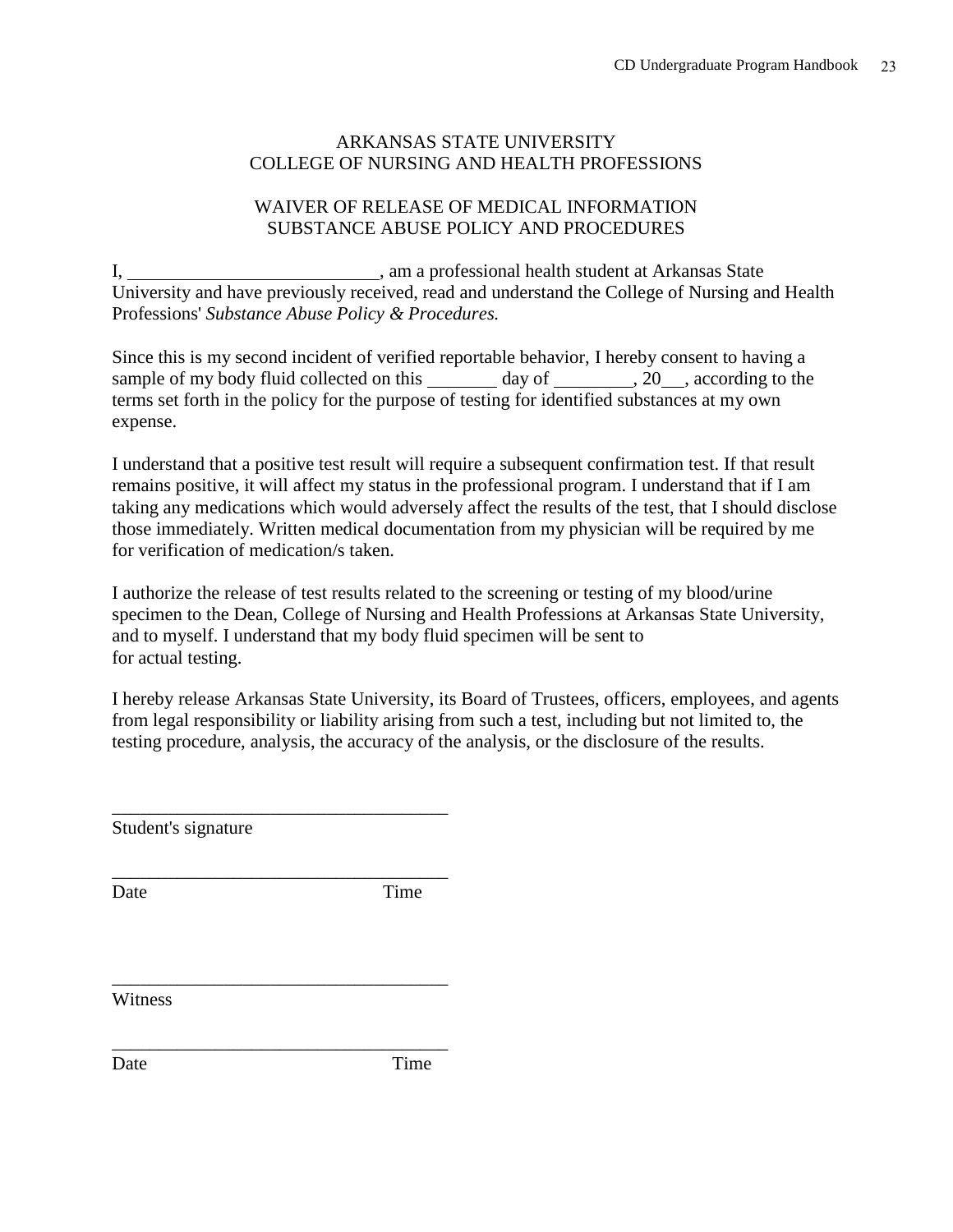## **Appendix C**

### CNHP INFECTION CONTROL POLICY AND PROCEDURES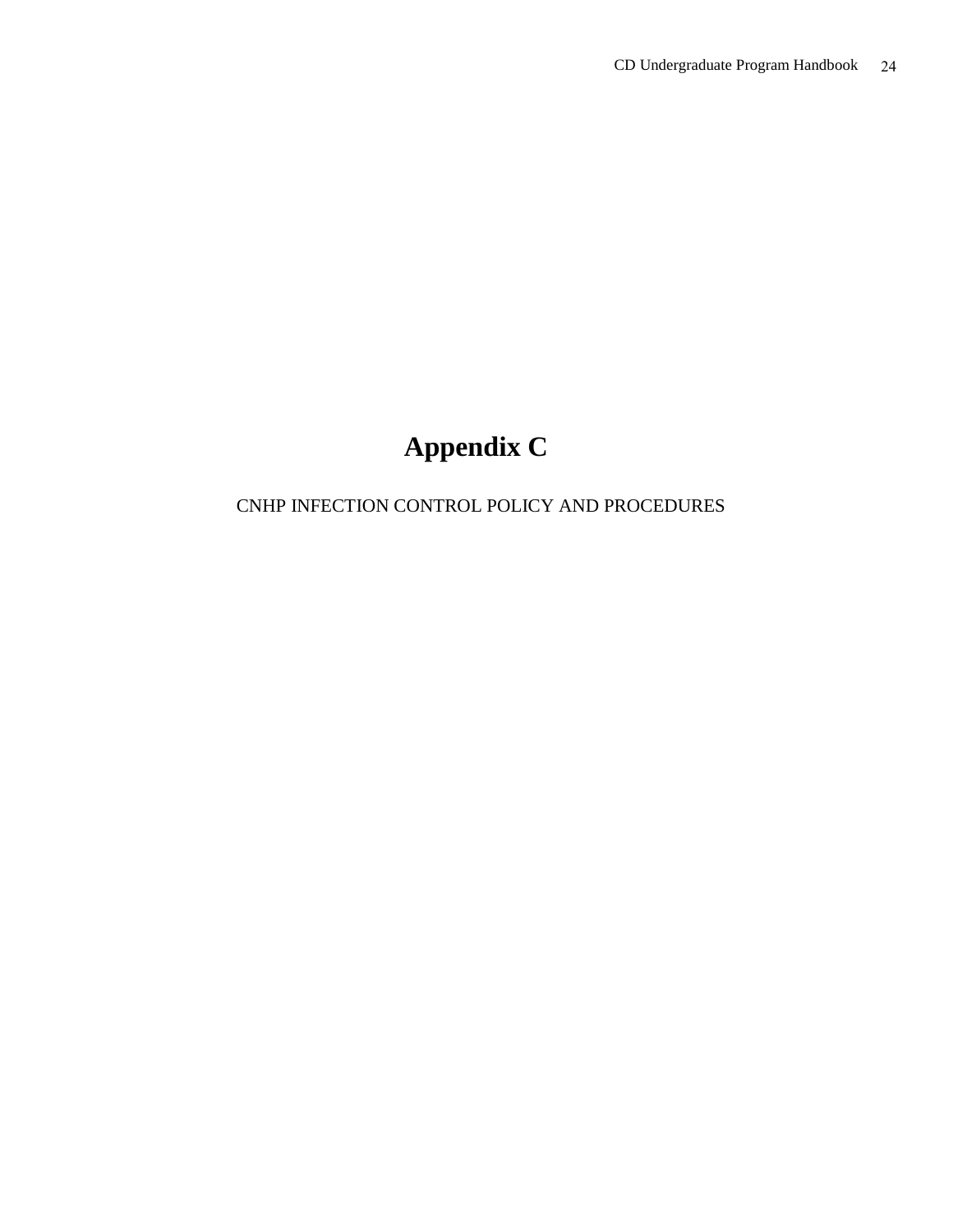### **ARKANSAS STATE UNIVERSITY COLLEGE OF NURSING AND HEALTH PROFESSIONS**

### **POLICY/PROCEDURE GUIDELINES FOR INFECTION CONTROL**

### **INTRODUCTION**

The policy guidelines herein are of a general nature and deal with HIV-related infections as well as other blood borne pathogens. They apply to all students/faculty in the College of Nursing and Health Professions (CNHP). Due to differences in the various programs, individual CNHP programs may have specific rules and/or guidelines that are modifications of those in the general policy; however, the specific policies of the various programs will be consistent in their intent with the guidelines noted herein. This policy shall be reviewed annually and modified as necessary based on the current information from the CDC and OSHA.

#### **ADMISSIONS**

The HIV/HBV (Human Immunodeficiency Virus/Hepatitis B Virus) status of an applicant should not enter into the application process. Applicants applying for healthcare programs should, however, be informed that certain diseases may necessitate either a modification of their program, or in the extreme may necessitate their dismissal from a program if they cannot perform procedures and/or tasks that are considered essential to their educational experience.

#### **RETENTION**

If it is determined that a student is sero-positive for HIV/HBV or is clinically manifesting symptoms of either disease process, that student should receive counseling about personal health care concerns and about interaction with others, especially clients. The student should be counseled by a designated faculty member in his/her respective program. The function of the designated faculty member is to counsel the student as to whether the program of education should be modified, another educational program considered, or in the extreme, whether the student should be dismissed from a program because of the inability to perform procedures and/or tasks crucial to the educational program. When considering the possibility of modifying clinical experiences or whether to dismiss, the designated faculty member will request that the Infection Control Committee convene to consider the specific student situation.

### **INFECTION CONTROL COMMITTEE**

The Infection Control Committee will be comprised of three representatives from each of the programs in the College of Nursing and Health Professions. The dean will be charged with appointing faculty to serve on this committee after consultation with chairs or directors of the various programs. Once the committee is established, a chair shall be elected by the members. In addition, a community member who is an expert in infectious disease will be designated as a consultant to the committee.

The committee shall function to consider the specific student/faculty situations outlined in the HIV/HBV Guidelines. In addition, this committee will function to review the HIV/HBV Guidelines on an annual basis. The committee will coordinate annual instruction on Standard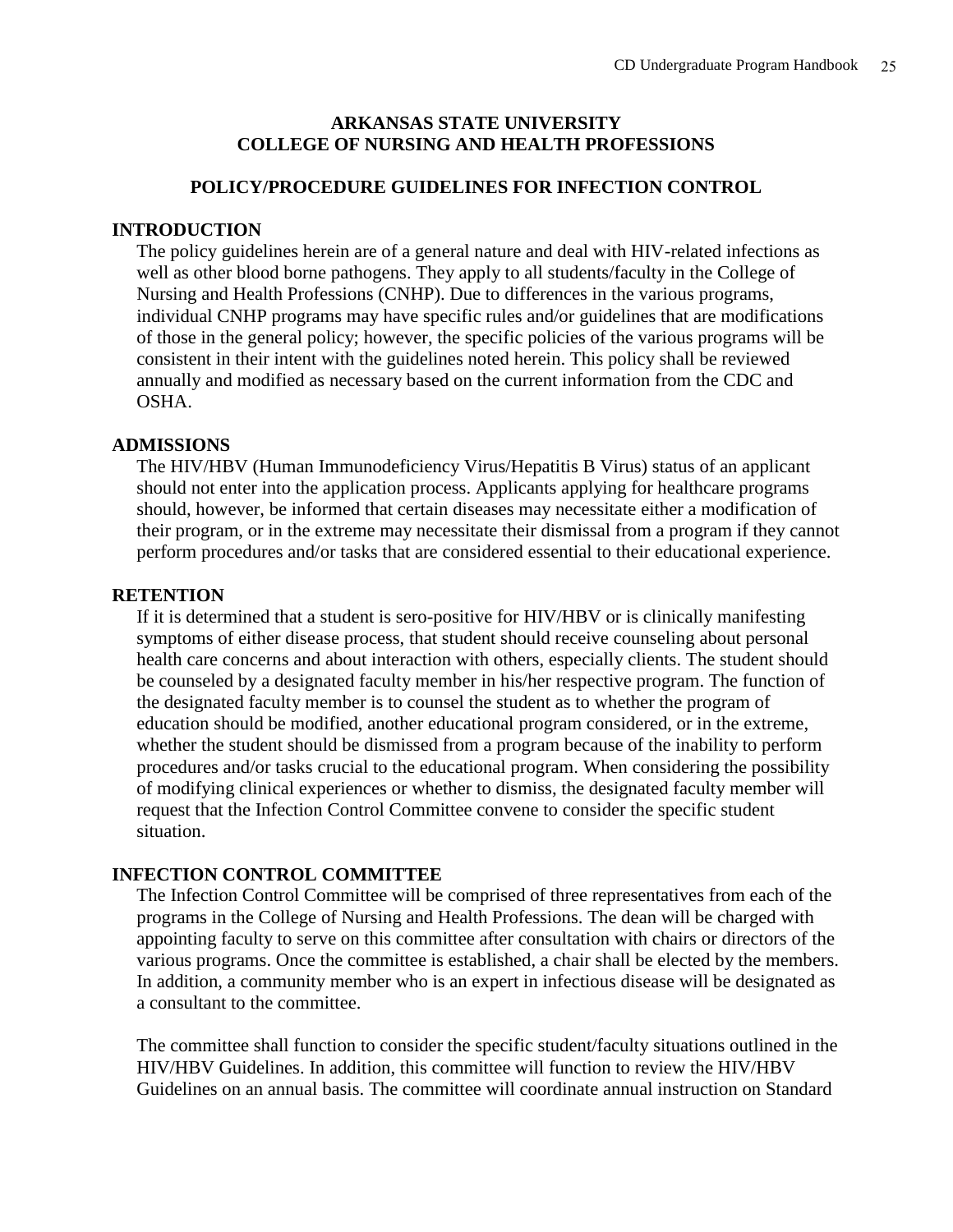Precautions for the faculty. This committee will also serve the programs by making recommendations for infection control policy that may impact both the student and faculty populations. Information regarding such policy will be included in the various programs' *Student Handbook* and the *CNHP Faculty/Staff Handbook*.

When the Infection Control Committee convenes to consider specific student/faculty situations, a timely response is in order. Individuals will be provided a letter outlining the committee recommendations within a one-week period after convening. During this time period the student/faculty person shall not engage in direct client contact. Should an individual wish to appeal the decision of the committee, the established University Grievance process should be followed (See *ASTATE Student/Faculty Handbooks*).

### **COUNSELING**

It is the responsibility of the programs to provide counseling to a student/faculty member who is determined to be sero-positive for HIV/HBV or who manifests symptoms of either disease process. The counselor interaction with the student/faculty member should be reported to the Infection Control Committee only when the person's health status necessitates a modification in the clinical program or dismissal. It will be the responsibility of the counselor to verify that the student is aware of options for testing, counseling and health care. In addition, the counselor will verify that the student has been provided with specific information that relates to client contact.

The following information is provided in order to refer students when necessary to outside agencies for assistance and follow-up. This information should be reviewed and updated annually.

### HIV Infection Services provided by ASTATE Student Health Center:

Students at Arkansas State University who desire HIV testing may obtain this service free at the Wilson Student Health Center. The Center encourages appointments but will accept students on a walk-in basis. Pre- and post-test counseling is provided by certified CDC counselors. Specimens are sent to the Craighead County Public Health Department for testing.

The Student Health Center has developed a media library (videos, pamphlets) for persons coming in with questions about HIV infection. The Center is located directly across from the College of Nursing and Health Professions and can be reached at ext. 2054. (The Student Health Center is scheduled to relocate to the First Care Medical Office on Stadium Avenue near the football complex as soon as construction on that new facility is complete.)

### Services offered by the Public Health Department

The Craighead County Public Health Department is open from 8:00 a.m. until 3:30 p.m. for testing. The department offers pre- and post-test counseling as well as HIV testing. The cost of the service is \$5.00 which pays the record maintenance fee. The Public Health Department can be contacted by calling 933-4585.

An individual who desires testing should allow about one hour for the procedure because precounseling is extensive.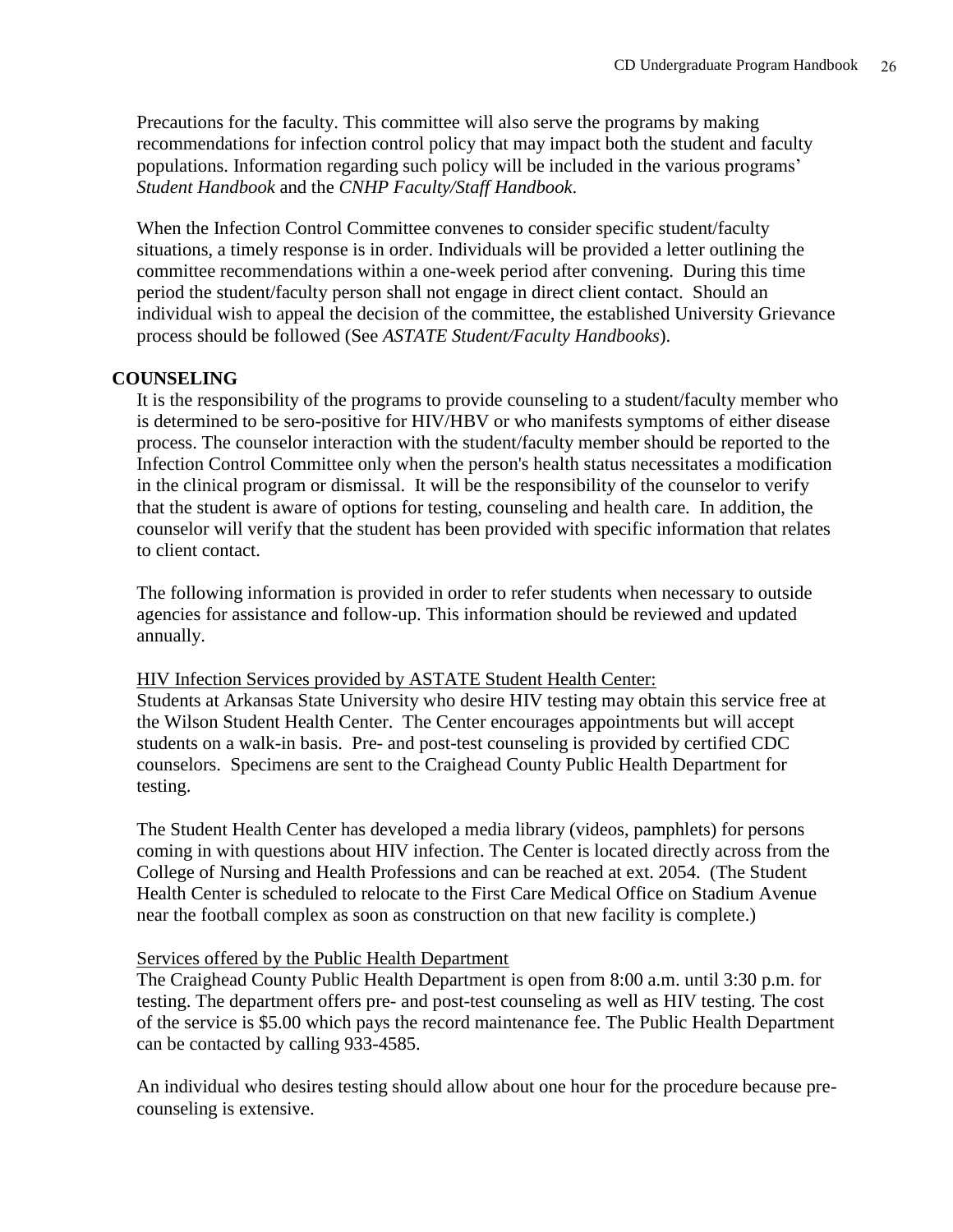#### Services offered by Northeast Arkansas Regional AIDS Network (NARAN)

This organization offers free confidential testing. Pre- and post-counseling is provided by certified counselors. They also provide direct care services to those persons who need them, including financial counseling. NARAN is also a network agency for persons living with AIDS. A referral can be made by contacting the office at 931-4HIV (4448). The office is located at 1000 S. Caraway in Jonesboro.

#### Services offered by Regional Aids Interfaith Network (RAIN)

Chapters of this organization do exist here in Northeast Arkansas. The program coordinator is Rev. Ed Pruitt, chaplain at Methodist Hospital in Jonesboro. This group provides spiritual and social support for the person with HIV infection and family members.

#### **Other**

The American Red Cross office now advertises the Arkansas HIV/AIDS Network. The office can be reached at 935-2437 and is located at 701 S. Union in Jonesboro. The group is funded by the C.D.C. whose primary goal is to provide HIV education to Arkansans. However, the Red Cross will provide information to those who call.

The counselor should not neglect to refer the student/faculty member to his/her private physician for guidance.

Students and faculty outside of Craighead County should seek specific referral information from the Chair of the Infection Control Committee or from a faculty member designated as counselor at the distant sites.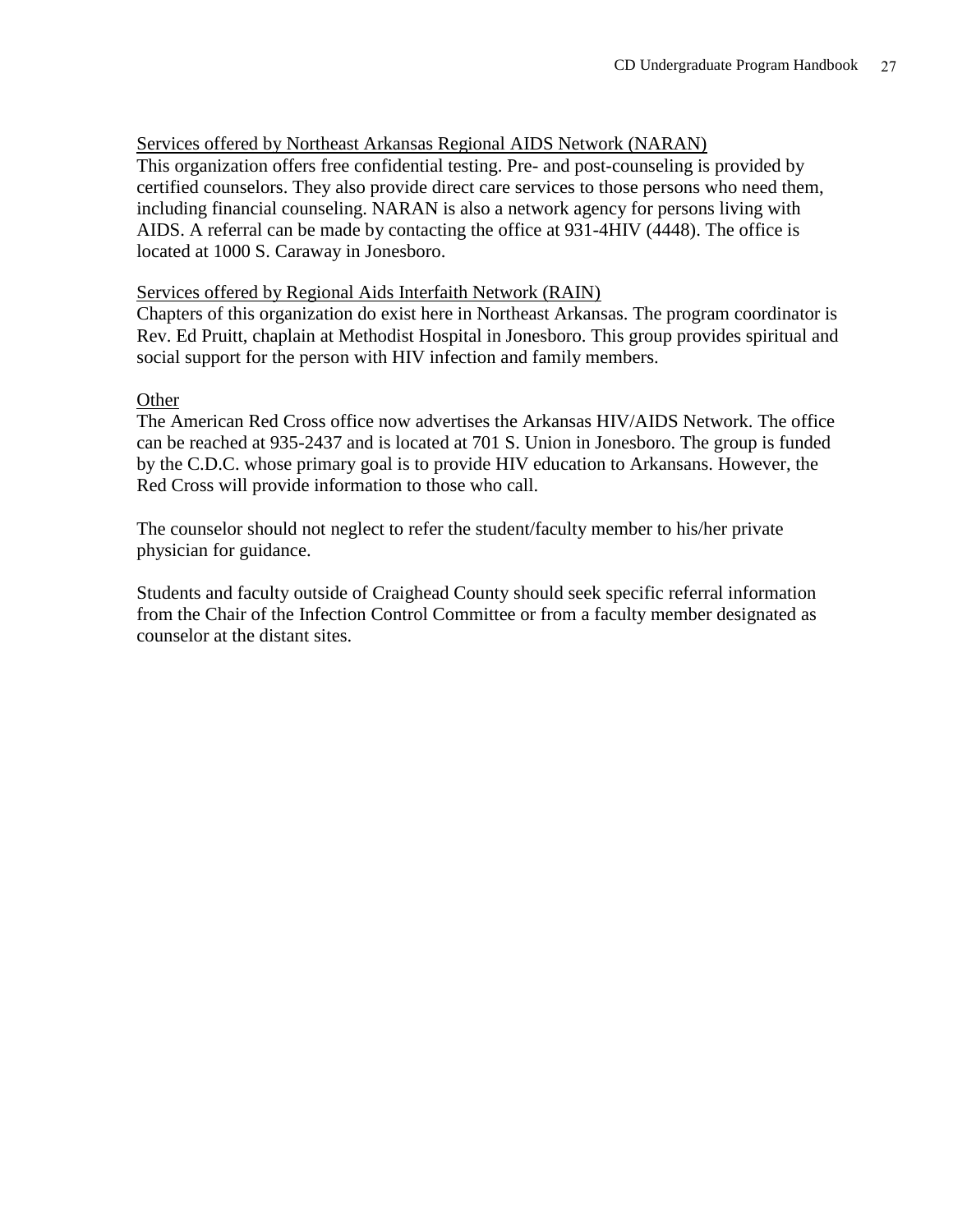### **GUIDELINES FOR HIV/HBV STUDENTS/FACULTY IN THE LABORATORY/CLINICAL SETTING**

### **Note: This policy assumes that the HIV/HBV infected student/faculty member has been identified and is currently a member of a program.**

In accordance with sections 503 and 504 of the Rehabilitation Act of 1973, schools must provide equal treatment to persons who have contracted the HIV/HBV virus. Furthermore, schools may not discriminate against any individual based on the perception that he/she is infected.

### **TRANSMISSION INFORMATION**

All CNHP students and faculty will employ Standard Precautions while in the clinical setting. CNHP students will receive instruction and annual evaluation regarding transmission of blood-borne pathogens and the use of Standard Precautions. The Infection Control Committee will coordinate instruction on Standard Precautions for faculty on an annual basis. It will be the responsibility of faculty members to document annual instruction through the Infection Control Committee.

### **POLICY**

Students, faculty, and staff with HIV/HBV should be allowed equal access, as long as their medical condition permits, to university facilities or campus activities, including participation in clinical experiences or other academic and social activities offered by the university.

All confidential medical information is protected by statute and any unauthorized disclosure may create legal liability. The duty of the health care providers to protect this confidentiality is superseded by the necessity to protect others in very specific circumstances.

An infected student/faculty who is symptomatic may be excluded from providing direct client care, determined on a **CASE-BY-CASE** basis by the Infection Control Committee. In addition, should an individual sero-convert and express concern regarding clinical practice, the committee will convene to review the case.

Any student who has a positive history of HIV/HBV probably should not participate as a source partner in on-campus laboratories for procedures involving needlesticks or other forms of vascular access. For criteria related to laboratory participation, see the specific program handbook.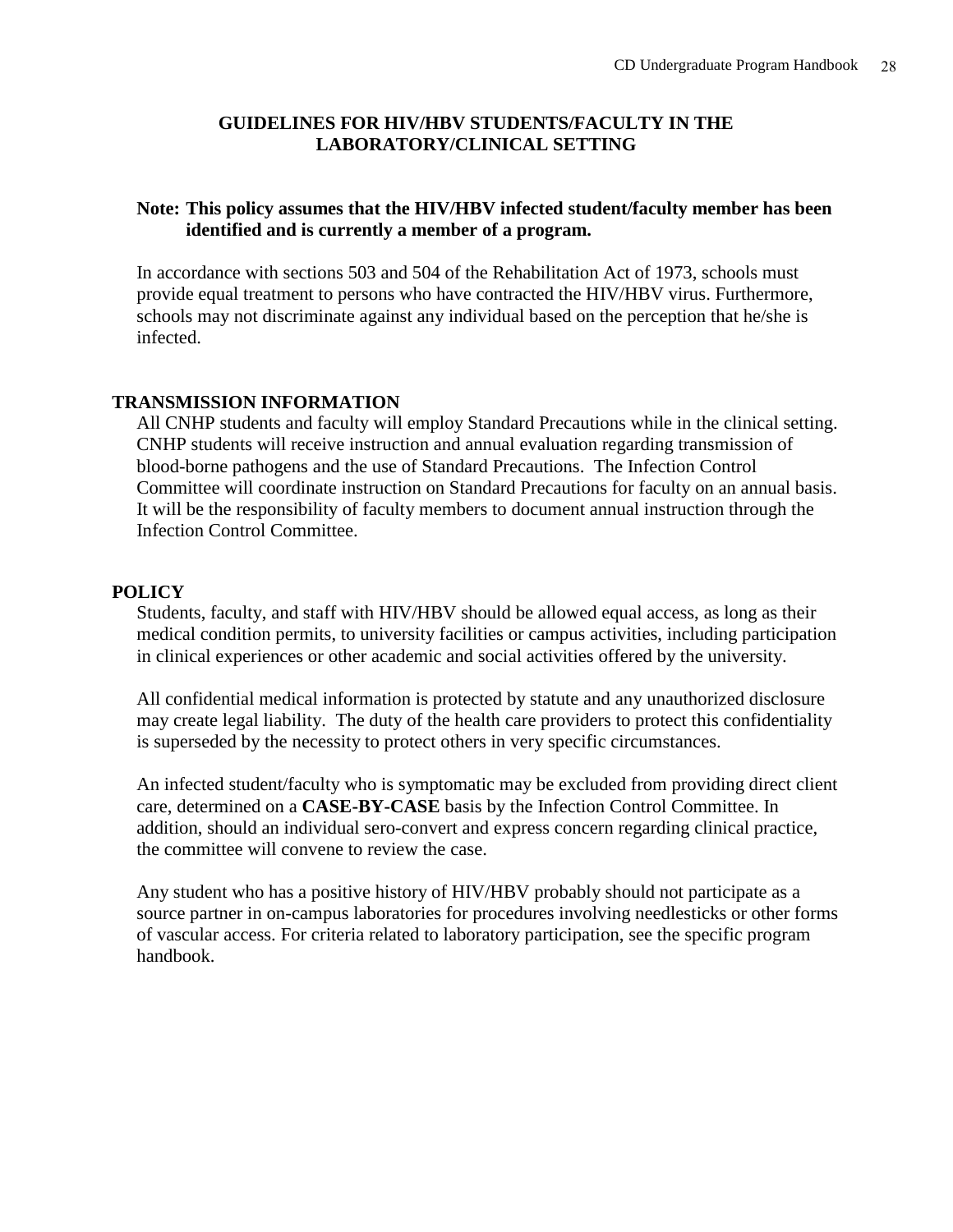### EXPOSURE (Laboratory and Clinical)

Students and faculty in the College of Nursing and Health Professions may be exposed to bloodborne pathogens such as HIV and HBV. In the clinical and classroom laboratory settings, students/faculty are expected to utilize Standard Precautions, hand washing and protective clothing/gear to prevent contact with blood and other potentially infectious materials.

**Exposure incident** means a specific eye, mouth, other mucous membrane, non-intact skin, or parenteral contact with blood or other potentially infectious material that results from one's duties as a CNHP student or faculty member. An exposure incident involving a student/faculty member in the CNHP while in a clinical facility or campus laboratory is treated in a similar manner to any type of accident occurring within the agency.

### **Laboratory Post-HIV/HBV Exposure Protocol**

### **Should a student or faculty member be exposed to HIV/HBV in an on-campus laboratory setting, the following post-exposure protocol is recommended:**

- 1. The student will notify the faculty member supervising the learning experience. If the exposed individual is a faculty member, he/she will notify the chairperson of the specific program in the CNHP.
- 2. As soon as possible following the exposure, the college incident form will be completed by the faculty member/student.
- 3. The exposed individual will be referred to the Wilson Student Health Center for evaluation if the event occurs during operating hours. If the exposure occurs when the Health Center is closed, the faculty member will determine the individual's primary care options and refer the person to those resources.
- 4. It is recommended that both individual and source be tested for HIV and HBV when an exposure occurs. Testing will be conducted at the individual's expense.
- 5. It is recommended that post-exposure prophylaxis of those involved be directed by the individual's primary care providers at the individual's expense.
- 6. If there is a delay in reporting an exposure incident, it is recommended that the same protocol be followed.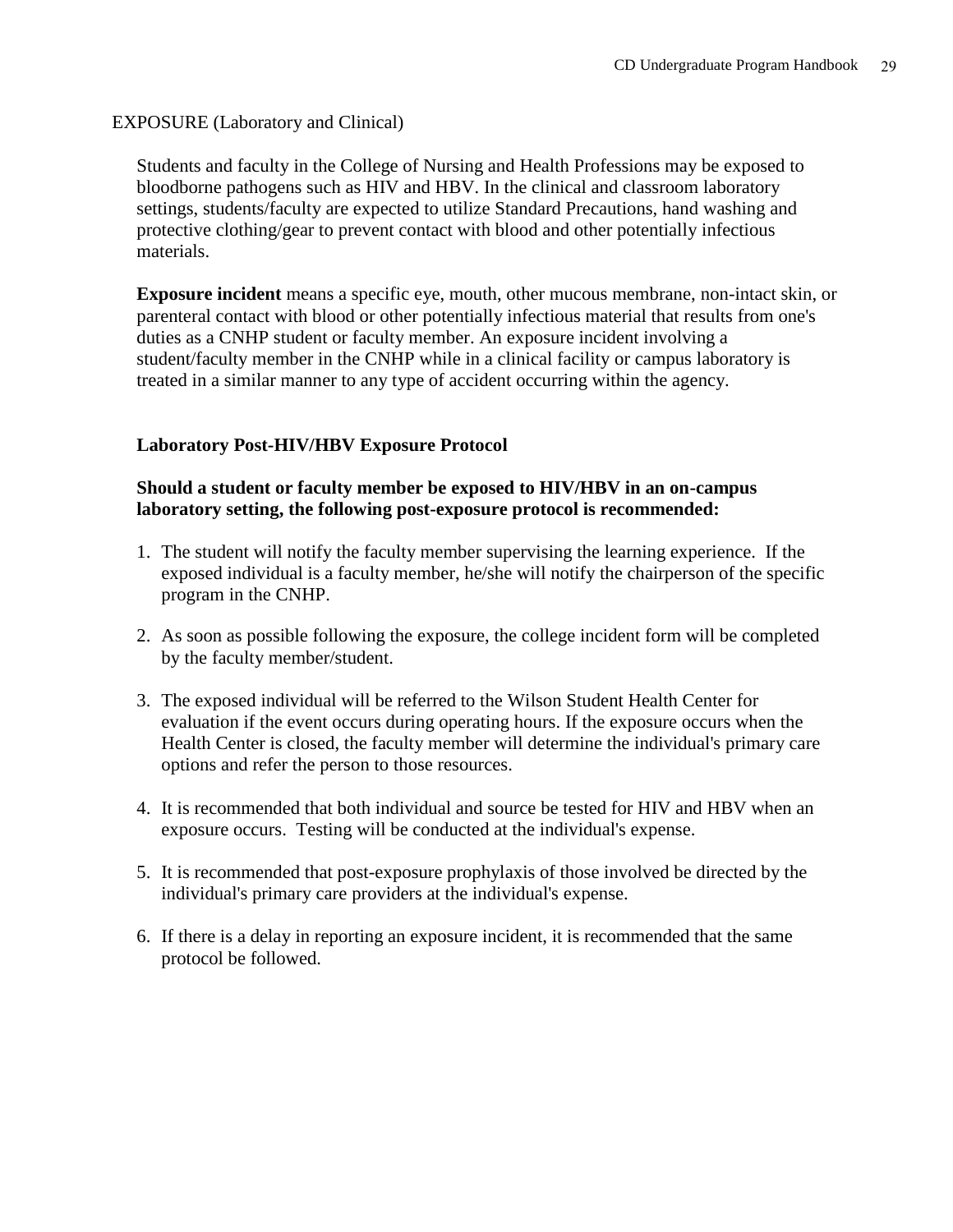### **Clinical Post HIV/HBV Exposure Protocol**

### **If a student/faculty member is exposed to blood or other potentially infectious materials in the clinical environment, this protocol is to be followed**.

- 1. The student will notify the clinical faculty. If the exposed individual is a faculty member, s/he will notify the chairperson of the specific program at the CNHP.
- 2. The student, clinical faculty or chairperson will notify the supervisor of the area where the exposure occurred. Thereafter, post-exposure protocols for the clinical institution will be followed.
- 3. The infection control staff member/epidemiologist of the clinical facility will be notified of the exposure immediately by the student or if possible by the clinical faculty member. If a faculty member has been exposed, this individual will notify the infection control staff/epidemiologist.
- 4. As soon as possible following a report of an exposure incident the clinical faculty and infection control staff/epidemiologist should provide the student with counseling about an immediate confidential medical evaluation and follow-up at the student's expense. In some instances, the clinical facility may cover costs of treatment and testing as would be done for an employee. In the case of a faculty member's exposure, the individual is expected to communicate directly with the infection control staff/epidemiologist. The medical evaluation and follow-up should include, at a minimum, the following requirements:
	- (a) Documentation of the route(s) of exposure and the circumstances under which the exposure incident occurred.
	- (b) Identification and documentation of the source individual unless the clinical facility staff establishes that the identification is infeasible or prohibited by state or local law.
		- (1) The source individual's blood shall be tested as soon as possible after consent is obtained in order to determine HBV and HIV infectivity. If consent is not obtained, the clinical facility shall establish that the source individual's consent cannot be obtained. When the source individual's consent is not required by law, the source individual's blood shall be tested and the results documented.
		- (2) When the source individual is already known to be infected with HIV or HBV, testing for the source individual's HIV or HBV status need not be repeated.
		- (3) Results of the source individual's testing shall be made available to the exposed individual who should also be informed of applicable laws and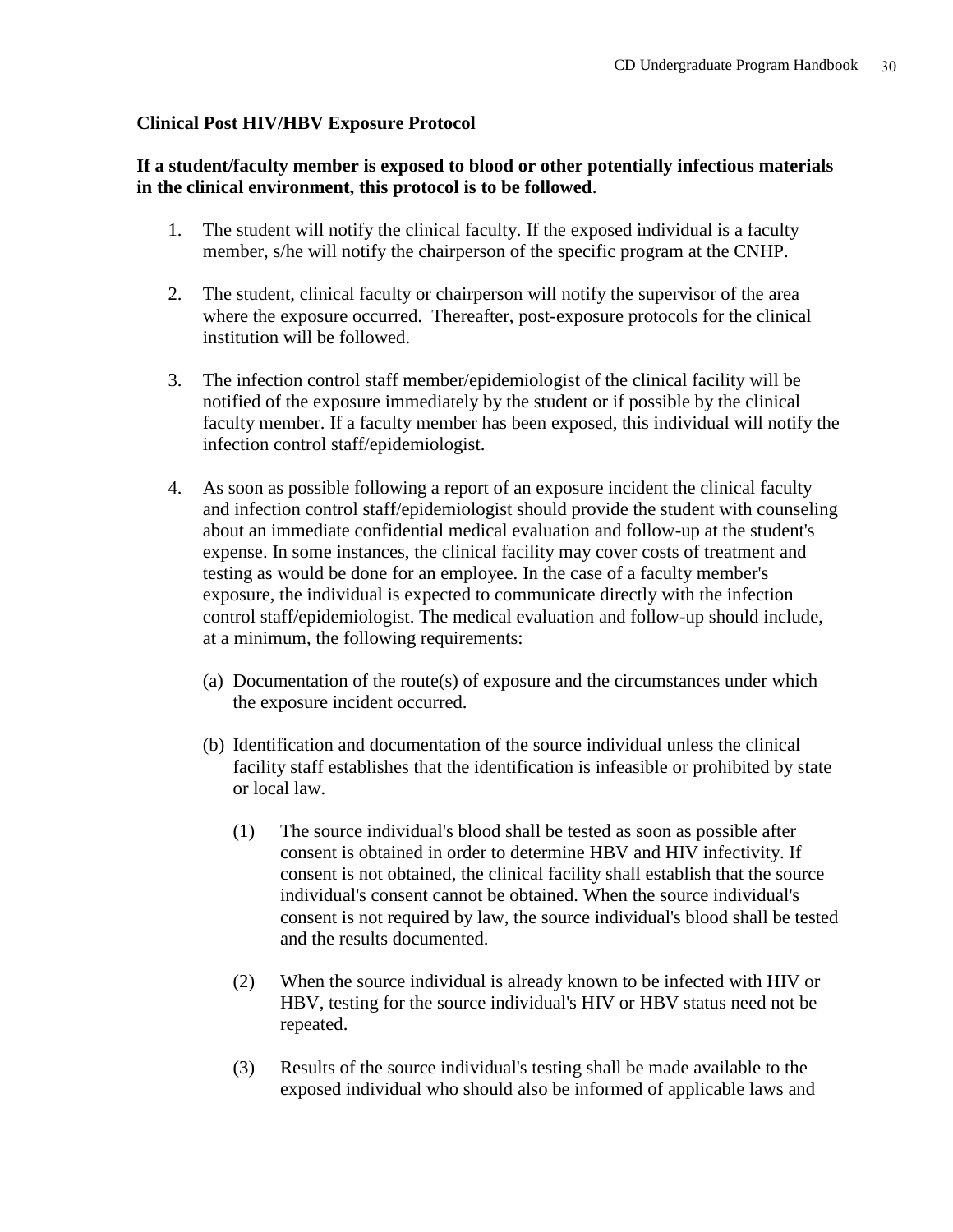regulations concerning disclosure of the identity and infectious status of the source individual.

(c) The exposed student/faculty member's blood should be tested as soon as possible after consent is obtained. Agencies which provide testing for HIV include:

### **Northeast Arkansas Regional AIDS Network (NARAN) (931-4HIV)**, the **Craighead County Public Health Department (933-4585)**, and the **Wilson Student Health Center (972-2054).**

Additionally, the exposed individual has the option of utilizing their private physician for confidential testing.

- (d) It is suggested that post-exposure prophylaxis be managed by the student/faculty member's personal healthcare provider.
- (e) A copy of the OSHA Bloodborne Pathogens Standard (29 CFR 1910-1030) is accessible in the College of Nursing and Health Professions and will be available on request.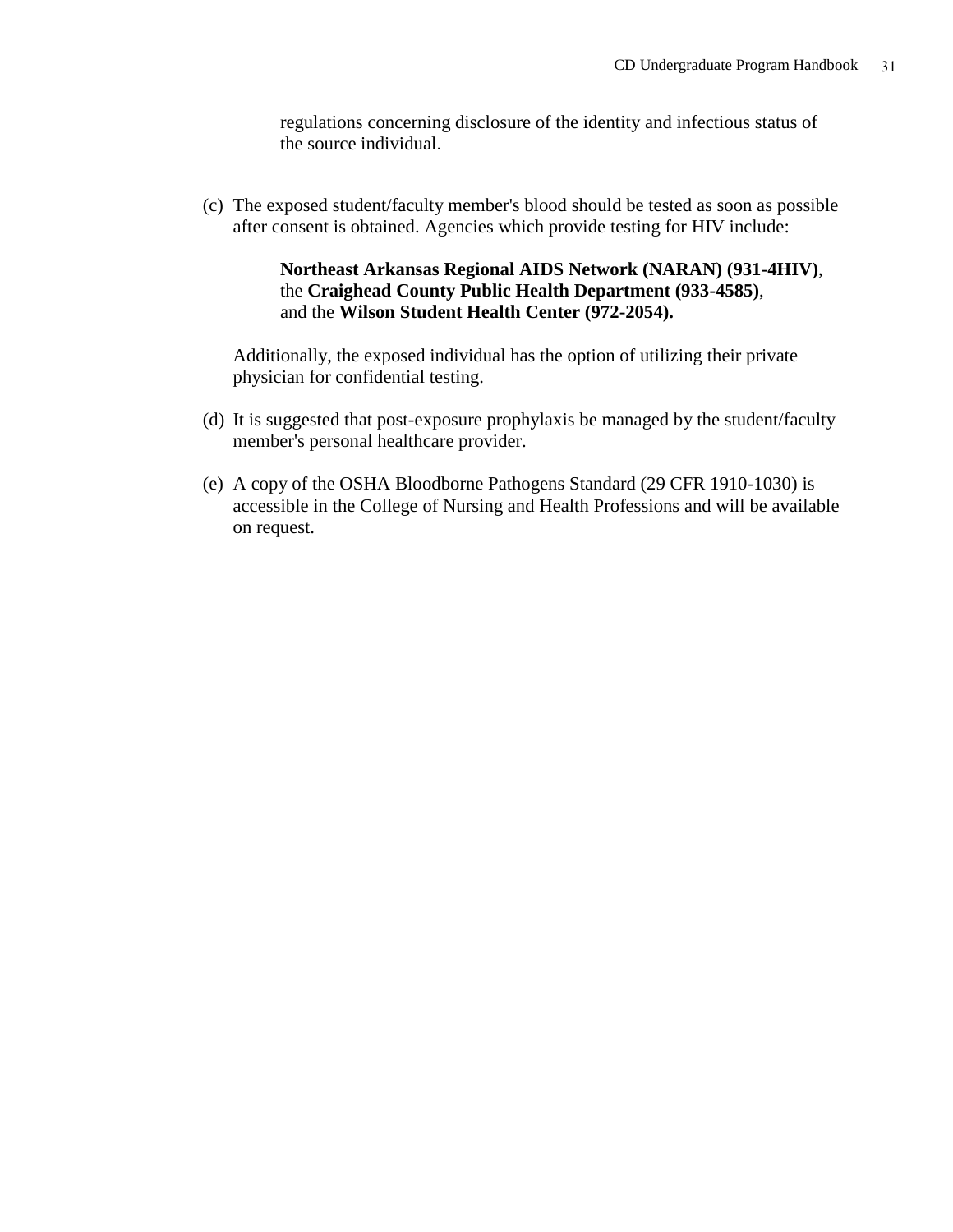## **Appendix D**

CNHP INCIDENT REPORT FORM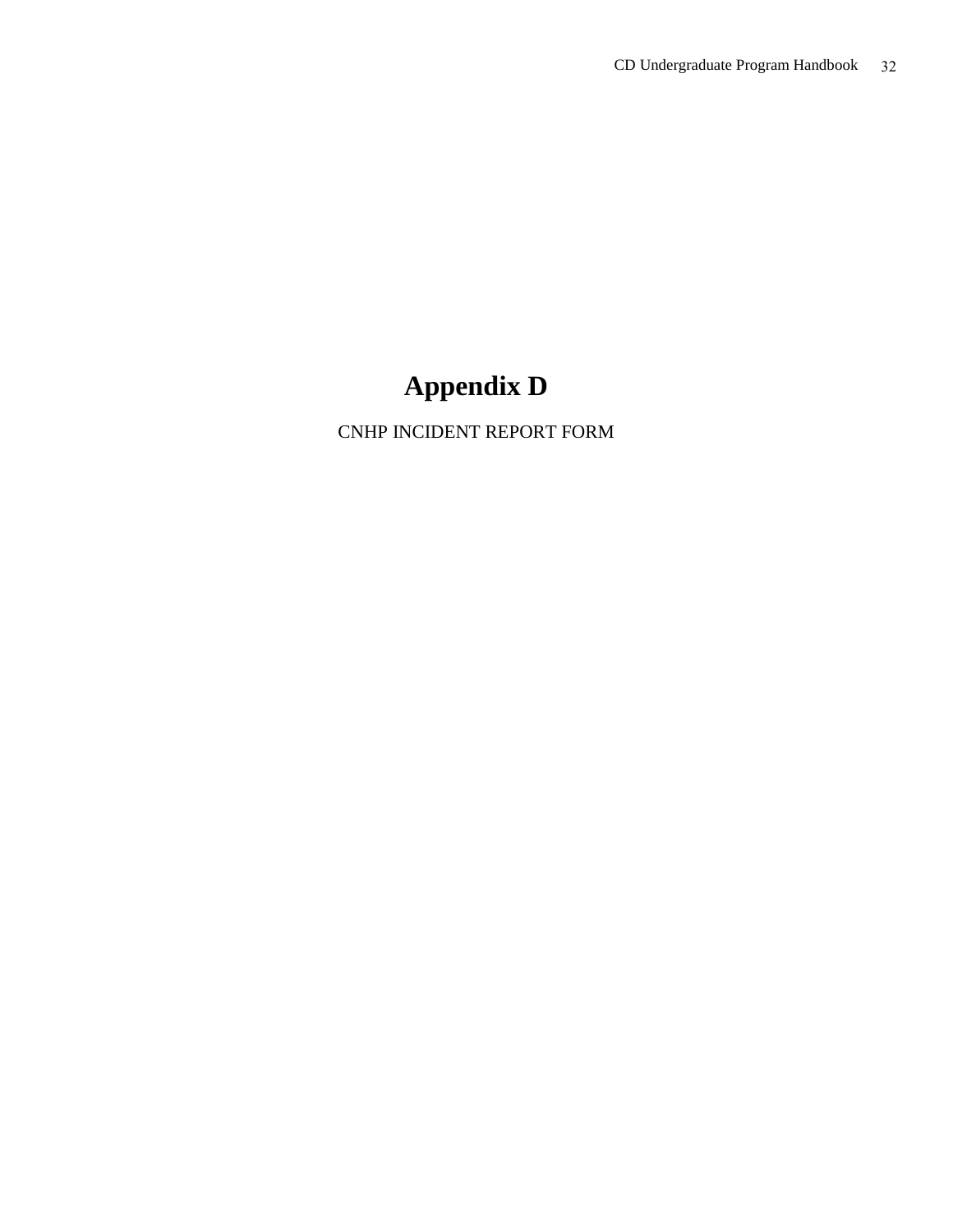#### **COLLEGE OF NURSING AND HEALTH PROFESSIONS** Incident Report Form

|                                                               |      | <b>CLINICAL LABORATORY SCIENCES</b><br>COMMUNICATION DISORDERS |
|---------------------------------------------------------------|------|----------------------------------------------------------------|
|                                                               |      | NURSING <b>D</b>                                               |
|                                                               |      | PHYSICAL THERAPY <sup>[]</sup>                                 |
|                                                               |      | <b>RADIOLOGIC SCIENCES</b> □<br><b>SOCIAL WORK</b>             |
| (On Campus/Off Campus)                                        |      |                                                                |
|                                                               |      |                                                                |
|                                                               |      |                                                                |
| Description of Incident (Name all persons involved):          |      |                                                                |
|                                                               |      |                                                                |
| Action taken (notification of/by whom):                       |      |                                                                |
| <b>Review/Comments:</b>                                       |      |                                                                |
| Does this need review by the Infection Control Committee? Yes |      | N <sub>0</sub>                                                 |
| Student                                                       | Date |                                                                |
| Faculty                                                       | Date |                                                                |
| Follow-up:                                                    |      |                                                                |

If more space is necessary, use additional pages or back of sheet.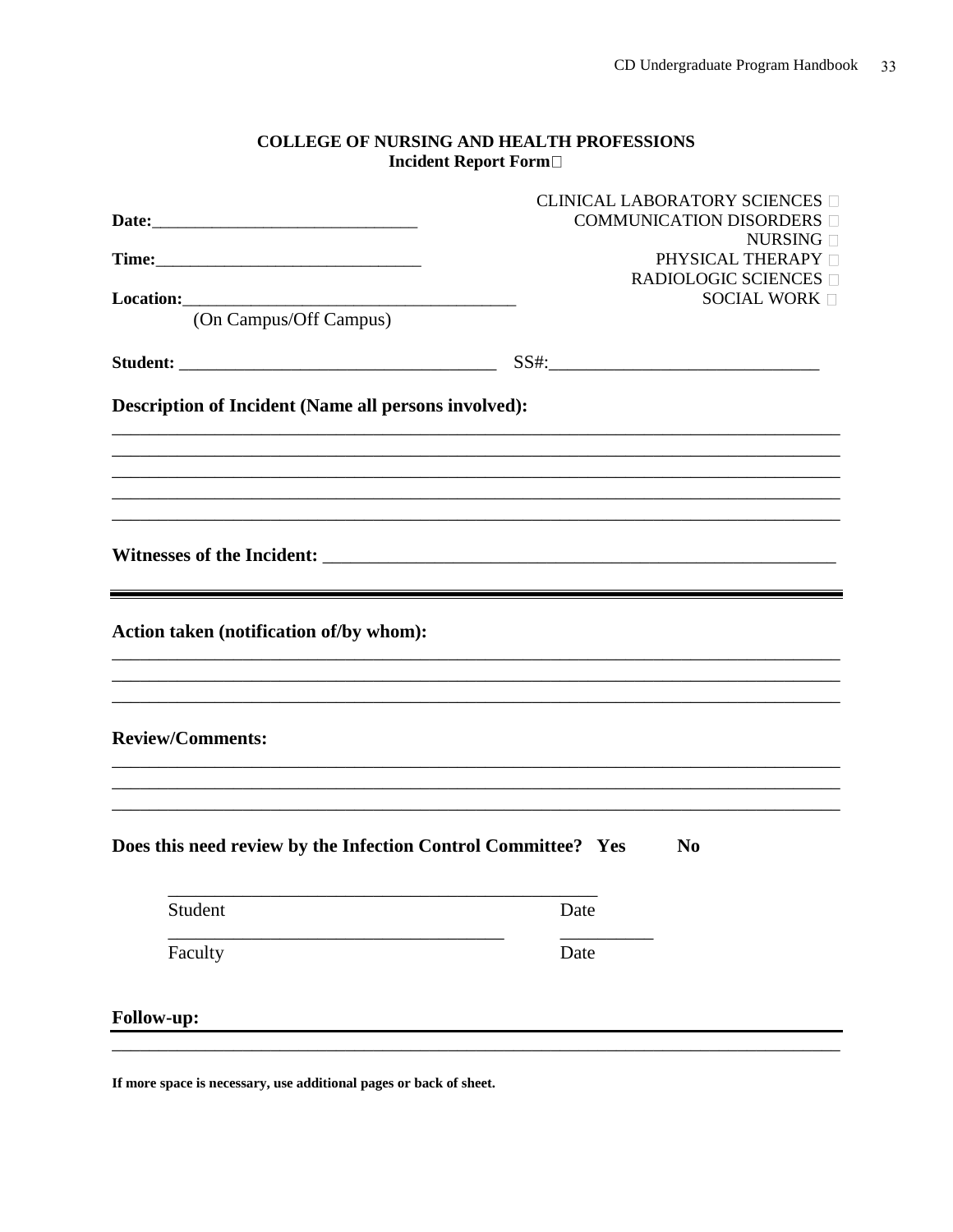## **Appendix E**

CNHP HONOR CODE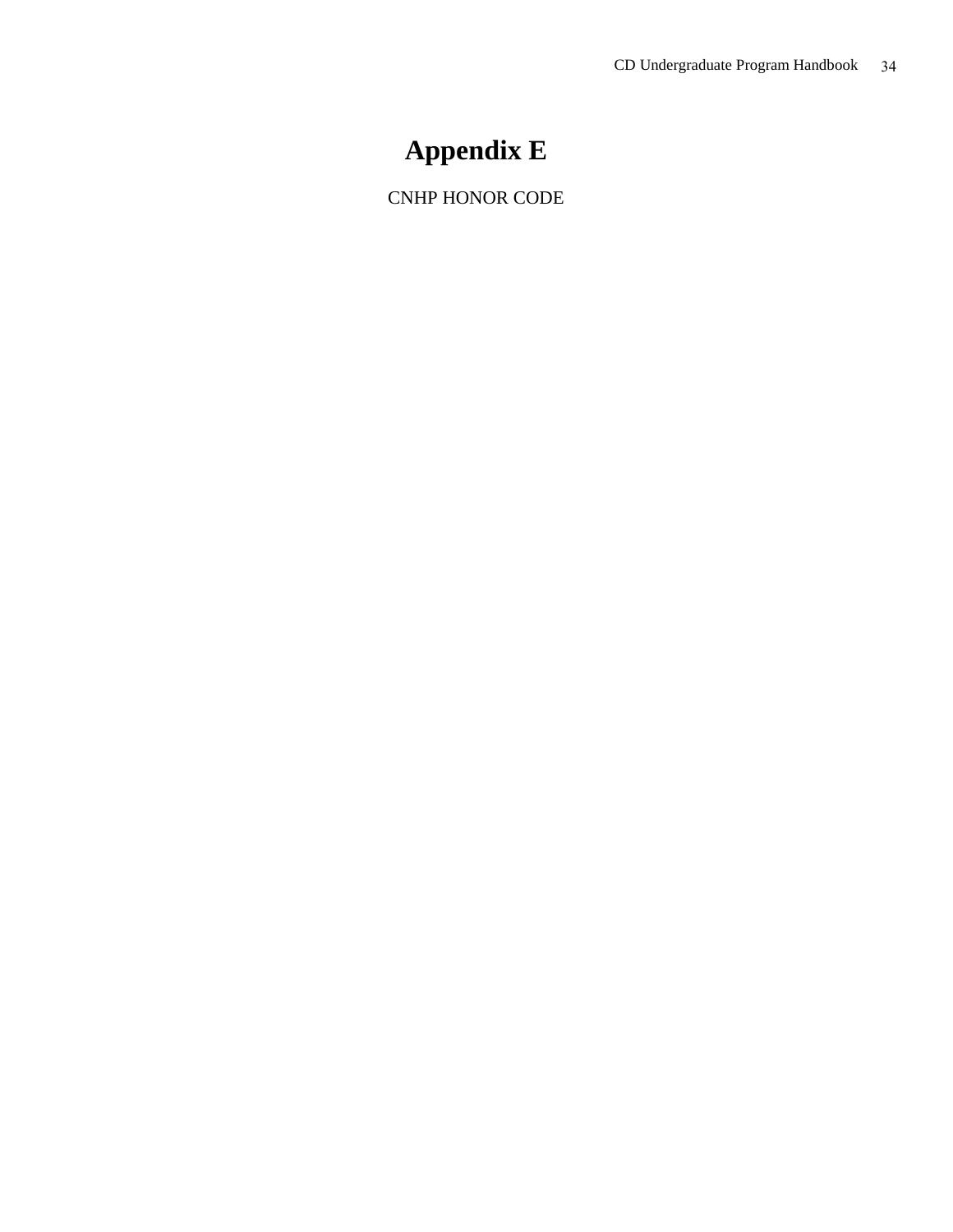### ARKANSAS STATE UNIVERSITY COLLEGE OF NURSING AND HEALTH PROFESSIONS **College Student Code of Honor**

Each student admitted to a professional program in the College of Nursing and Health Professions is charged with the responsibility of honorable conduct. A student is assumed honorable until his/her actions prove otherwise. An honor offense is defined as an act of lying, cheating, or stealing. Formal procedures exist for violations of the honor code.

As a student in a health program, it is fundamental that you act in an honorable and virtuous way so that a community of trust is established among members of the college and your clients. Honor is a practiced ideal that will positively impact your relationship with fellow students, faculty, administrators, patients and other members of the community. As you live an honorable life, you will find that you cannot live without it.

All students in this college are bound by the Honor Code and all are needed to make it work. The atmosphere of trust and integrity that is created by an honor system enables the student to know his/her word will be taken as true, to compete fairly in the classroom and to keep what is rightfully his/hers. The system functions best when all members of the college not only take responsibility for their own actions, but hold their peers to the same standards.

As a student admitted to a health professions program, you must agree to live by and support the basic principles of honesty – no lying, cheating or stealing; be accountable for your actions; and share information about honor offenses. If you are not prepared to accept these responsibilities, you should select a program outside this college.

I have read the explanation of the College Student Code of Honor. I understand that as an admitted student in one of the programs in the college, I have accepted the pledge of honesty and will be expected to meet the standards as set forward.

Signature Date

l

*Note: Keep a copy of this page for your file. Submit the original to your advisor to be placed in your advising folder.*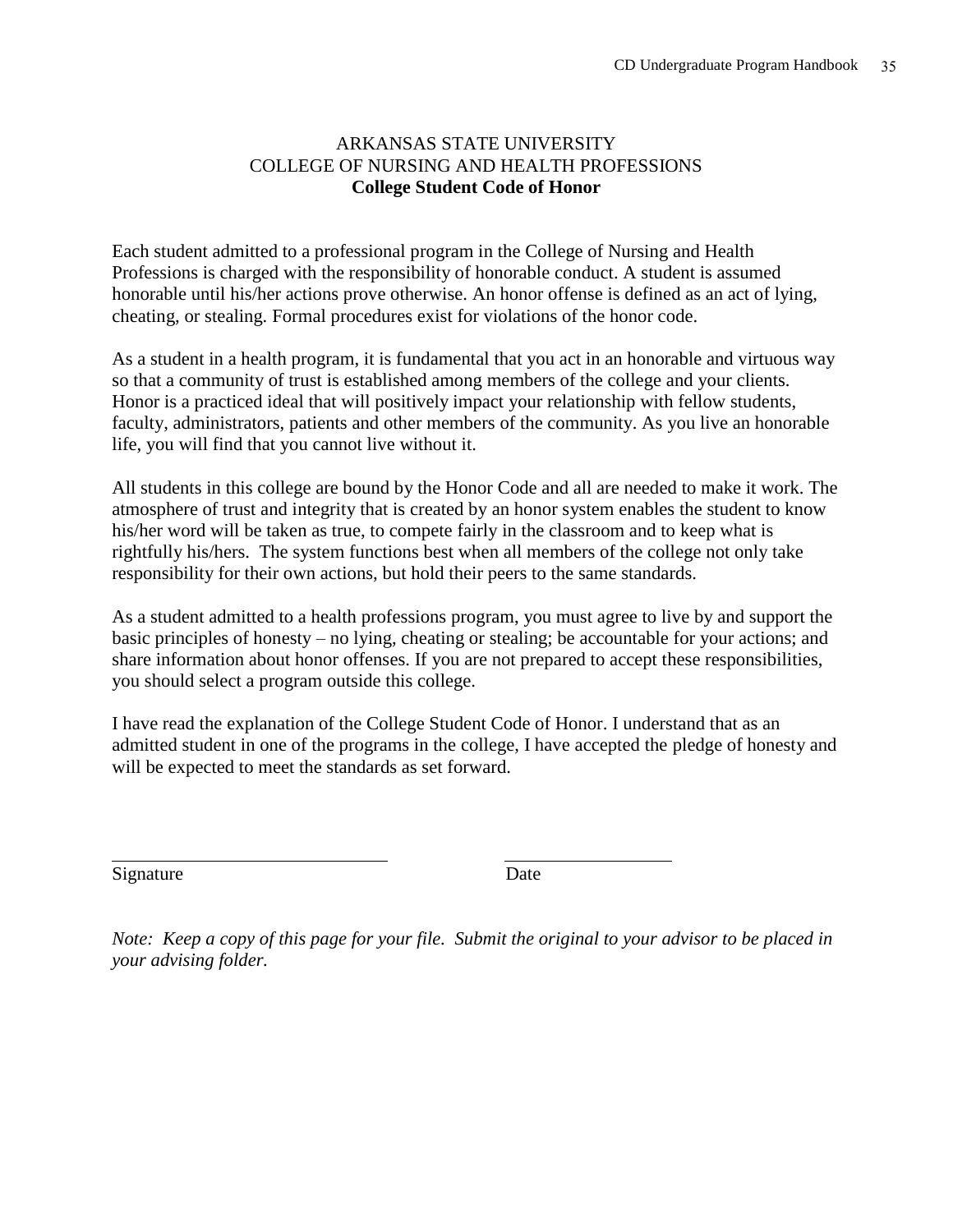### PROCEDURES FOR COLLEGE STUDENT CODE OF HONOR

The College Student Academic Honor Code exists in addition to the University Code of Conduct and the Academic Integrity Policy found in the Student Handbook. An academic honor offense by the college code is defined as an act of **lying/willful misrepresentation**,

**cheating/unauthorized collaboration**, **plagiarism**, or **facilitating academic dishonesty of others**. These terms are defined as follows:

**Lying/willful misrepresentation** - a false statement (written or oral) made with the deliberate intent to deceive; something intended to or serving to convey a false impression.

- Fabricating quotations and/or sources
- Fabricating, dishonestly adjusting, omitting, or otherwise misrepresenting research results and records, including information, data, statistics, research facts, and its analysis
- Engaging in selective reporting or omission of conflicting data for deceptive purposes
- Altering graded work, then resubmitting it for a new grade
- Providing false information about reasons for class absences or late work when requesting a make-up quiz or exam or an extension for homework
- Submitting the same paper in more than one class without the approval of the instructors involved
- Submitting a paper from a previous semester for a current class without the approval from the instructor
- Failing to provide required or requested information regarding academic performance or enrollments at previous institutions
- Intentionally obstructing or interfering with other students' academic work, or otherwise undertaking activity with the purpose of creating or obtaining an unfair academic advantage over other students' academic work.
- Altering documents affecting academic records, such as falsifying information on an official academic document, form, grade report, letter of permission, clinical record, student ID cards, or any other official document.
- Providing false information to others about academic performance, leadership activities, or membership in student organizations.
- Falsification of information records
- Recording hours not actually worked
- Submitting an altered or fabricated preceptor evaluation
- Altering a score, grade, or schedule change on an academic record.
- Forging the signature of an instructor, advisor, dean, or another student without proper authorization
- Creating false university, college, or other official correspondences (such as medical documentation)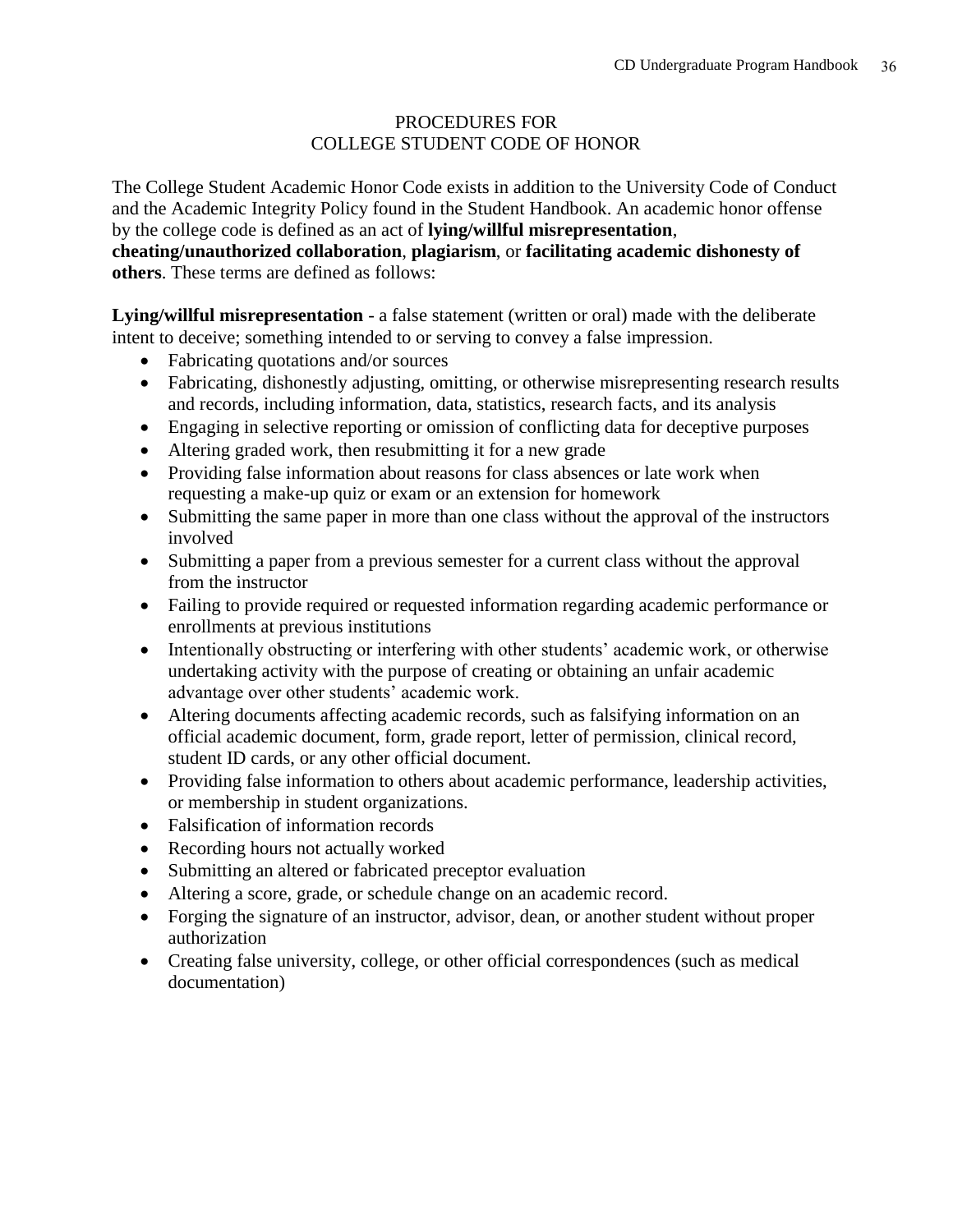**Cheating/unauthorized collaboration** - to practice fraud or deceit; academic fraud is a form of cheating and includes such things as plagiarism (including Internet resources), false citation, false data and submission of the same work to fulfill academic requirements in multiple classes.

- Using notes, books, calculators, phones, photos, computers, websites, tweets, social media, or other aids during a quiz or an exam when not allowed by the instructor
- Talking during a quiz or exam when told by the instructor talking is not permitted
- Looking at another student's exam or quiz during the testing period
- Continuing to work on a quiz or exam after the instructor has notified students that time for the test has ended
- Ignoring the guidelines specified by the instructor for an assignment or for a "take home" test and instead using materials or study aids that the instructor has forbidden
- Receiving help with homework, reports, labs, paper, data collection, or other activities when not allowed by the instructor
- Accepting credit for a group project without doing your share of the work
- Helping others with their homework or other assignments when not allowed by the instructor
- Allowing others to view your answers or copy part of your homework, lab, quiz answers, exam answers, or other related work when not permitted to do so by the instructor
- A group doing another student's work on a group project, lab, presentation, report, or other activity while presenting the work as if done by the entire group equally

**Plagiarism –** as defined in the 1995 Random House dictionary is the "use or close imitation of the language and thoughts of another author and the representation of them as one's own original work." Within academia plagiarism is considered academic dishonesty or academic fraud and offenders are subject to a number of penalties including course failure or other severe consequences.

- Using the words, sentences, arguments, rhetorical structures, and ideas of another without proper citation and acknowledgement
- Copying data, facts, graphs, computer programs, spreadsheets, images, photos, film/video, or other materials and using them without proper citation or acknowledgement
- Copying homework, quiz, or exam answers from an answer key, solution manual, textbook, web site, or other items from another student, thus presenting another's work as your own
- Failing to use quotation marks properly or when needed
- Failing to give a source for quoted materials
- Failing to paraphrase language completely
- Failing to give a source for paraphrases
- Failing to cite sources correctly and completely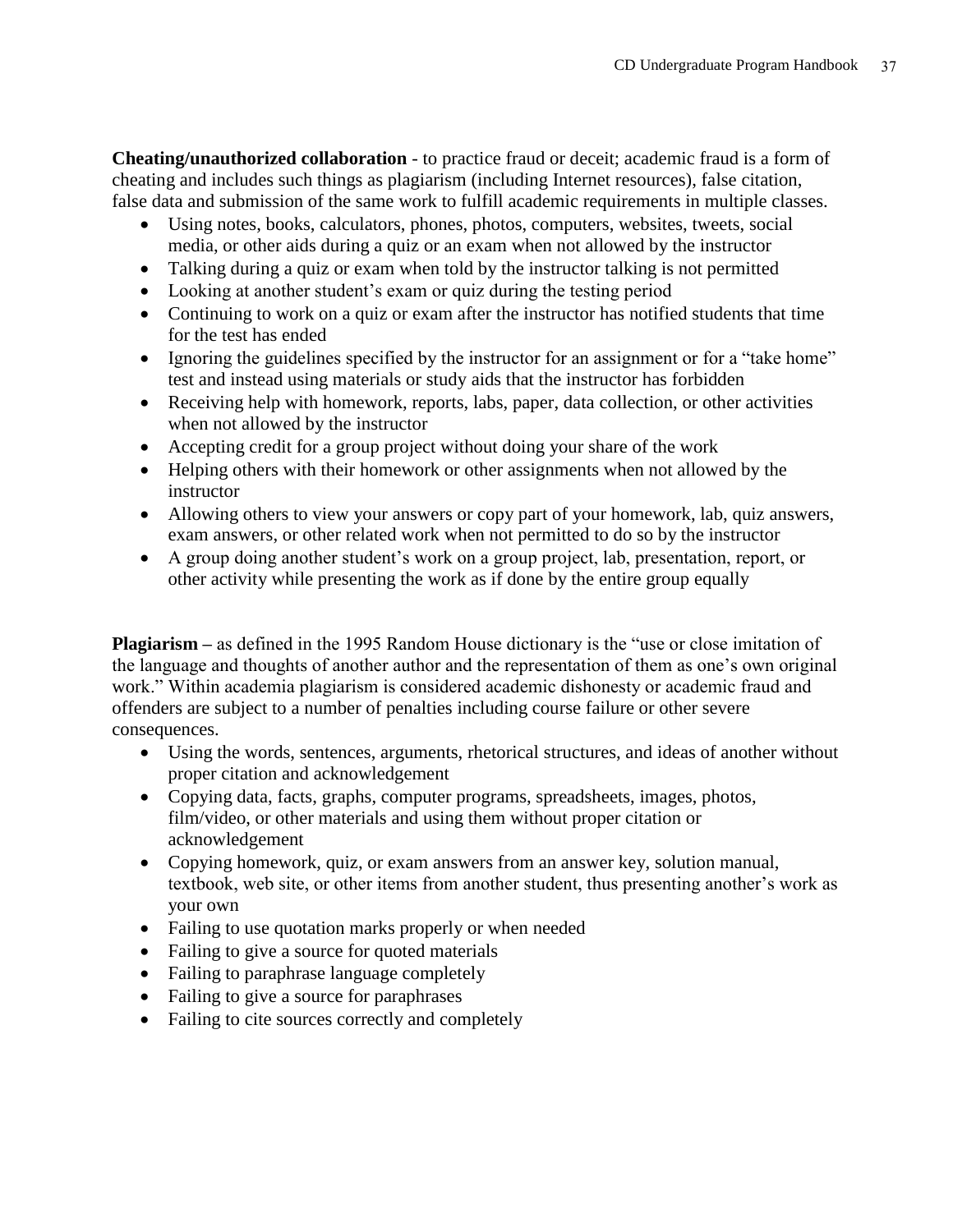### **Facilitating Academic Dishonesty of Others – intentionally or knowingly helping or attempting to help others commit an act of academic dishonesty.**

- Writing a paper for another student
- Allowing another student to use your past homework assignments, paper, labs, or similar items
- Sharing homework with another student when told collaboration is not allowed
- Allowing or helping another student to look at your exam or quiz during a test
- Sharing with other students your notes, books, calculators, phones, photos, computers, web sites, tweets, social media, or other aids during a quiz or an exam when not allowing by the instructor
- Completing another student's exam or quiz by filling in the student's scantron card or other answer sheet or by attending the exam in place of the other student
- Providing any materials, information, or assistance to another person with the knowledge or reasonable expectation that such would be used for dishonest purposes
- Stealing, reproducing, circulating, or otherwise gaining access to a quiz, exam, or homework materials prior to the time authorized by an instructor

These academic honor code violations apply whether they are performed individually or in groups. They apply to didactic, laboratory and clinical experiences of the program.

### PROCEDURES:

If a student is aware of an honor offense, he/she should report that offense to either the faculty member of the class in question, the program director or the department chair. An investigation will result.

If there is evidence to bring forward, the student will be notified, in writing, of the specific charges, who the hearing body will be and the time and place of the hearing. Such notification will be delivered at least two working days in advance of the hearing. The date of the hearing, if possible, must be set within 10 working days from the date of notification to the student.

The College Code of Ethics Committee will hear the case. The Ethics Committee is comprised of five CNHP student representatives and two CNHP faculty appointed by the dean. Actions by the Ethics Committee may include: 1) dismissal of the case, 2) sanction the student, 3) refer the case to the Dean of Students, Student Affairs. Disciplinary sanctions by the committee may include educative, reprimand, restrictions and restitution. The committee does not have the authority to suspend or expel the student.

Student rights in this committee process are outlined in the ASTATE Student Handbook under the caption "Disciplinary Hearings". The student is entitled to one appeal rendered by the Associate Dean for Judicial Affairs. The process for appeal is in the section on "Appeal Process".

Revised 6-11-19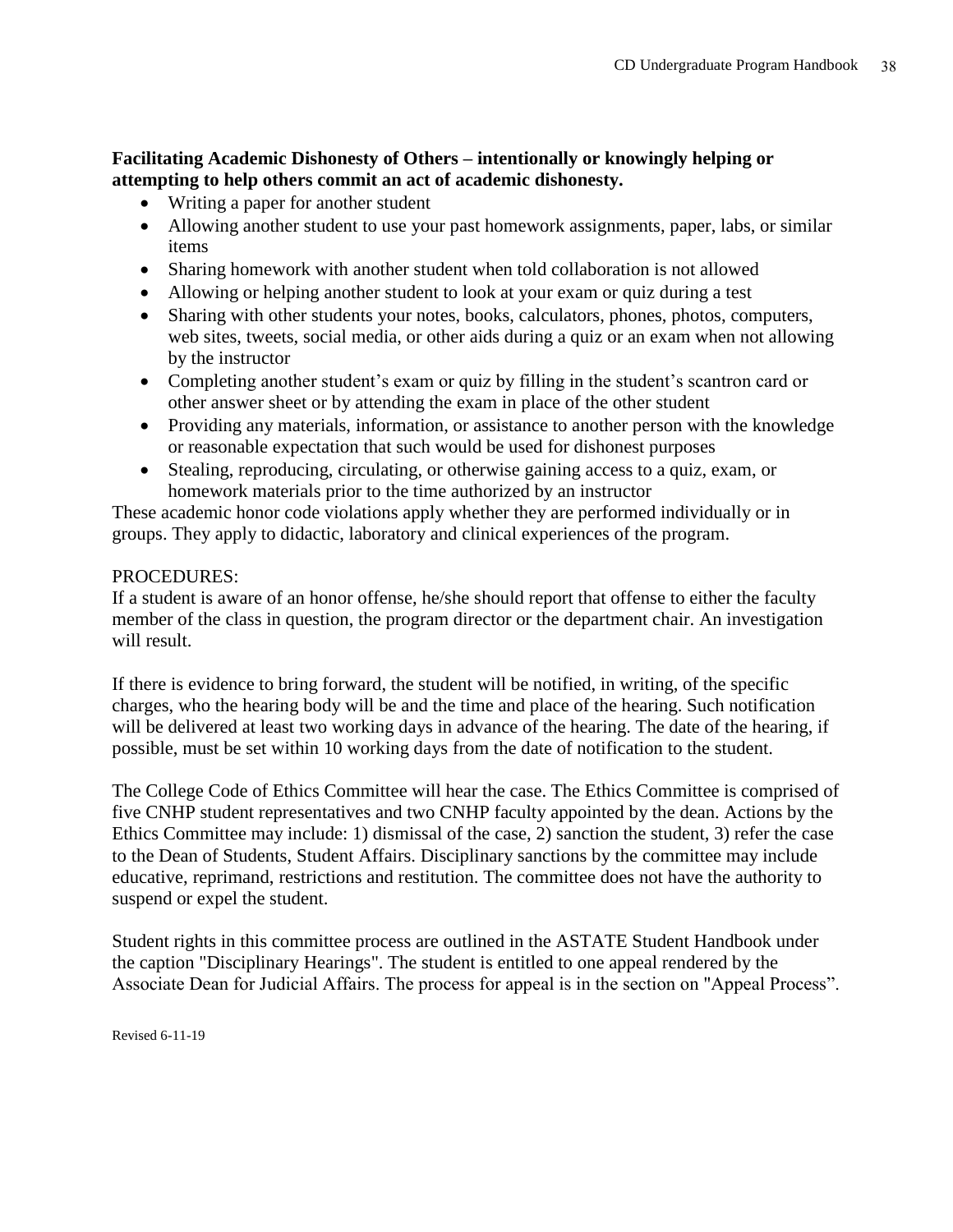# **Appendix F**

GRIEVANCE POLICY AND PROCEDURES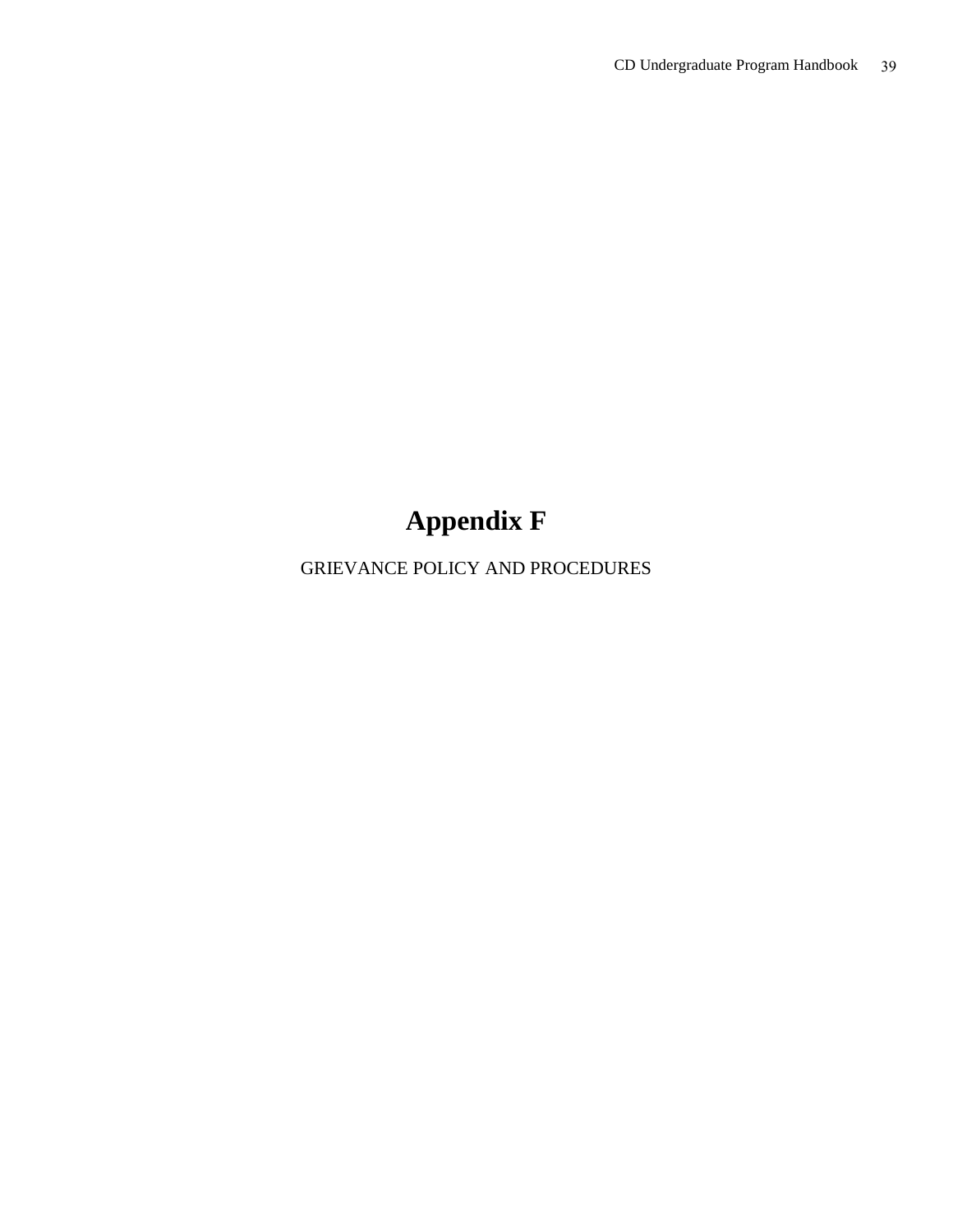### **Department of Communication Disorders Policies and Procedures Regarding Student Grievances**

All students enrolled at Arkansas State University are provided free electronic access to the ASTATE *Student Handbook and Planner* at the beginning of each academic year at the following web address: [http://www.astate.edu/a/student-conduct/student-standards/handbook](http://www.astate.edu/a/student-conduct/student-standards/handbook-home.dot)[home.dot.](http://www.astate.edu/a/student-conduct/student-standards/handbook-home.dot) This handbook provides complete details of all policies and procedures in effect at ASTATE. The academic grievance policy, disability grievance policy, sexual harassment policy and all details necessary for filing a formal grievance are located in that handbook.

Communication Disorders majors, faculty members, other Speech-Language Pathologists and Audiologists, or the general public are also provided with methods for contacting the Council of Academic Accreditation in the event that they should develop concerns about the Department of Communication Disorders compliance with CAA standards and regulations. The complaint procedure is detailed in the *CAA Accreditation Handbook* (Section XIII) which is available online at the following address:

<http://www.asha.org/uploadedFiles/Accreditation-Handbook.pdf>

The procedure stipulates that "complaints must pertain to accredited programs, must relate to the standards for accreditation, and must specifically describe the incidence that must have occurred in the last five years with all supporting data". Submission requirements are also specified on the website and must be signed and submitted in writing to the Chair, Council on Academic Accreditation, American Speech-Language-Hearing Association, 2200 Research Boulevard, #310, Rockville, MD 20850.

Every possible attempt is made to resolve student complaints and grievances within the Department of Communication Disorders using the grievance procedures listed on the following pages: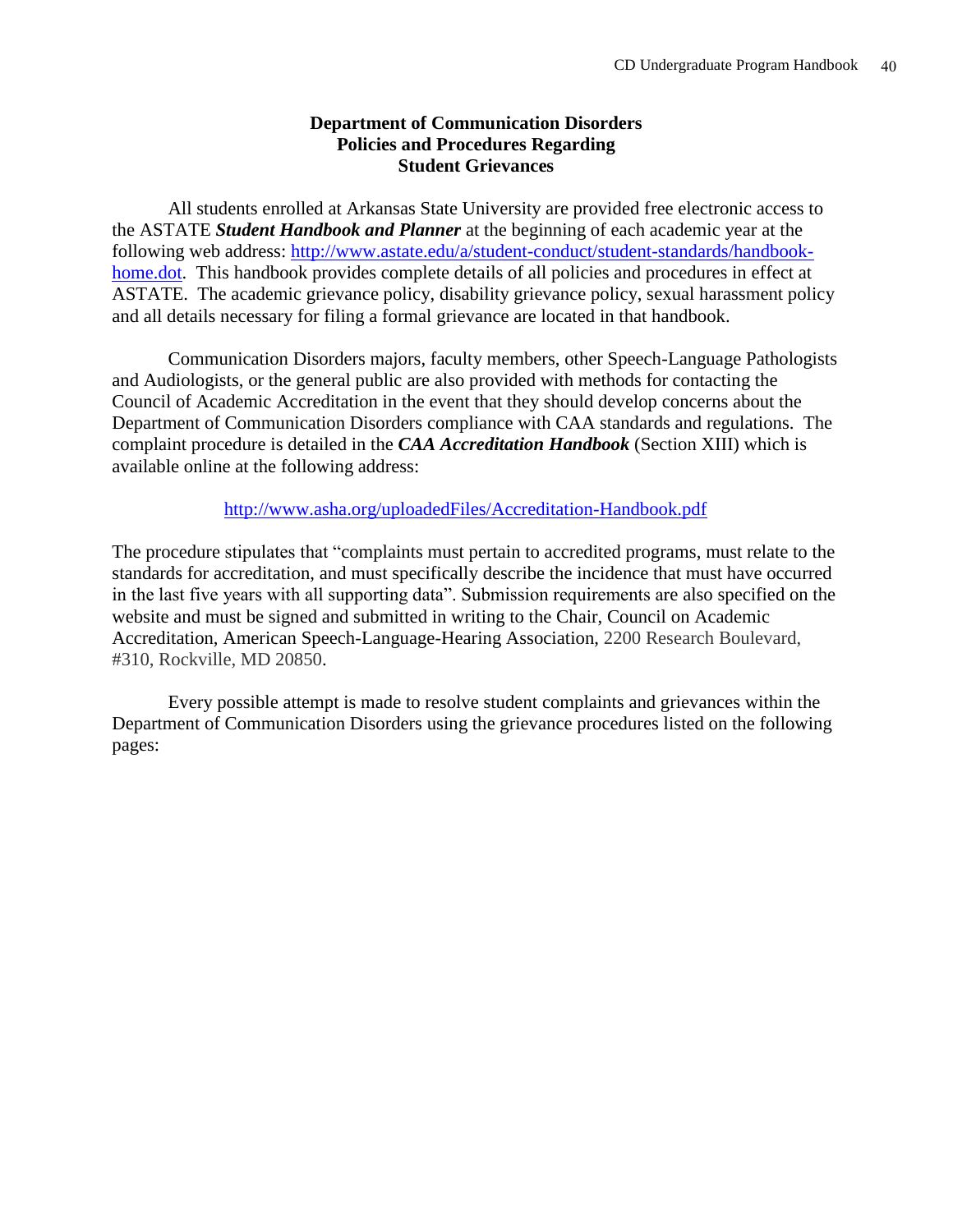### **Grievance Procedure**

- I. Purpose: The purpose of this procedure is to provide the students in the Department of Communication Disorders at Arkansas State University a mechanism for resolving written complaints against the aforementioned program and/or it's personnel.
- II. Rationale: It is expected that students in the Department of Communication Disorders will support the program's procedures and policies. However, when a student's grievance about a policy, program, or practice is not resolved with informal discussion, a more formal complaint procedure is to be followed.
- III. Procedure: All formal complaints against the personnel, policies, and/or procedures of the Department of Communication Disorders must be submitted in writing within a oneyear period of time following the incident or initial concern. Written complaints lodged against the Department of Communication Disorders will be resolved through a process listed in the procedure.
	- a. Student complaints lodged against the program regarding grading, disciplinary action, probation, or continuation in the program shall follow the student grievance procedure found in the *Arkansas State University Student Handbook.*
	- b. Written complaints about CD personnel including faculty, on site supervisors, off site supervisors, part time instructors, and staff shall be submitted to the department chairperson. If the grievance directly concerns actions or policies of the department chairperson, written complaints are to be submitted to the program's clinic director. The recipient of the written grievance will then investigate the complaint, propose solutions, and notify those involved of the findings.
	- c. Written complaints regarding curriculum and instructional design shall be submitted to the appropriate program curriculum committee chairperson. The committee will investigate the concern, propose solutions, and notify those involved of the findings.
- IV. Record: All written grievances and the actions taken to resolve the complaint will be collected and filed in the Department of Communication Disorders office.
- V. Unresolved grievances regarding the procedures, policies, and practices of the Department of Communication Disorders may be directed to the ASHA Council on Academic Accreditation in Audiology and Speech-Language Pathology at the following address:

2200 Research Boulevard #310 Rockville, MD 20850

VI. Receipt of Procedure: The Department of Communication Disorders will document that all accepted students have received and understand the grievance policy.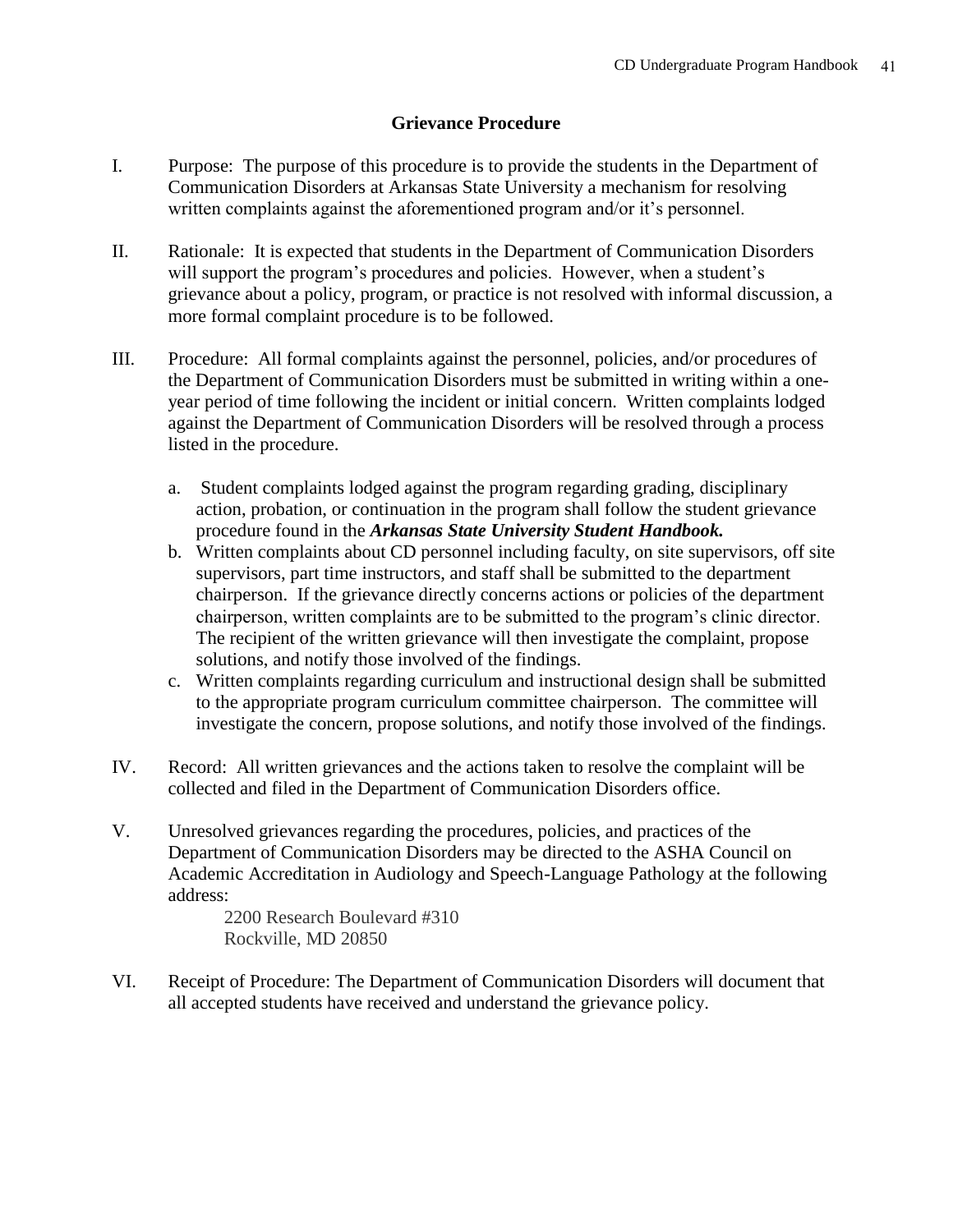### Receipt of Complaint Policy

I, \_\_\_\_\_\_\_\_\_\_\_\_\_\_\_\_\_\_\_\_\_\_\_\_\_\_\_\_\_\_\_\_\_\_\_\_\_ have received a copy of the Complaint

\_\_\_\_\_\_\_\_\_\_\_\_\_\_\_\_\_\_\_\_\_\_\_\_\_\_\_\_\_\_\_\_\_\_\_ \_\_\_\_\_\_\_\_\_\_\_\_\_\_\_\_\_\_\_\_\_\_\_\_

Procedure for the Department of Communication Disorders. I have read the document and

understand all steps involved in the formal grievance process.

\_\_\_\_\_\_\_\_\_\_\_\_\_\_\_\_\_\_\_\_\_\_\_\_\_\_\_\_\_\_\_\_\_\_\_\_

Print Name

Signature Date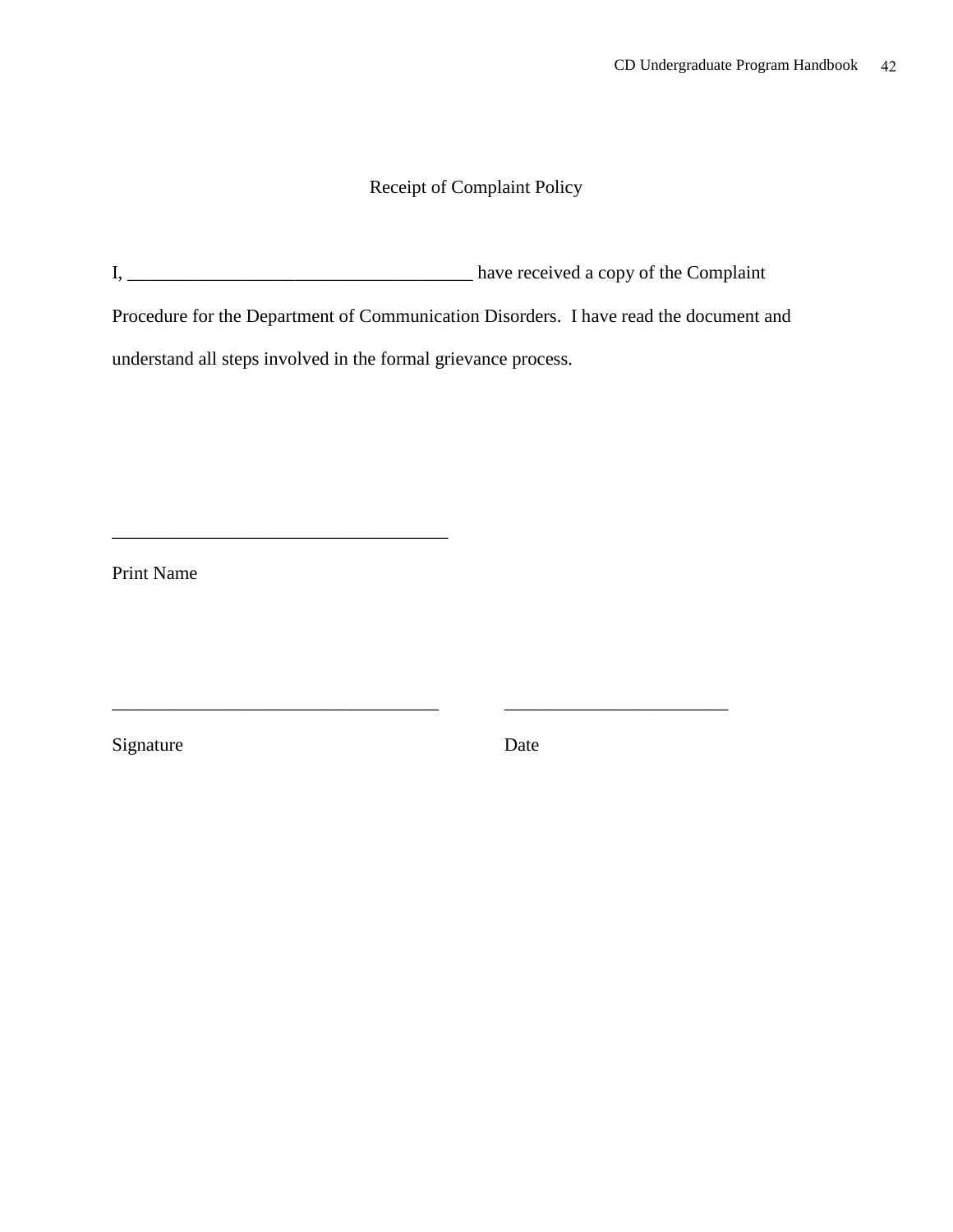# **Appendix G**

UNAUTHORIZED VIDEO/AUDIO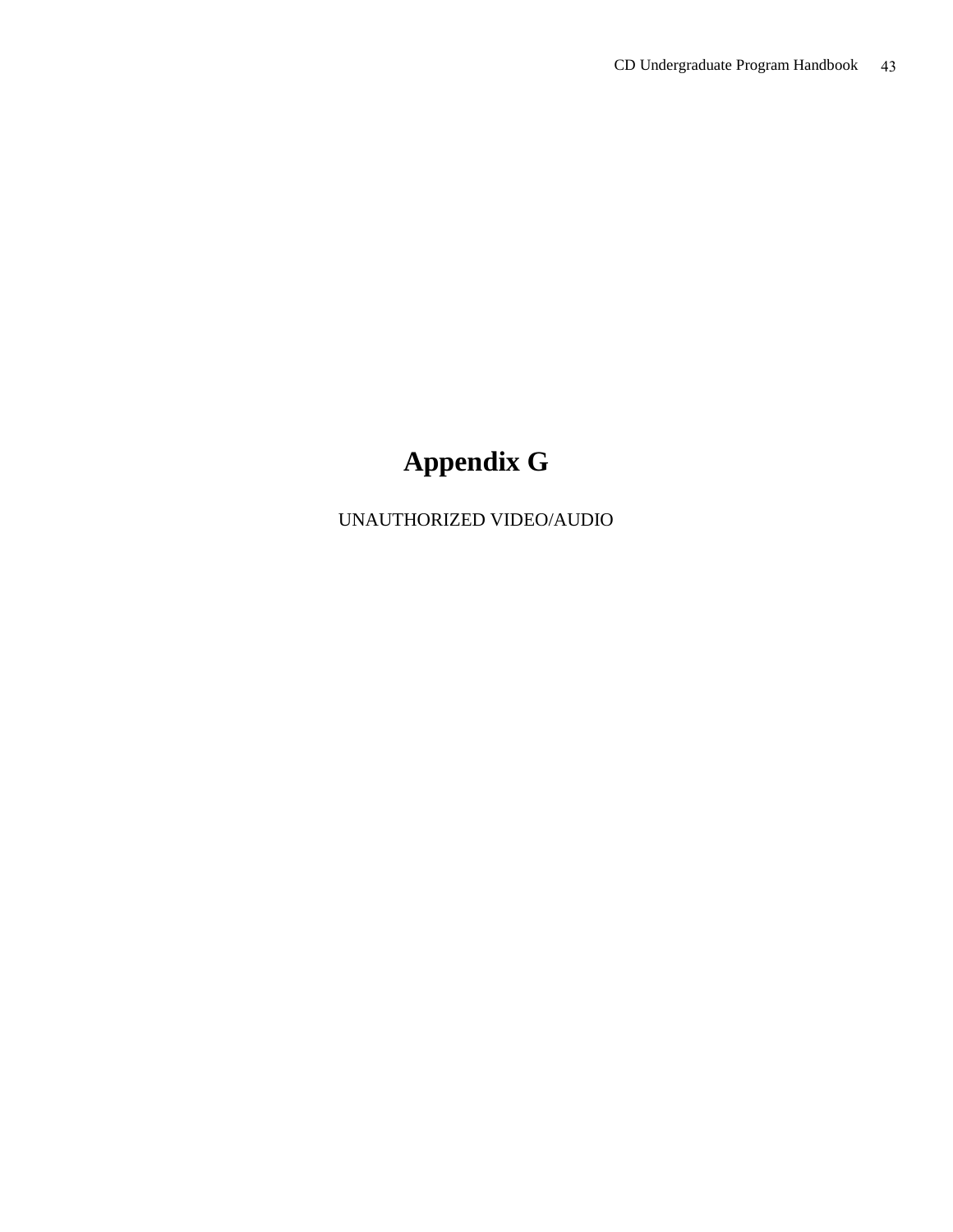Department of Communication Disorders Policy Regarding Unauthorized Digital Preservation and Dissemination Of Classroom and Practicum Activities Proposed September 24, 2009 Adopted by CD Faculty September 30, 2009

The electronic preservation of the visual and auditory image of university faculty members in the performance of their teaching and clinical duties has been a relatively common practice in higher education for many years (i.e. students audio taping lectures and lab activities). Students asked permission of the faculty member to perform such recordings and did so for their personal use. However, there are an alarming number of occurrences in recent months in which faculty members, in the routine performance of their teaching duties, were secretly recorded by students using cell phone technology who then loaded the video and audio clips for public display on formats such as YouTube.

The faculty members of the Department of Communication Disorders have unanimously agreed that any such unauthorized recording (visual or auditory) constitutes a significant breech of ethical behavior and violates the educational and civil rights of the faculty member. Any student or group of students found in violation of this policy will be summarily and permanently dismissed from the Communication Disorders degree program in which they are enrolled. The faculty member may have grounds for initiation of a civil suit against the student or students on the basis of invasion of privacy.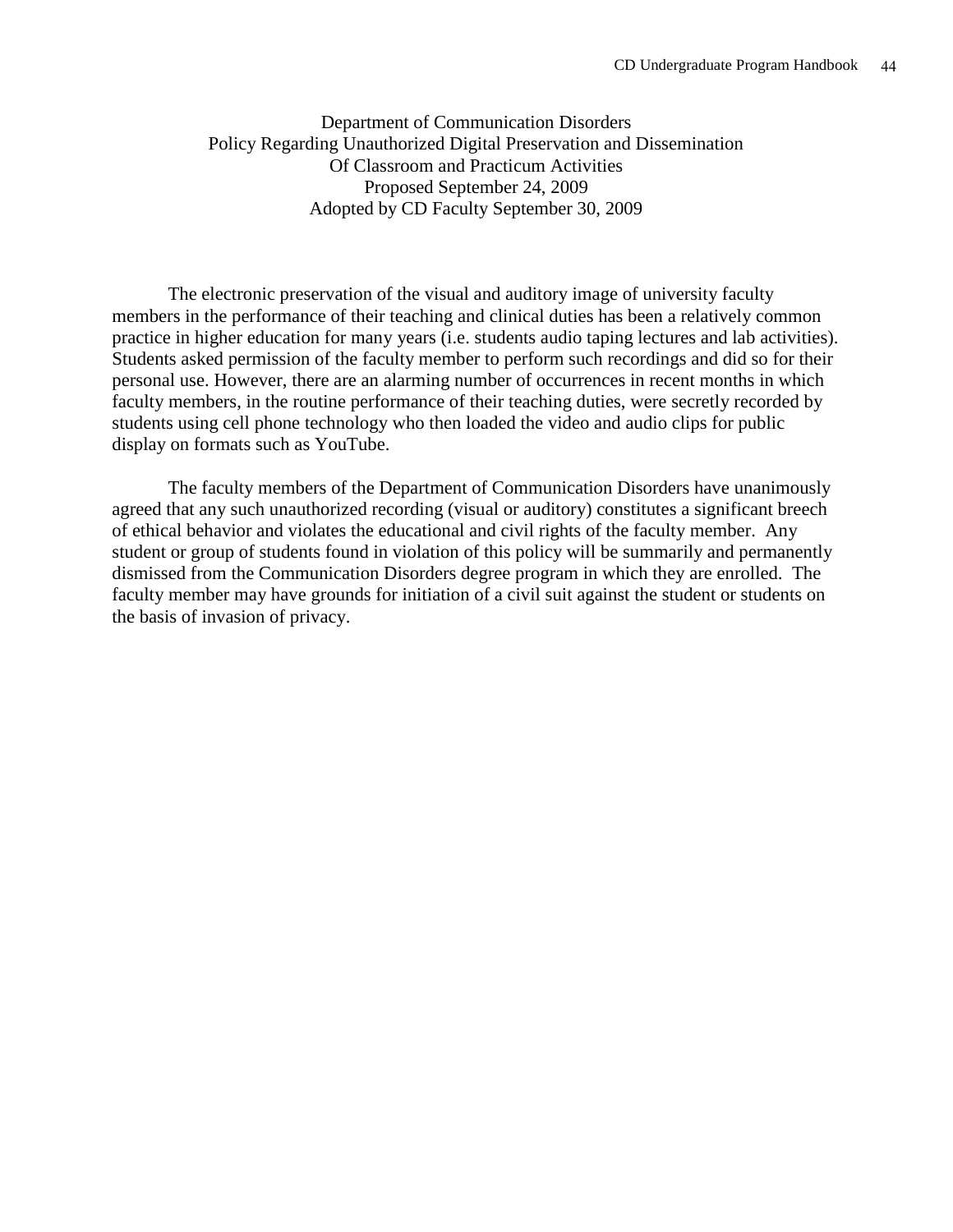## **Appendix H**

CRIMINAL BACKGROUND CHECK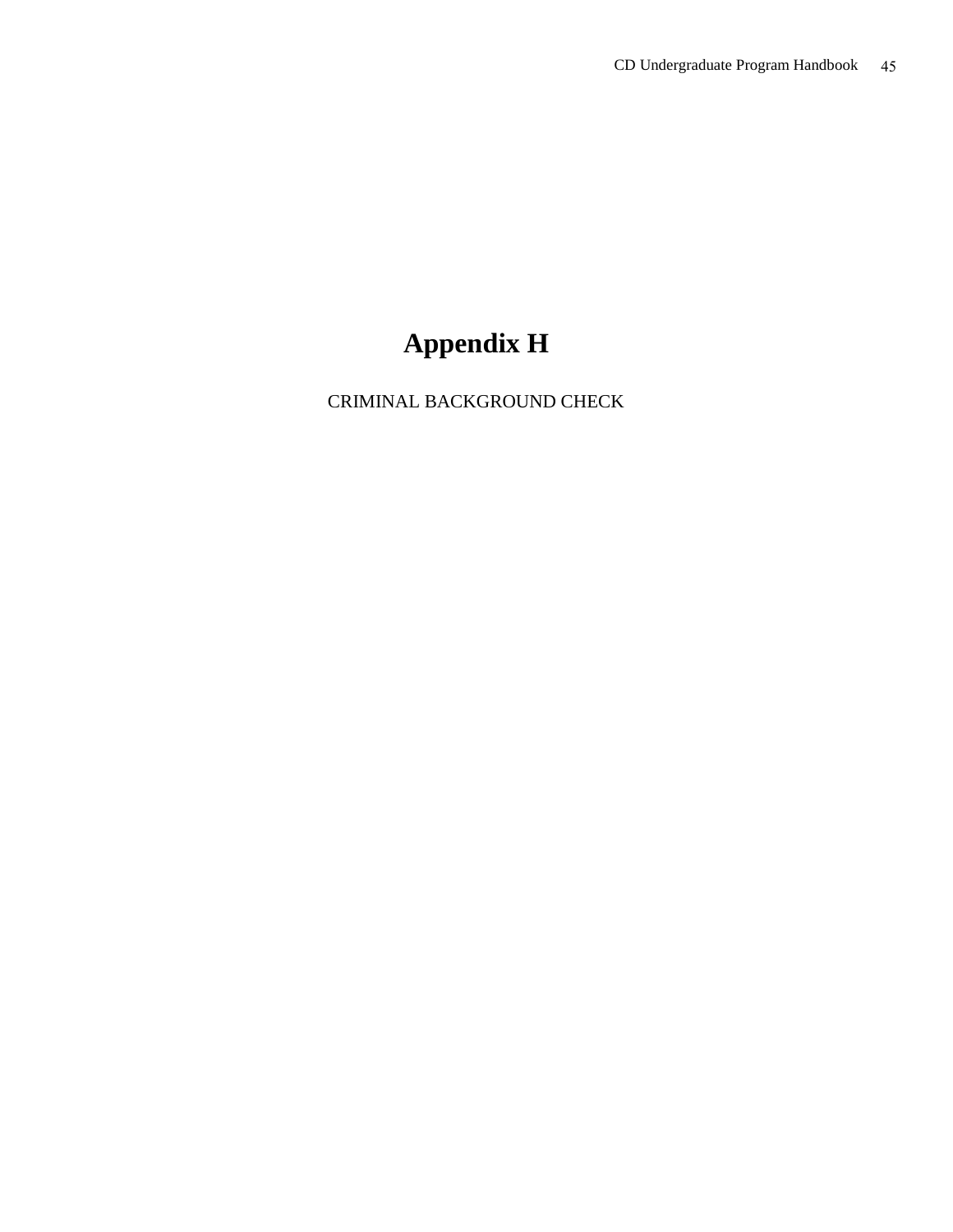### **Arkansas State University College of Nursing and Health Professions Department of Communication Disorders**

Arkansas State University now requires background checks for all students entering programs in the Health Sciences. This is to ensure a safe clinical environment for both students and the public and to meet the contractual requirements of area healthcare facilities.

Arkansas State University has worked with Verified Credentials, Inc. to establish an acceptable screening procedure. Students who fail to submit a background check cannot complete or maintain enrollment in any Arkansas State University health program.

Please follow the directions below for submitting your application to Verified Credentials:

- Browser access must be through Internet Explorer or Foxfire
- Access website:<http://scholar.verifiedcredentials.com/arkansasstate>
- Enter the code given to you in your admission letter.
- Create an account
- Review required information
- Enter information
- Complete the application

Payment can be made by personal credit card, debit card or electronic check.

### Additional Payment Choices

You may also use a prepaid credit card, but make sure that there is enough value on the card to cover any handling charges incurred for use of the prepaid card as well as the cost of the background check.

You may mail a money order or cashiers check to Verified Credentials but it must be received by the deadline established by the college. You will need to print the Mail-In Payment Form and include it with the money order.

Upon completion the results of the background screening will be sent to you via email and to Arkansas State University. If any information is found that would negatively affect your eligibility for a Health Sciences program, you will be given an opportunity to challenge the information through the Adverse Action process associated with Verified Credentials.

If you have any questions on the background screening process or results, please contact Verified Credentials Client Services at 800.938.6090.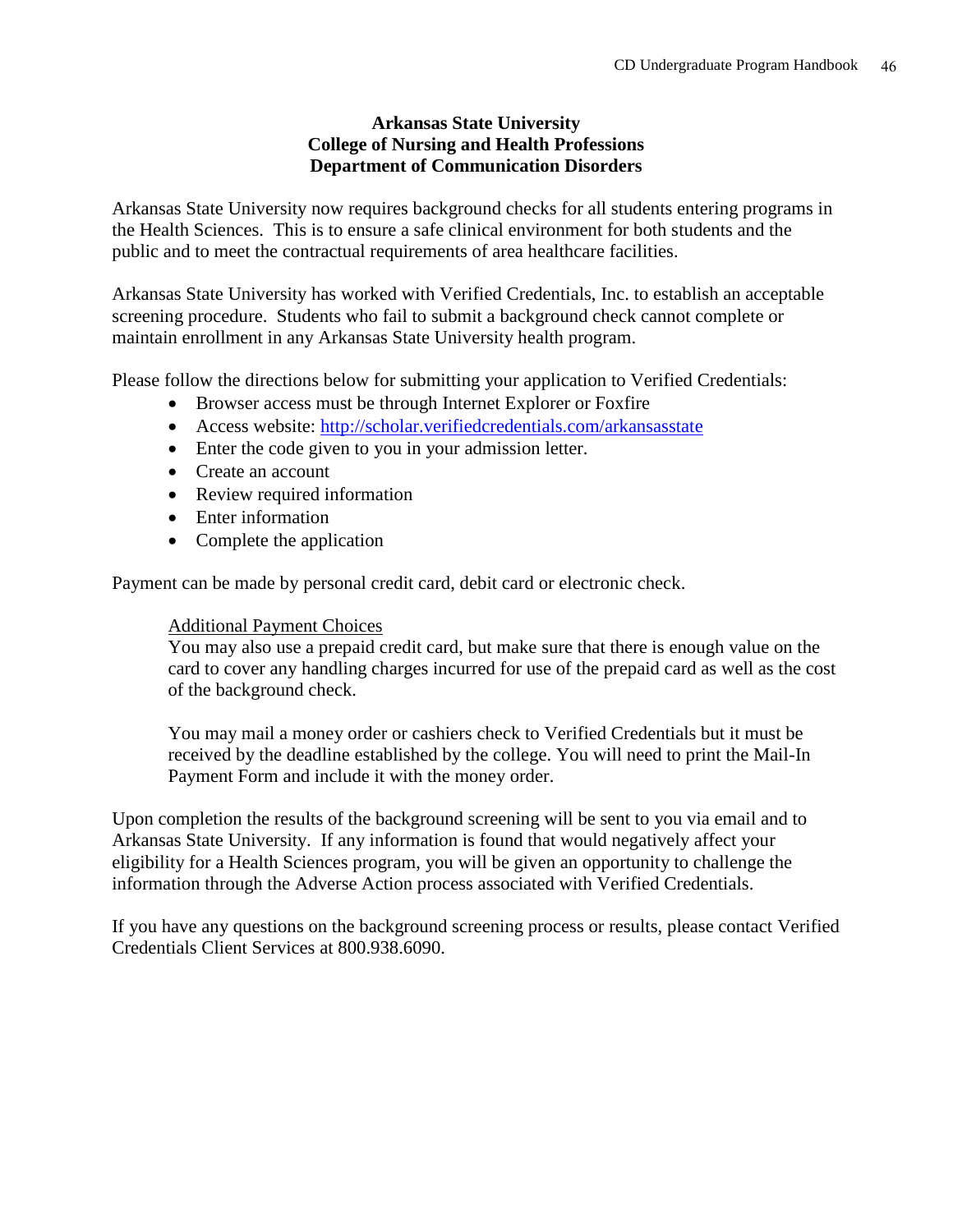### **Arkansas State University College of Nursing and Health Professions Department of Communication Disorders**

### **Policies and Procedures Regarding Mandatory Criminal Background Checks for Practicum Students**

Effective August 1, 2009 students must submit to and demonstrate a satisfactory criminal background check as a prerequisite for clinical practice for certain health care facilities and other practicum sites. Students who fail to submit to a background check or to allow the Clinical facilities access to the report will be ineligible for clinical placement. Those who do not pass the background check are afforded the opportunity to explain the circumstances surrounding the situation and if the final determination is that the student is ineligible for clinical placement he/she will be given the opportunity to withdraw from the Program. Attendance in clinical practice is mandatory for successful completion of all of the Nursing or Health Professions Program.

The criminal background check will include but is not limited to the following: ID Search Plus; Criminal Background; Sex Offender Search; Abuse Registry; OIG Medicare Sanctioned List;

Situations in which a student does not receive a satisfactory background check will be reviewed by the Clinical Facility on a case-by-case basis. Convictions involving the following crimes, but not limited to these crimes, may serve to disqualify a student from participating in the mandatory clinical learning experiences:

- Any felony, whether listed below or not
- Crimes involving drugs, including but not limited to unlawful possession or distribution
- Crimes of physical violence to include any type of abuse (child, spousal, or of the elderly), abduction such as kidnapping, manslaughter, murder, robbery, sexual crimes, possession of a restricted fire arm or any related weapons offenses, assault and battery
- Conviction of a misdemeanor related to abuse, neglect or exploitation

A private company approved to perform Criminal Background Checks will conduct the background check. The cost of the background check will be borne by the student.

### **Process Guidelines:**

- $\triangleright$  Arkansas State University College of Nursing and Health Professions has adopted Verified Credentials as the background screening vendor for those clinical sites that require a background check. Students will be responsible for all associated costs.
- $\triangleright$  Students will be required to complete a background check screening with the Program's vendor. The background check is to be completed prior to participating at the health care facility where such a requirement is stipulated.
- At present, Verified Credentials completes screening through Criminal Search (County), FACIS (Level I – Individual), IDSearchPlus and the National Sex Offender Public Registry.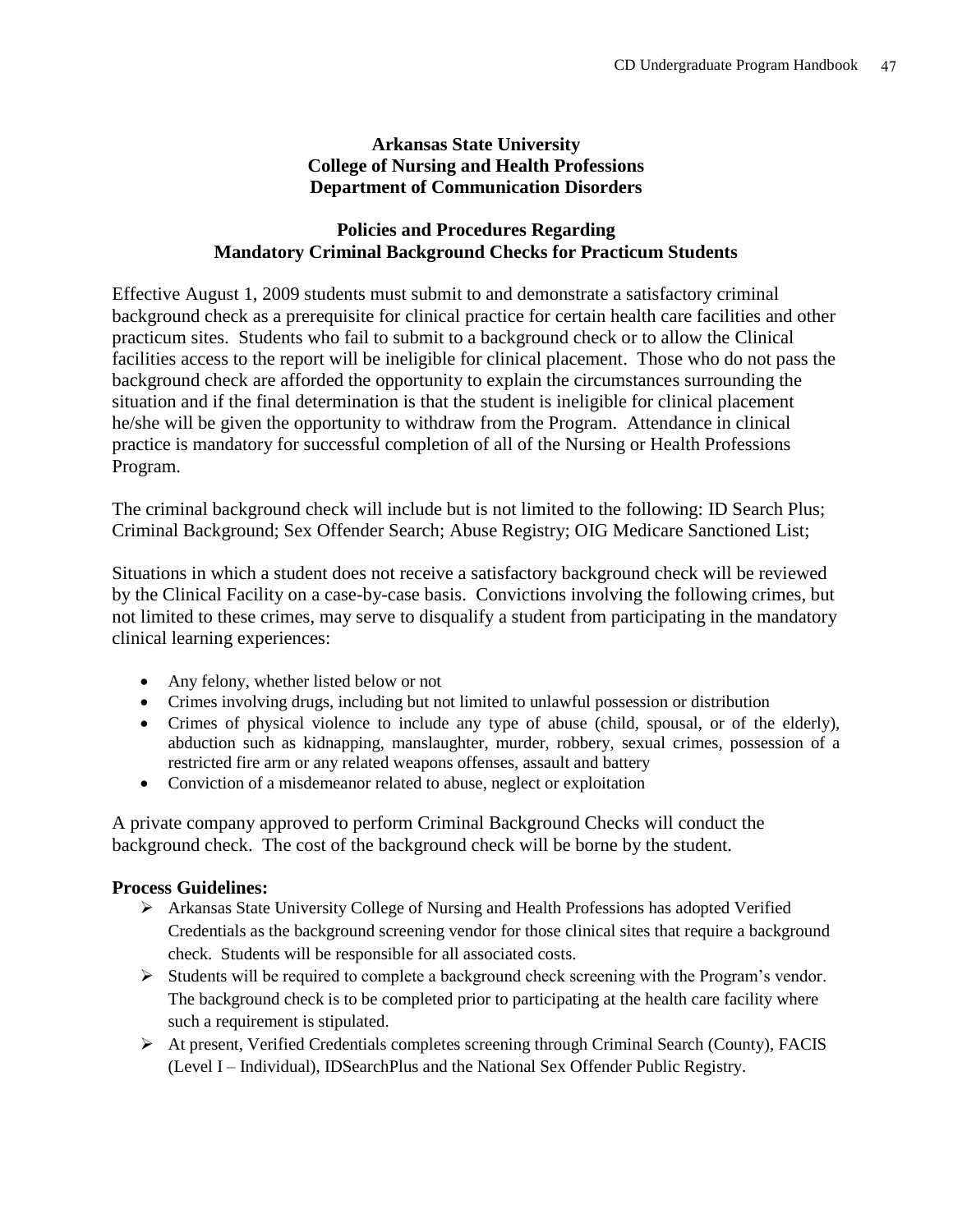- Through Verified Credentials, students are assigned a GREEN, YELLOW or RED indicator in each of the screening areas listed above. A copy of each student's report will be sent directly to the clinical site for review and/or available for review per Verified Credentials' WEB site. Students will be required to provide all clinical affiliates open access to criminal background check reports.
- In the event the student receives a **GREEN** indicator(s), the student will be cleared to participate in clinical experiences.
- In the event the student receives any **YELLOW** indicator(s), the student's Verified Credentials Report will be reviewed by the clinical director to determine if they will be permitted to participate in the clinical experience.
- $\triangleright$  In the event the student receives any **RED** indicator(s), the student's Verified Credentials Report will be reviewed by the clinical site to determine if the student will be permitted to participate in the clinical experience.
- $\triangleright$  Additional background checks with other vendors may be stipulated by some clinical affiliates (e.g. mental/behavioral health). Clinical affiliates reserve the right to refuse entrance of any student based on background check information. In the event, a clinical affiliate declines a student for clinical experience the student may not be able continue in the program since program objectives cannot be met. Students will be provided a copy of the program policy regarding criminal background check screening. In the event changes are made to the background check screening process, students will receive the applicable updates.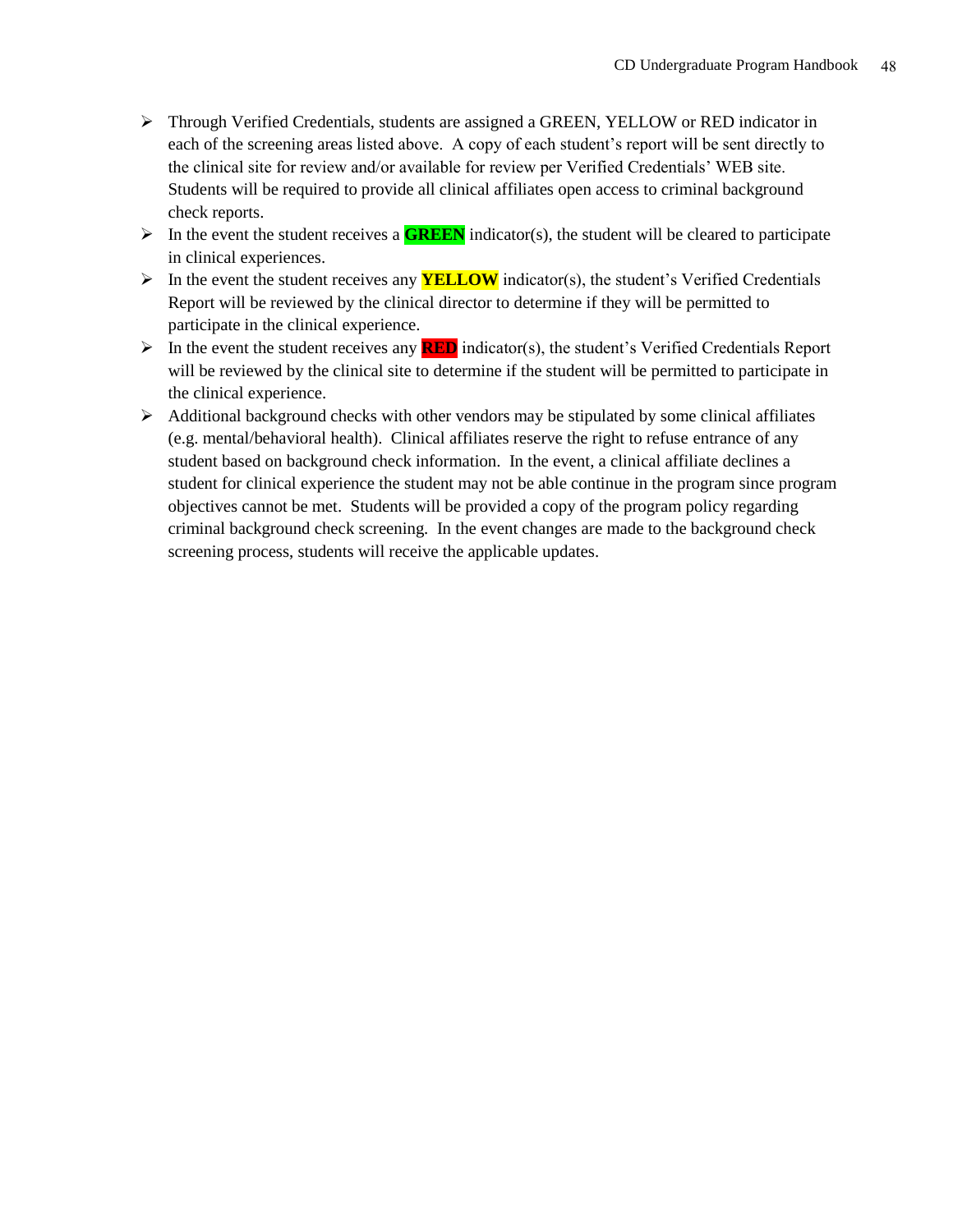### **RELEASE OF SCREENING RESULTS**

I, \_\_\_\_\_\_\_\_\_\_\_\_\_\_\_\_\_\_\_\_\_\_\_\_\_\_\_\_\_\_\_\_\_\_\_\_\_\_\_, am currently enrolled in one of the Arkansas State University College of Nursing and Health Professions Programs below as indicated by the check mark:

- □ Nursing
- **Clinical Laboratory Science**
- □ Physical Therapy
- $\Box$  Medical Imaging and Radiation Science
- **Communication Disorders**
- □ Social Work

I realize that the criminal background check policy/process may require that my results be shared with clinical affiliates and if a negative indicator is recorded, determine if I am permitted to participate in the clinical experience. My signature on this document serves as proof that I am granting permission for my criminal background check reports to be released as indicated.

Printed name: \_\_\_\_\_\_\_\_\_\_\_\_\_\_\_\_\_\_\_\_\_\_\_\_\_\_\_\_\_\_\_\_\_\_

 $Sigma:$   $\qquad \qquad$ 

Date: \_\_\_\_\_\_\_\_\_\_\_\_\_\_\_\_\_\_

PLEASE TAKE TO YOUR DEPARTMENT TO BE PLACED IN YOUR STUDENT FILE.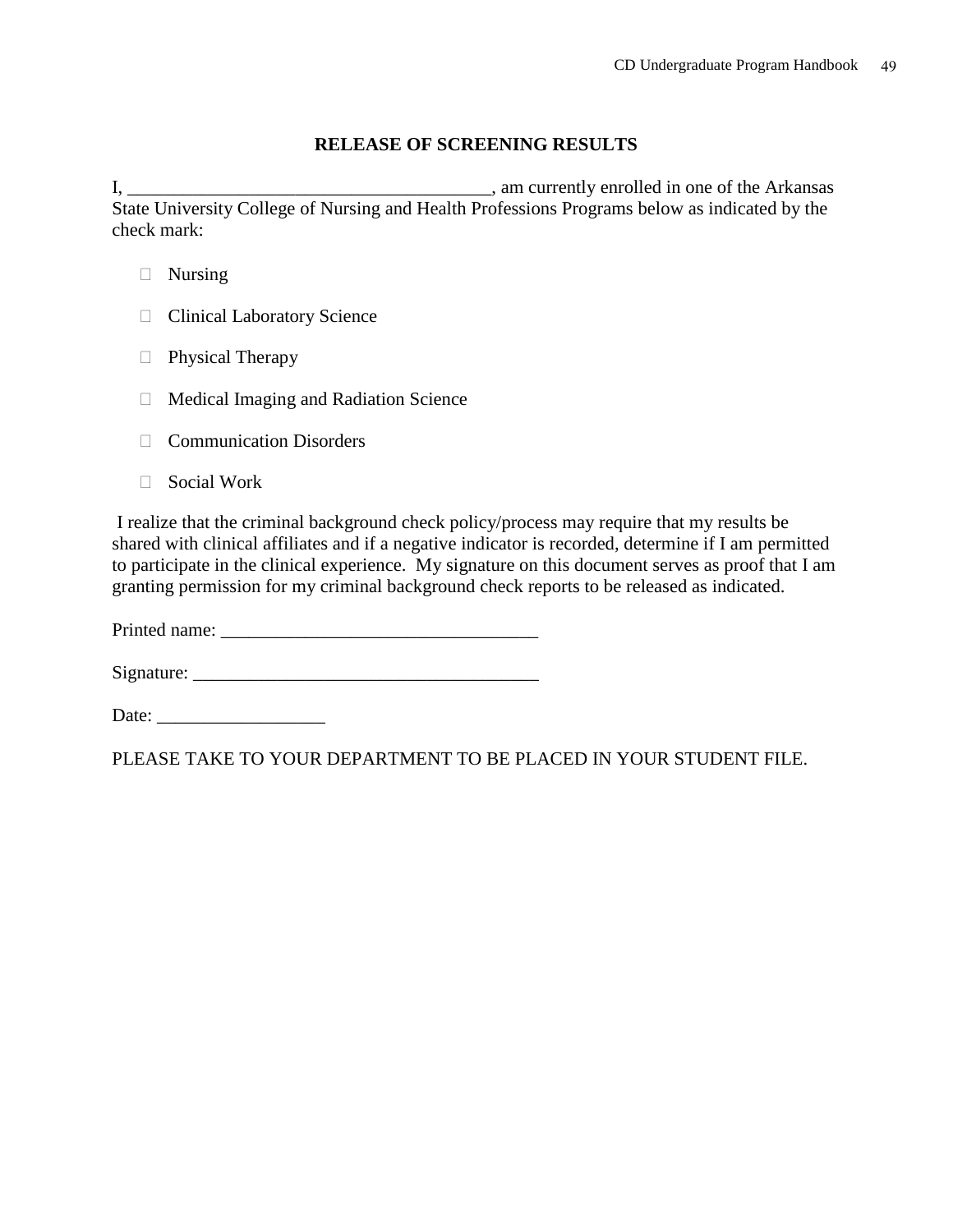### **Arkansas State University College of Nursing & Health Professions Department of Communication Disorders Criminal Background Checks**

Student name:

I understand that criminal background checks may occur as part of my professional education at ASTATE. Evidence of a previous charge or conviction of a felony/misdemeanor on my record may affect my progress in this program. While the faculty cannot realistically determine whether this will have any future impact on my ability to work in my profession, I do understand that the following issues could arise during my time as an undergraduate or as a graduate student of the program.

- 1. Some clinical sites including but not limited to public/private schools, early intervention facilities, hospitals or other health care institutions could refuse to allow me access for a clinical experience.
- 2. Being unable to complete specific clinical rotations could make it impossible for me to complete the clinical portion of my education and therefore not graduate.
- 3. Upon graduation, a state licensing agency could refuse to grant me a license.
- 4. As a licensed professional, certain health care institutions could refuse to grant me practice privileges.
- 5. There could be other, unforeseen, impacts of this incident on my ability to practice as a professional.

Student signature: \_\_\_\_\_\_\_\_\_\_\_\_\_\_\_\_\_\_\_\_\_\_\_\_\_\_\_\_\_\_\_\_\_\_\_\_\_\_\_\_\_\_\_\_\_

Date: \_\_\_\_\_\_\_\_\_\_\_\_\_\_\_\_\_\_\_\_\_\_\_\_\_\_\_\_\_\_\_\_\_\_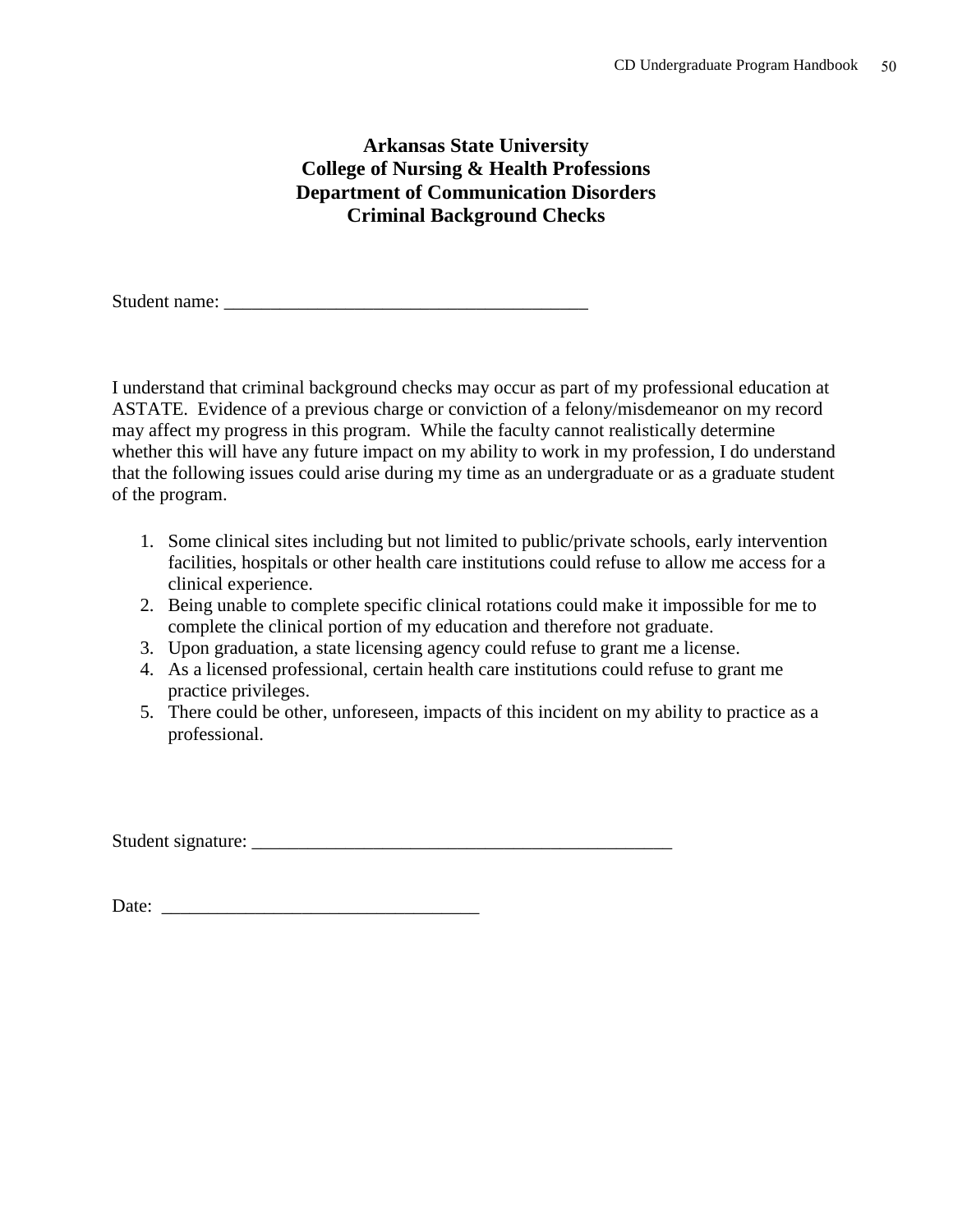## **Appendix I**

UNIVERSITY POLICY REGARDING PROTECTION, VERIFICATION, AND PRIVACY OF STUDENT IDENTITY IN ELECTRONIC MEDIA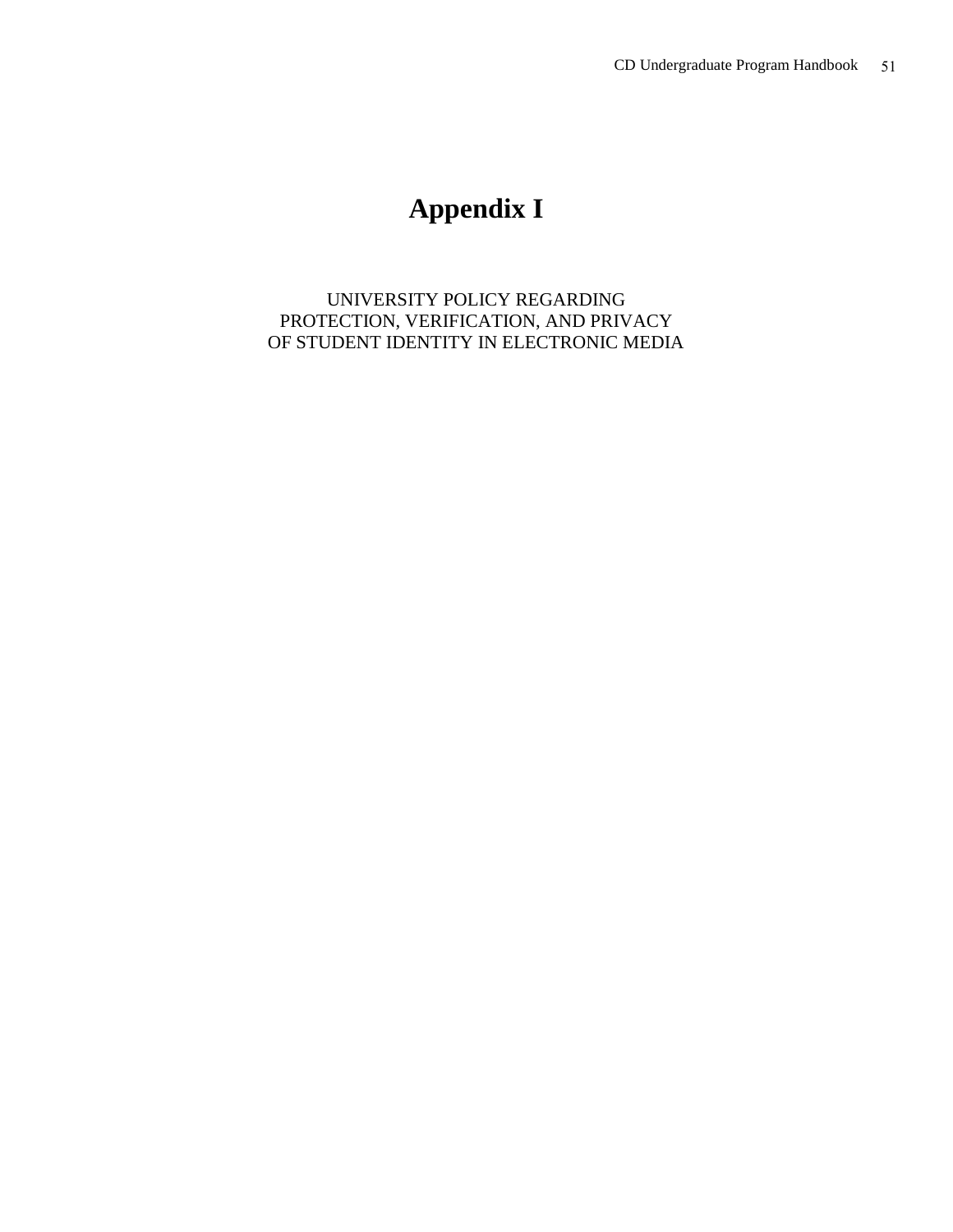### **Arkansas State University College of Nursing & Health Professions Department of Communication Disorders University Policy Regarding Protection, Verification, and Privacy of Student Identity in Electronic Media**

ASTATE ensures the security and privacy of personal information through the institution's identity management policy. Security Sensitive Information Qualifiers (SSIQ's) are not released beyond the centralized server. For applications outside of the primary Enterprise Resource Planning (ERP) system, ASTATE assigns an "alternate id", which has no personal or information value beyond ASTATE applications.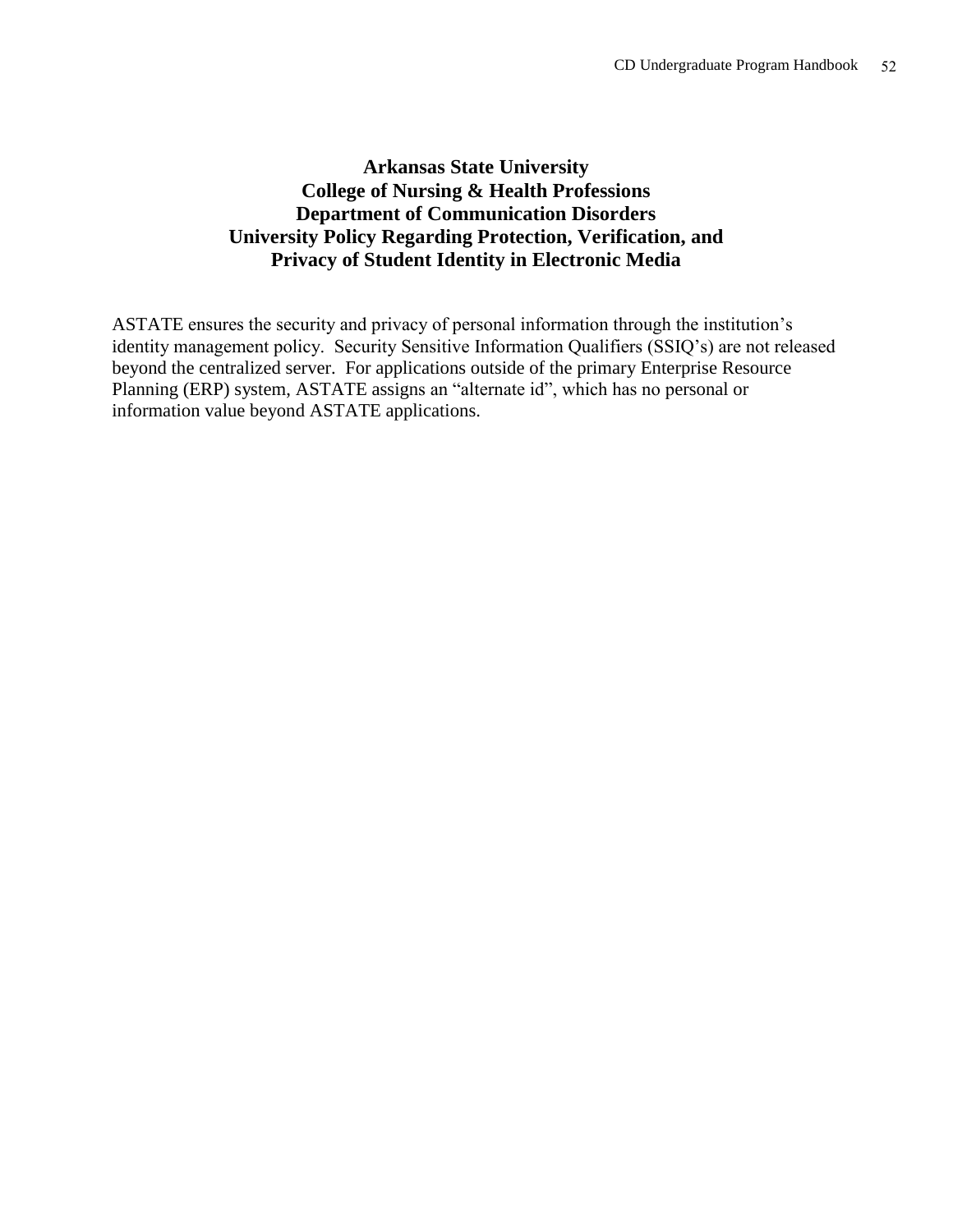# **Appendix J**

SIGNATURE PAGE